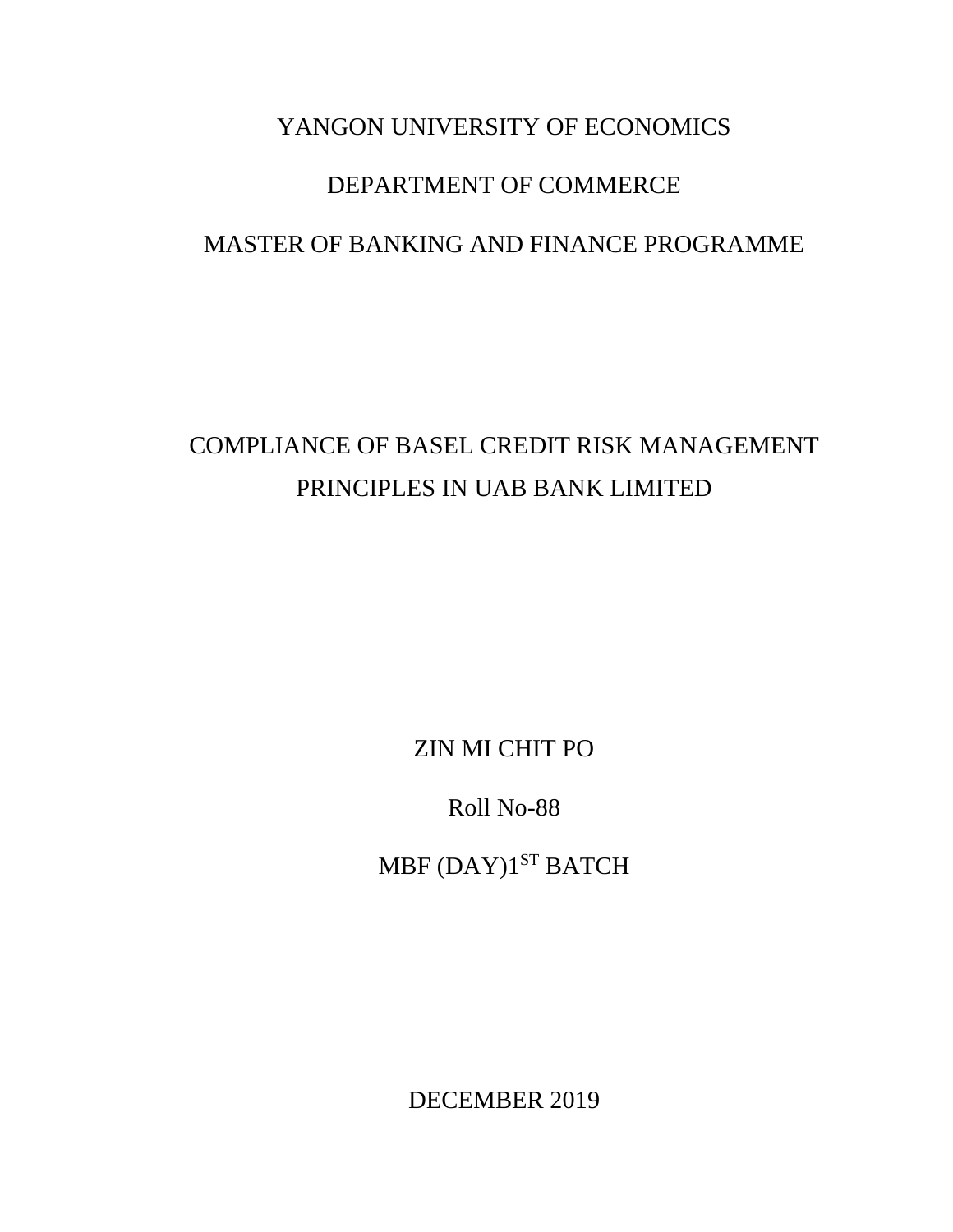#### **ABSTRACT**

This thesis intends to identify credit risk management of UAB and analyses the compliance status of Basel credit risk management principles in UAB. To explore these objectives, the descriptive method is used, and secondary data are collected from Central Bank of Myanmar, Internet website, Library and UAB annual report. Regarding of objectives, it found that credit risk management in UAB is very effective and comply with Basel credit risk management principles. Appropriate credit risk environment is established as per Basel credit risk management principle topic no.1. Policies and procedures are clearly defined, ceiling of loan segments is set, and loans spread to different industries, different business segments and different geographical areas. Procedure for granting new loans and renew loans are in place and delegation of lending authority is given to different authority levels. Credit recovery and follow up procedures are in place and NPL is well controlled. UAB adopts 3-Tier ratings system and it found very effective in controlling NPL. Appropriate credit administration, measurement and monitoring process are maintained. However UAB needs to practice more international Credit risk assessment methods such as moving to latest Basel Guidelines on credit risk capital, provision requirements, insist for more documentary evidences on financial status of the borrowers to assess real financial strength of the borrower to reduce collateral requirements, introduce more loan products suitable for various industries, ensure proper usage of funds disbursed to borrowers, more stringent follow up methods etc.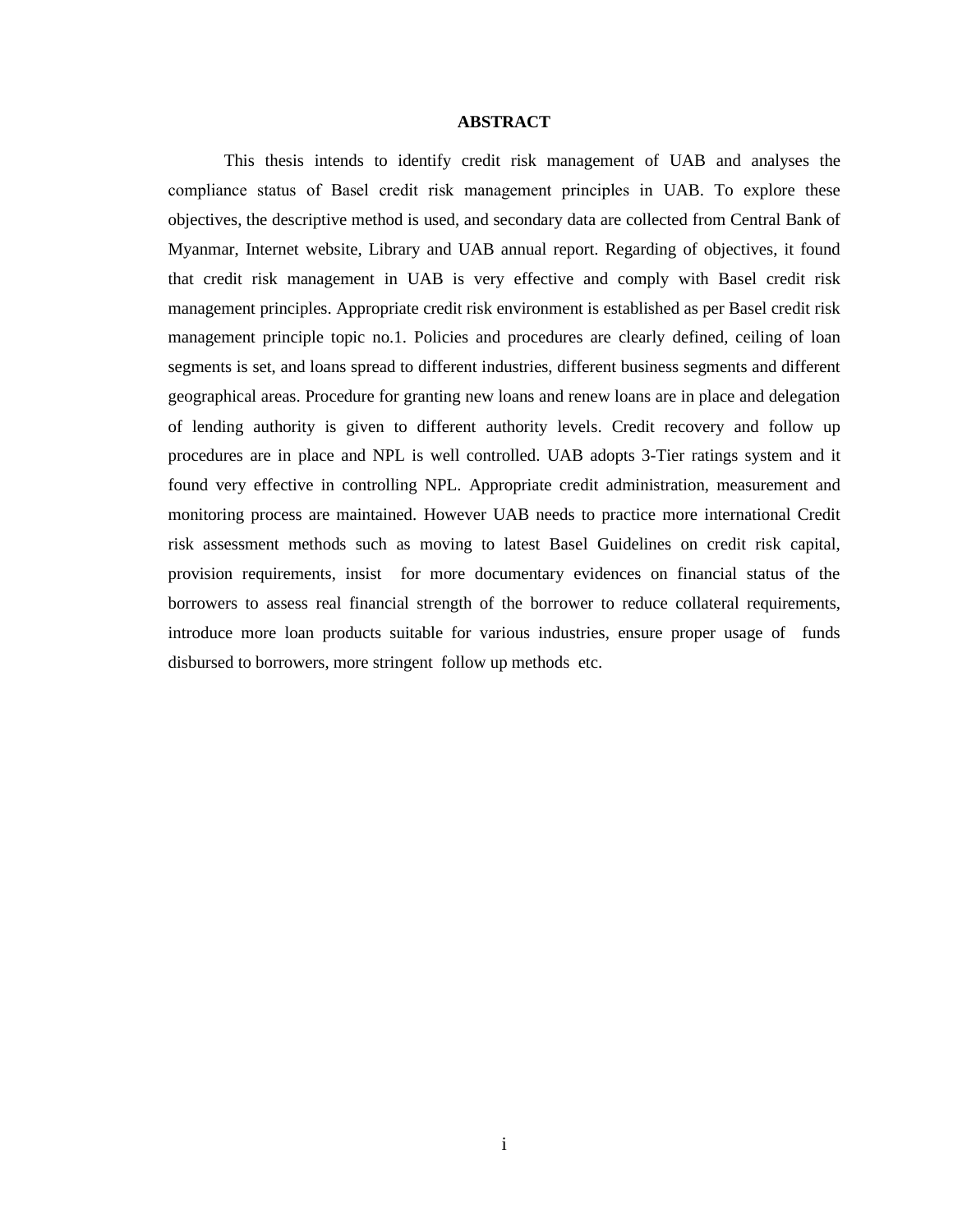#### **ACKNOWLEDGEMENTS**

Upon completion of this paper, I would like to convey my heartiest thanks to all of those who have contributed much and assisted me in various ways in all times before, during and after the preparation of this paper.

Firstly, I would like to express my sincere gratitude to Prof. Dr. Tin Win, Rector, Yangon University of Economics, for his concern and good academic guidance to the participants of the MBF Program and my deepest thanks to the Prof. Dr. Nilar Myint Htoo, Pro-Rector.

My sincere appreciation is extended to Prof. Dr. Soe Thu, Head of Department of Commerce and Program Director of Master of Banking and Finance as well as my Supervisor for her kind effort, good contribution and great encouragements to MBF program and guidance to successfully finished this paper.

I also would like to thank my superior, Mr. Mathew Kottaplackil (Director) UAB bank Ltd. He recommended the research idea to me and helped me a great deal in collecting secondary data for this study. And finally, all the UAB staff especially from Credit Management Department who contributed to this paper, without their helping hands, this report would have not been completed in time.

Last, but not the least. I would like to say deepest thanks to all my family members, friends, and colleagues who give me the strength and encouragement to accomplish my academic goal.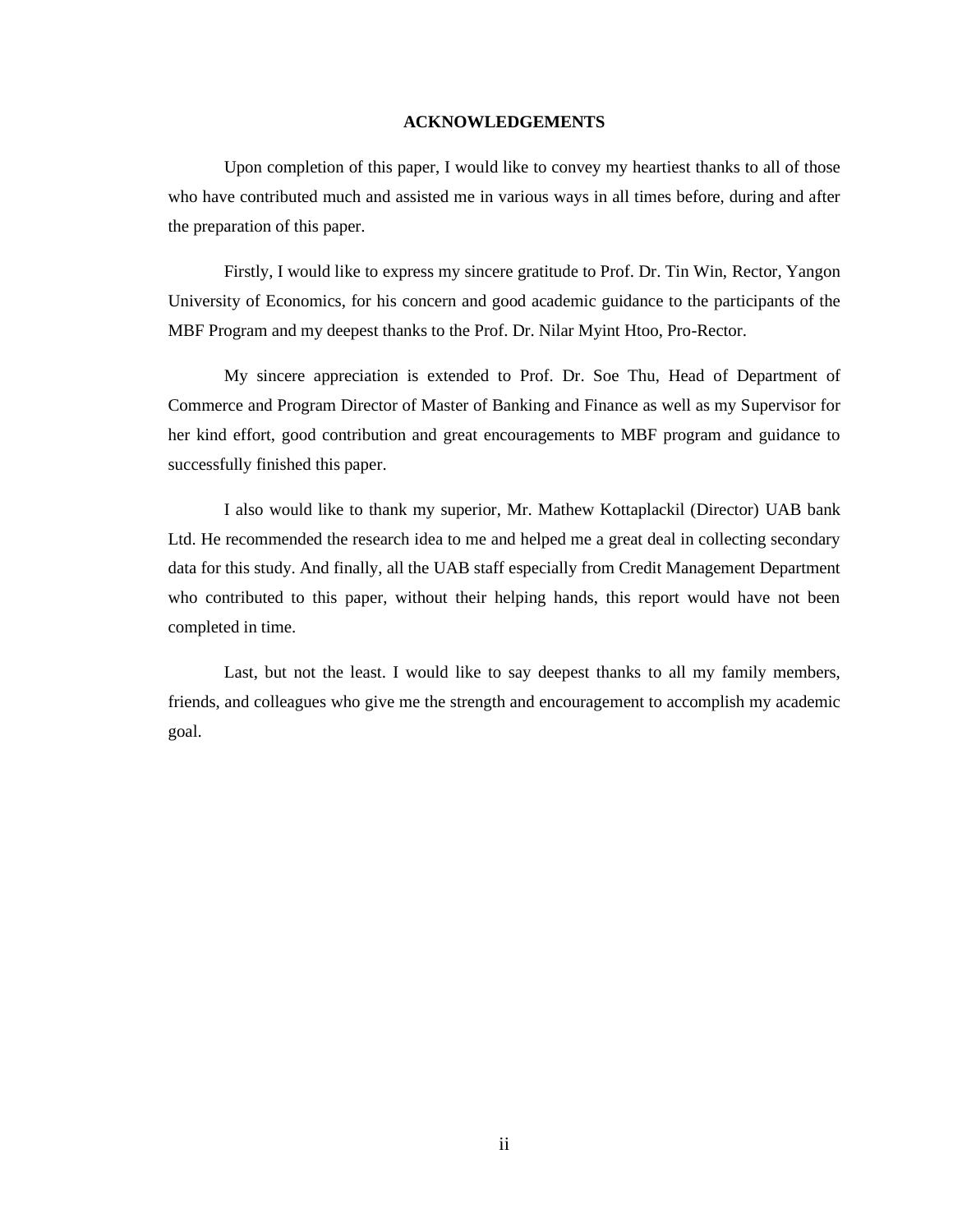# **TABLE OF CONTENTS**

| <b>ABSTRACT</b>               |     |                                                           | $\mathbf{i}$   |
|-------------------------------|-----|-----------------------------------------------------------|----------------|
| <b>ACKNOWLEDGEMNTS</b>        |     |                                                           | ii             |
| <b>TABLE OF CONTENTS</b>      |     |                                                           | iii            |
| <b>LIST OF TABLES</b>         |     |                                                           | $\mathbf{V}$   |
| <b>LIST OF FIGURES</b>        |     |                                                           | vi             |
| <b>CHAPTER 1 INTRODUCTION</b> |     |                                                           |                |
|                               | 1.1 | Rationale of the Study                                    | $\overline{2}$ |
|                               | 1.2 | Objectives of the Study                                   | 3              |
|                               | 1.3 | Method and Scope of the Study                             | 3              |
|                               | 1.4 | Organization of the Study                                 | $\mathfrak{Z}$ |
|                               |     | <b>CHAPTER 2 THEORETICAL BACKGROUND</b>                   |                |
|                               | 2.1 | Major Types of Risks in Bank                              | 5              |
|                               | 2.2 | <b>Credit Risk Management Policies</b>                    | 6              |
|                               | 2.3 | <b>Factors Causing Credit Risk</b>                        | 11             |
|                               | 2.4 | Principles for the Management of Credit Risk set by Basel | 12             |
|                               |     | <b>CHAPTER 3 Credit Risk Management Practices in UAB</b>  |                |
|                               | 3.1 | Profile of UAB                                            | 16             |
|                               | 3.2 | Organizational Structure of UAB                           | 17             |
|                               | 3.3 | Credit Risk Management of UAB                             | 19             |
|                               | 3.4 | Credit Risk Management Process and Procedure of UAB       | 22             |
|                               |     | Loan Monitoring<br>3.4.1                                  | 25             |
|                               |     | Loan Recovery Action<br>3.4.2                             | 26             |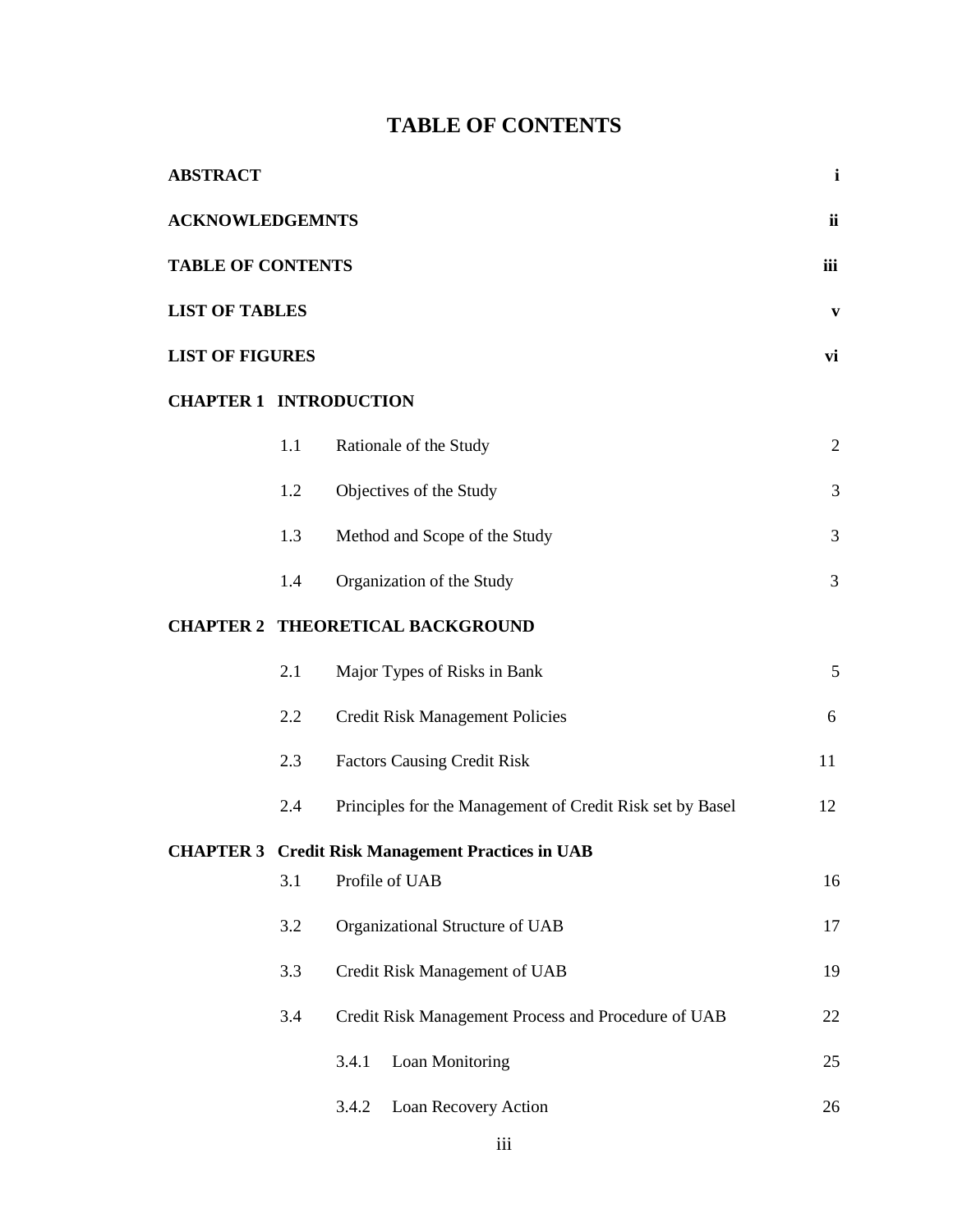### **CHAPTER 4 Compliance of Basel Credit Risk Management Principles in UAB**

| 4.1                          | Establishing an appropriate credit risk environment | 27 |
|------------------------------|-----------------------------------------------------|----|
| 4.2                          | Operating under a sound credit granting process     | 27 |
| 4.3                          | Maintaining an appropriate credit administration,   | 34 |
|                              | measurement and monitoring process                  |    |
| 4.4                          | Ensuring adequate controls over credit risk         | 35 |
| 4.5                          | Non-Performing Loan (NPL) in UAB                    | 37 |
| <b>CHAPTER 5 CONCLUSIONS</b> |                                                     |    |
| 5.1                          | Findings and Discussions                            | 38 |

|     | 5.2 Suggestions and Recommendations | 39 |
|-----|-------------------------------------|----|
| 5.3 | Needs for Further Studies           |    |

#### **APPENDIXES**

#### **REFERENCES**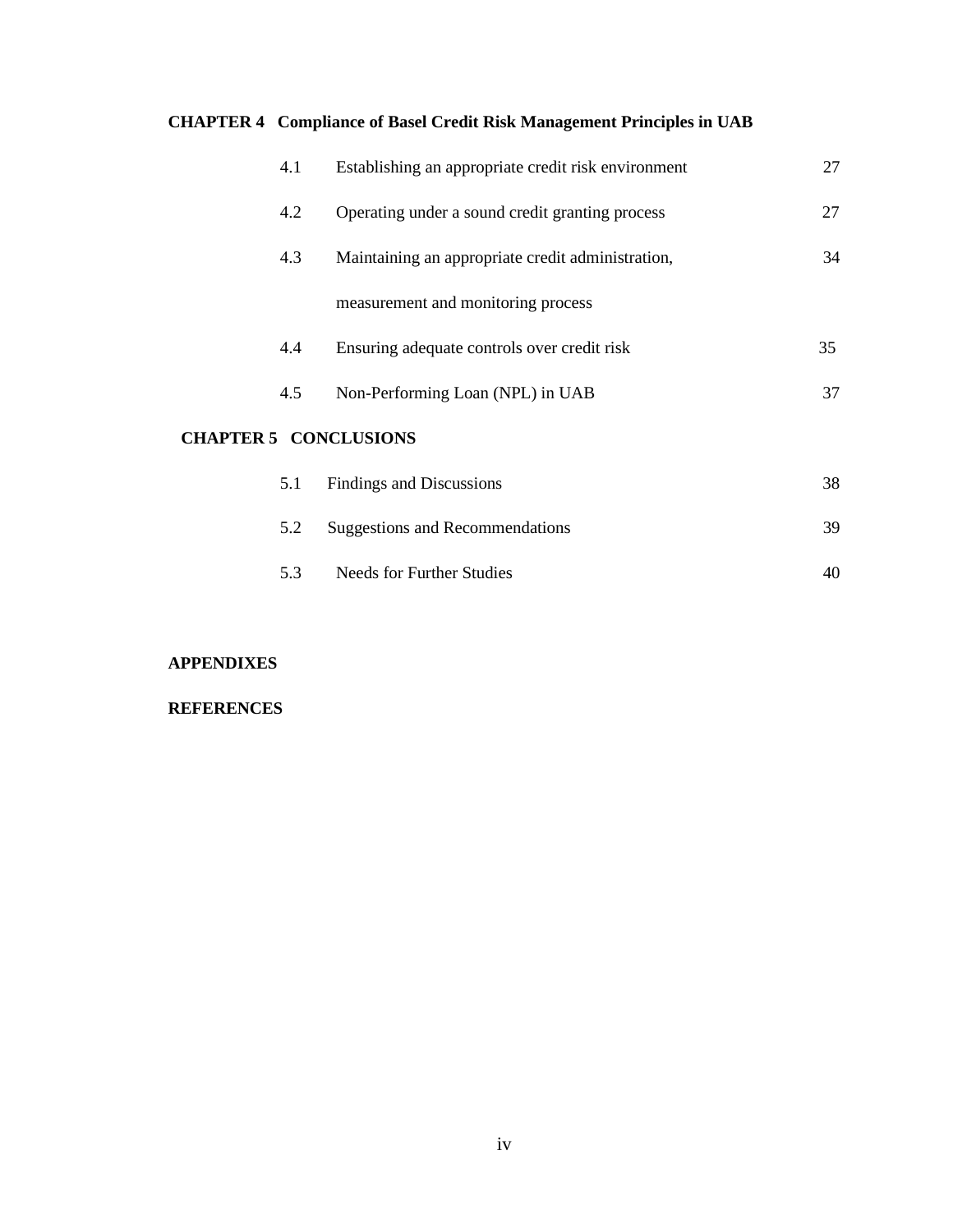# **LIST OF TABLES**

| Table No. | <b>Title</b>                                     | Page |
|-----------|--------------------------------------------------|------|
| 4.1       | Loan Portfolio by Industries % in UAB            | 29   |
| 4.2       | Loan Disbursement % by Business Segment in UAB   | 31   |
| 4.3       | Loans Disbursement % by Geographical Area in UAB | 32   |
| 4.4       | Large Exposure Position in UAB                   | 33   |
| 4.5       | Liquidity Position in UAB                        | 33   |
| 4.6       | NPL to Loan Ratio in UAB                         | 37   |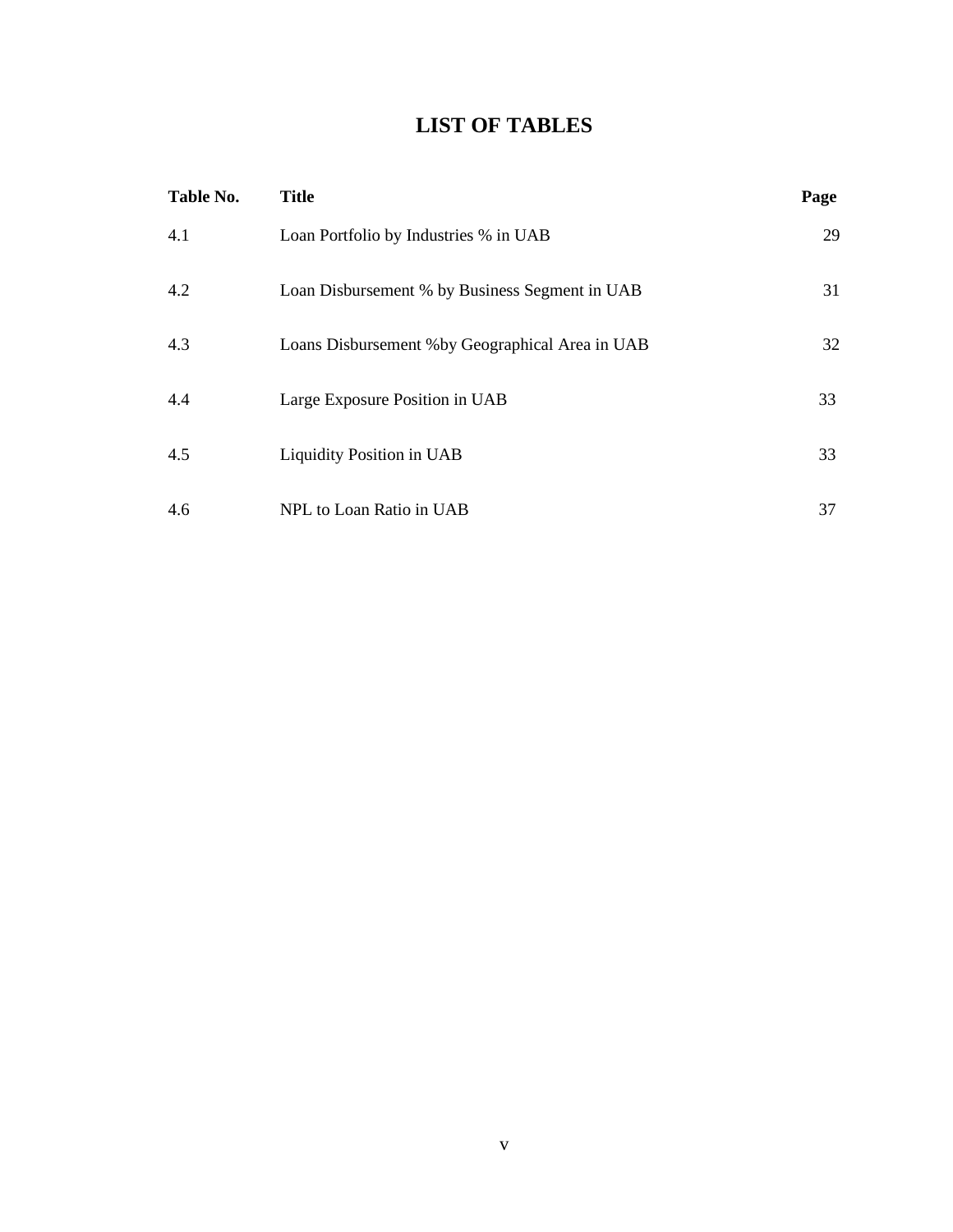# **LIST OF FIGURES**

| <b>Figure No.</b> | Title                                                   | Page |
|-------------------|---------------------------------------------------------|------|
| 3.1               | Organization Chart of UAB                               | 18   |
| 3.2               | Three Lines of Defense in Credit Risk Management of UAB | 22   |
| 4.1               | Loans Disbursement % by Business Segment in UAB         |      |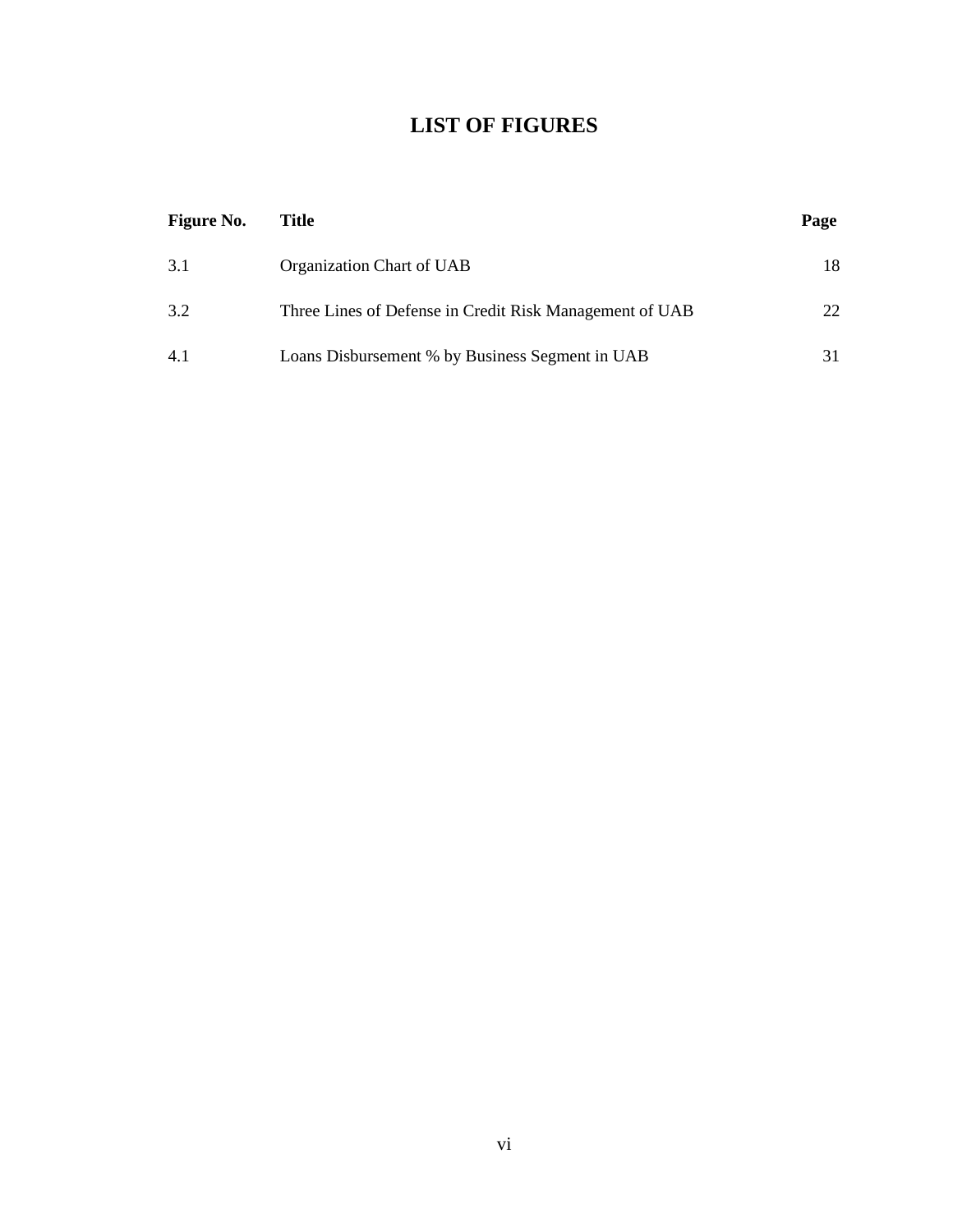# **CHAPTER 1**

### **INTRODUCTION**

Risk management is major concept in bank and financial sector because it has effect not only on the behavior of financial institution, but also economy of a country as well as entire world. For that reason, the risk management issue is paid increasingly more interest in every stage of any enterprise over the world. In addition, as financial industry turning into more competitive in addition to complex, bankers and financial managers have been shifted away from attention on profit or spread towards to risk pricing. In other words, it is not only enough to earn high return rate on an investment; but also, important that earned return compensates the banks properly for the risk that is taken. Hence, the quantifying risk and finding optimal mix between taking risks, maximizing returns by creating own capital provisions are vital for financial world. Main risks faced by financial institutions fall into the broad categories-namely credit, market, liquidity and operational risks.

Among the risks faced by banks, credit risk is the most important and credit risk management issues have been evolved dramatically for last twenty years by driving some forces: competition on financial market is getting more severe, increased number of bankruptcy over the world declining value of real assets in many markets and a dramatic growth of off-balance sheet instrument with inherent default risk exposure. The major cause of serious banking problems continues to be directly related to lax credit standards for borrowers and counterparties, poor portfolio risk management, or a lack of attention to changes in economic or other circumstances that can lead to a deterioration in the credit standing of a bank's counterparties. This experience is common in all countries.

Credit risk is the possibility of a loss resulting from a borrower's failure to repay a loan or meet contractual obligations. The goal of credit risk management is to maximise a bank's risk-adjusted rate of return by maintaining credit risk exposure within acceptable parameters. Banks need to manage the credit risk inherent in the entire portfolio as well as the risk in individual credits or transactions. The effective management of credit risk is a critical component of a comprehensive approach to risk management and essential to the long-term success of any banking organisation.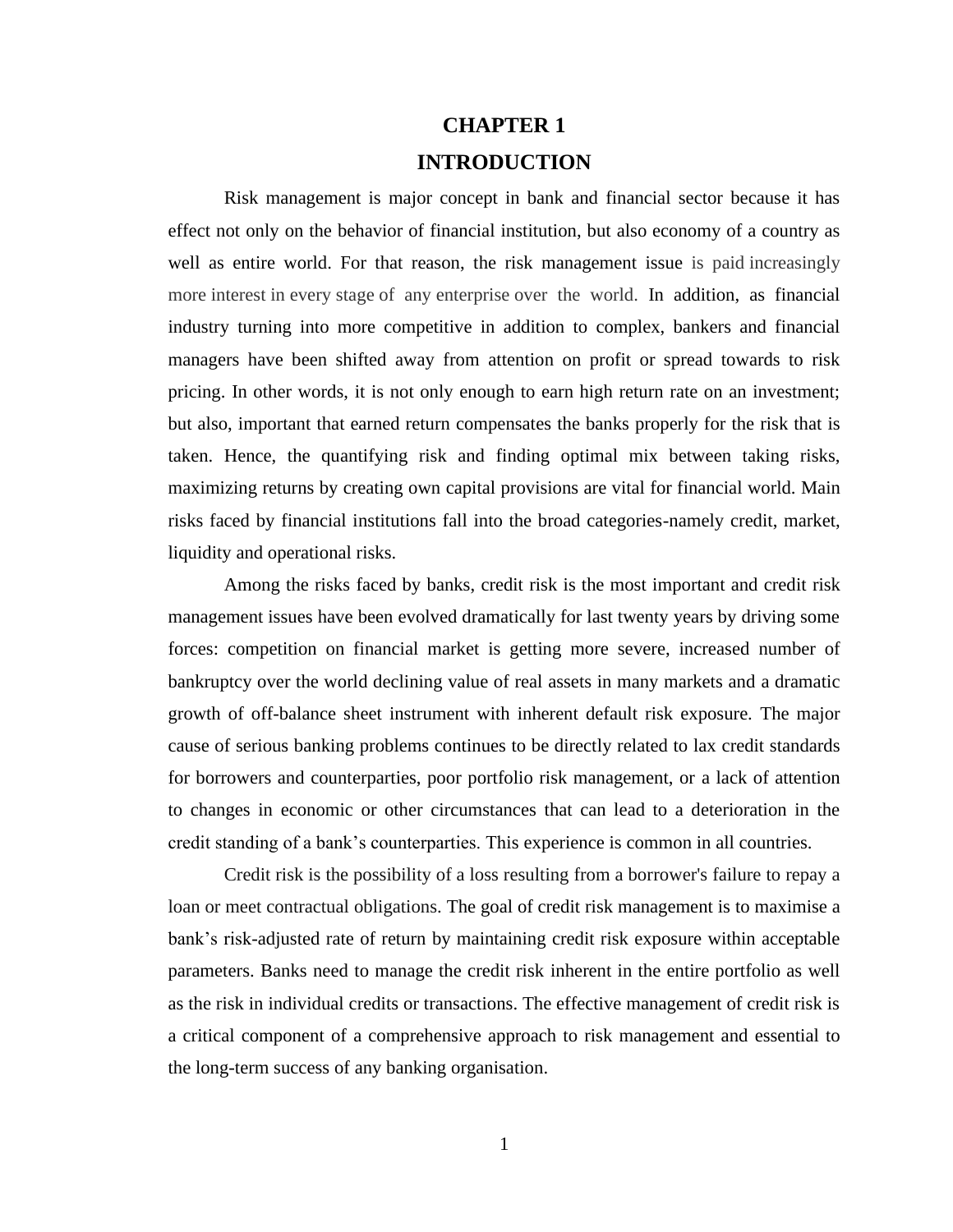The Basel Committee issued the principals of credit risk management in year 2000 in order to encourage banking supervisors globally to promote sound practices for managing credit risk. The sound practices set out specifically address the following areas: (i) establishing an appropriate credit risk environment; (ii) operating under a sound credit granting process; (iii) maintaining an appropriate credit administration, measurement and monitoring process; and (iv) ensuring adequate controls over credit risk.

#### **1.1 Rationale of the Study**

Banking sector is one of the fastest growing sectors in Myanmar. Ther are 25 private banks are operating in Myanmar (as per CBM). Some new banks are also coming in the market. Therefore, the banking industry is very much lucrative and at the same time very competitive too. In this competitive business, banks play a significant role in every sectors of economy and that's why banks are called the operator of the economy. If the banks fail to ensure the security of the deposit money and loan disbursement then the whole economy will on threat. Credit risk has been studied a lot across the development of banking as a popular topic in the industry. Nevertheless, as long as banks practice their core functions, which are credit activities, this issue never goes old.

All banks are offering newer products and facilities to attract the customers and retain them. Appropriate customer selection and retention is vital for bank profitability. In case of sanctioning credit selection of borrowers, credit investigation is must. Not only these but also preparation of credit report credit approval process & administration following proper credit risk management is crucial for any bank. Because if there is any lack in credit management the loan may default this may run a bank in bankruptcy.

Since exposure to credit risk continues to be the leading source of problems in banks world-wide, banks and their supervisors should be able to draw useful lessons from past experiences. Banks should now have a keen awareness of the need to identify, measure, monitor and control credit risk as well as to determine that they hold adequate capital against these risks and that they are adequately compensated for risks incurred.

Regarding this aspect, in July 2017, the CBM issued new regulations to implement several Basel II standards. In particular, the CBM established a minimum liquidity ratio of 20 percent and required banks to calculate liquidity daily and report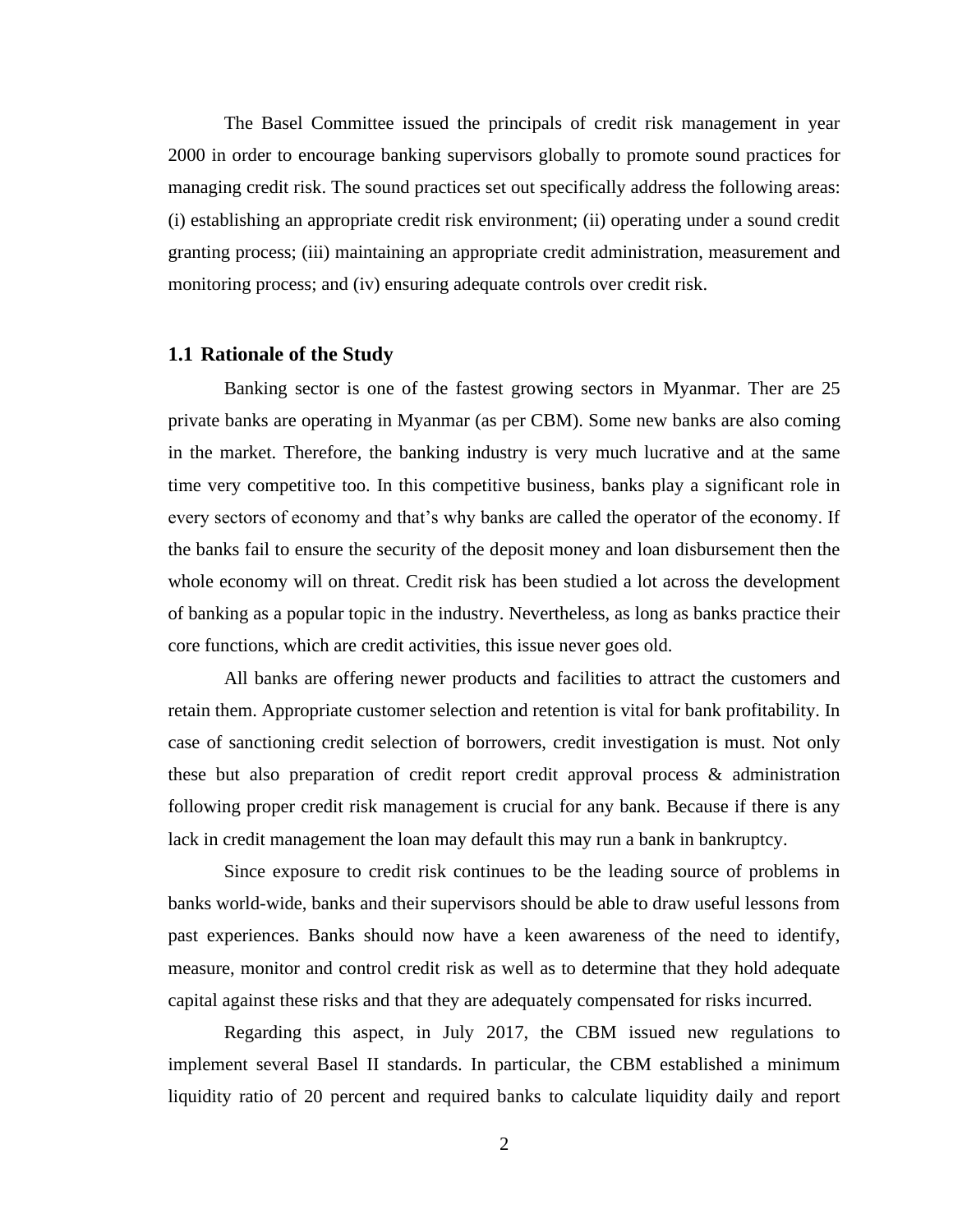figures weekly to the CBM. The CBM also set the limit on lending exposure to any single counterparty at 20 percent of capital and reserves, though state-owned banks remain exempt from this requirement when lending to government entities. The degree to which Myanmar should adhere to all Basel standards—and the implications of partial adoption—remain an area of discussion for the banking sector, its regulators, and international observers.

In previous years, UAB had not proper credit risk management system same as other banks in Myanmar. From 2014 onwards, UAB started setting up the proper credit risk management system to control the asset quality of their loan portfolio. Therefore, this study intends to identify the credit risk management practices used in UAB and to analyse the compliance status of Basel credit risk management principles in UAB.

#### **1.2 Objectives of the Study**

The objectives of the study are as follows:

- To identify the credit risk management practices in UAB
- To analyse the compliance status of Basel credit risk management principles in UAB

#### **1.3Method and Scope of the Study**

In the study, a descriptive method is used. Among the 25 private banks in Myanmar, this study is focus in Credit Risk Management System of UAB Bank. Primary data are collected from Face-to-Face interview with the respective officers and staffs, relevant file study provided by the officers concerned. Secondary data are collated from credit manuals issued by UAB Bank, UAB Bank Annual Report, relevant books, research papers, newspapers and Journals, Internet website and various study selected reports.

#### **1.4 Organization of the Study**

This research is inclusive of five sections to achieve of the objectives. Chapter 1 explores the overview of the research which includes the introduction, rationale of the study, objectives of the study, research methods and organizations of the study. Chapter 2 states the theorical background of the credit risk management and principals of credit risk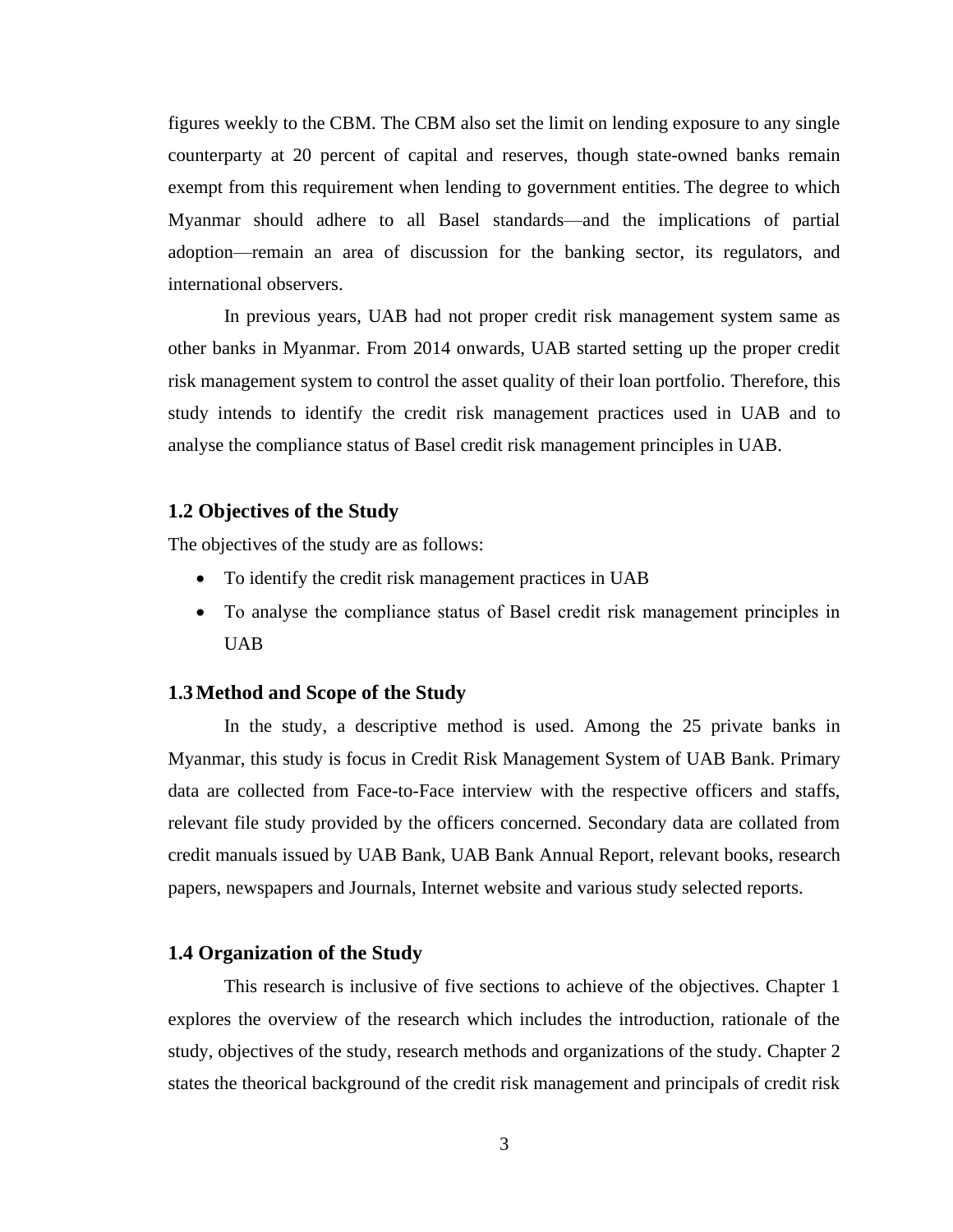management set by Basel committee. Chapter 3 describes the profile of UAB Bank and Status of credit risk management in UAB Bank. Chapter 4 presents the analysis of the data and interpretation. Chapter 5 involves the conclusion of the research study, finding and recommendation of the research.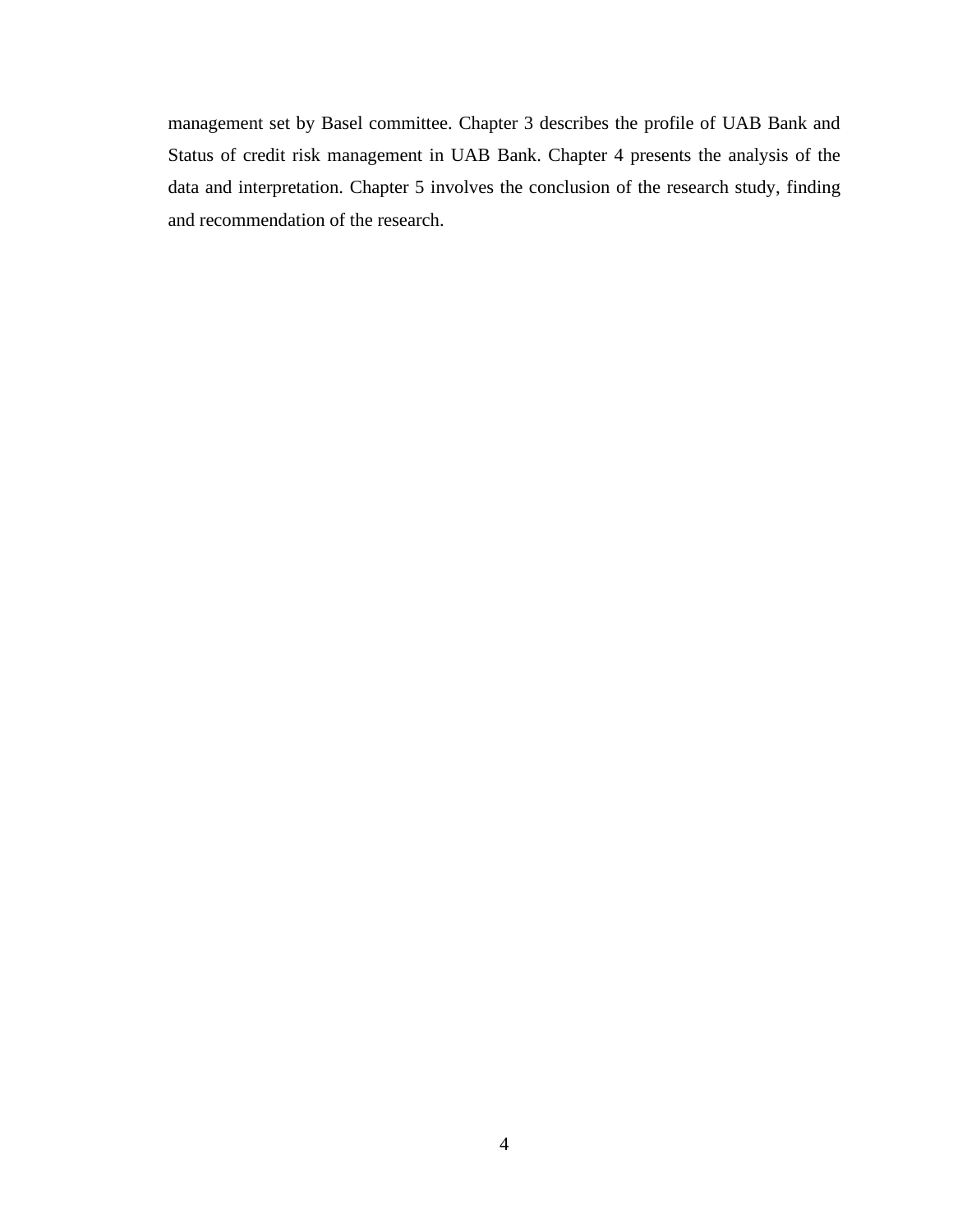#### **CHAPTER 2**

#### **THEORIETICAL BACKGROUND**

 This chapter consists of Major types of risk in banks, Credit Risk Management Policies, Factors causing credit risk and Principles for the Management of Credit Risk set by Basel Committee.

#### **2.1 Major Types of Risks in Bank**

Bank for International Settlement (BIS) has defined it, as "Risk is the threat that an event (or) action will adversely affect an organization's ability to achieve its objectives and successfully execute its strategies. Risk is the probability of the unexpected happening, the probability of suffering loss.

Banking is the intermediation between financial savers on one hand and the fund and the funds seeking business entrepreneurs on the other hand. As such in the process of providing financial services, bank assumes various kinds of risk both financial and nonfinancial. Financial risk arises from any business transaction undertaken by a bank, which is exposed in potential loss.

Non- financial risk refers to those risks that may affect a bank's business growth, marketability of its product and service, likely failure of its strategies aimed at business growth. These risks have been grouped in different ways to develop the risk management for the various analysis but the common ones, which are considered in this study, are credit risk, liquidity risk, operational risk and transaction risk and compliance risk.

#### **1) Credit Risk**

Credit risk defined as the chance that a debtor or financial instrument issuer will not be able to pay interest or repay the principal according to the terms specified in a credit agreement – is an inherent part of banking. Credit risk means that payments may be delayed or ultimately not paid at all, which can in turn cause cash flow problems and affect a bank's liquidity. Despite innovation in the financial services sector, credit risk is still the major single cause of bank failures. The reason is that more than 80 percent of a bank's balance sheet generally relates to this aspect of risk management.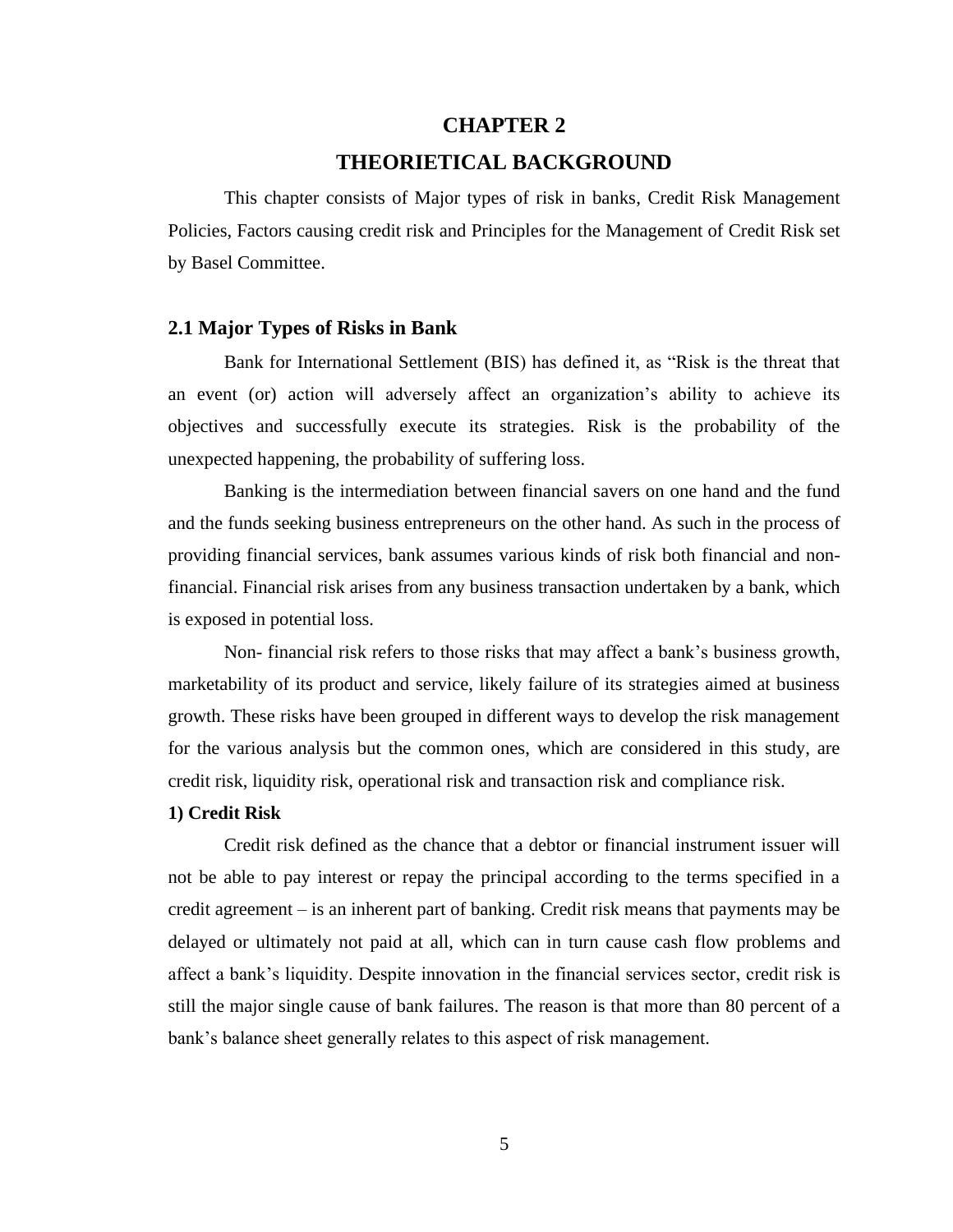#### **2) Liquidity Risk**

Liquidity risk is the risk that a company or bank may be unable to meet short-term financial demands. This usually occurs due to the inability to convert a security or hard asset to cash without a loss of capital and/or income in the process.

#### **3) Operational Risk**

Operational risk is the prospect of loss resulting from inadequate or failed procedures, systems or policies. Employee errors. Systems failures. Fraud or other criminal activity. Any event that disrupts business processes.

#### **4) Transaction Risk**

Transaction risk is the exchange rate risk associated with the time delay between entering into a contract and settling it. The greater the time differential between the entrance and settlement of the contract, the greater the transaction risk, because there is more time for the two exchange rates to fluctuate.

#### **5) Compliance Risk**

Compliance risk is defined as the risk of legal sanctions, material financial loss, or loss to reputation the Bank may suffer as a result of its failure to comply with laws, its own regulations, code of conduct, and standards of best/good practice. Overly restrictive, but allows for the presentation of loans to the board that officers believe are worthy of consideration but which do not fall within the parameters of written guidelines. Flexibility must exist to allow for fast reaction and early adaptation to changing conditions in a bank's earning assets mix and market environment.

#### **2.2 Credit Risk Management Policies**

Credit risk is the most common cause of bank failures, causing virtually all regulatory environments to prescribe minimum standards for credit risk management. The basis of sound credit risk management is the identification of the existing and potential risks inherent in lending activities. Specific credit risk management measures typically include following three kinds of policies-

- (a) Policies to limit or reduce credit risk
- (b) Assets classification of loan
- (c) Loan loss provisioning policy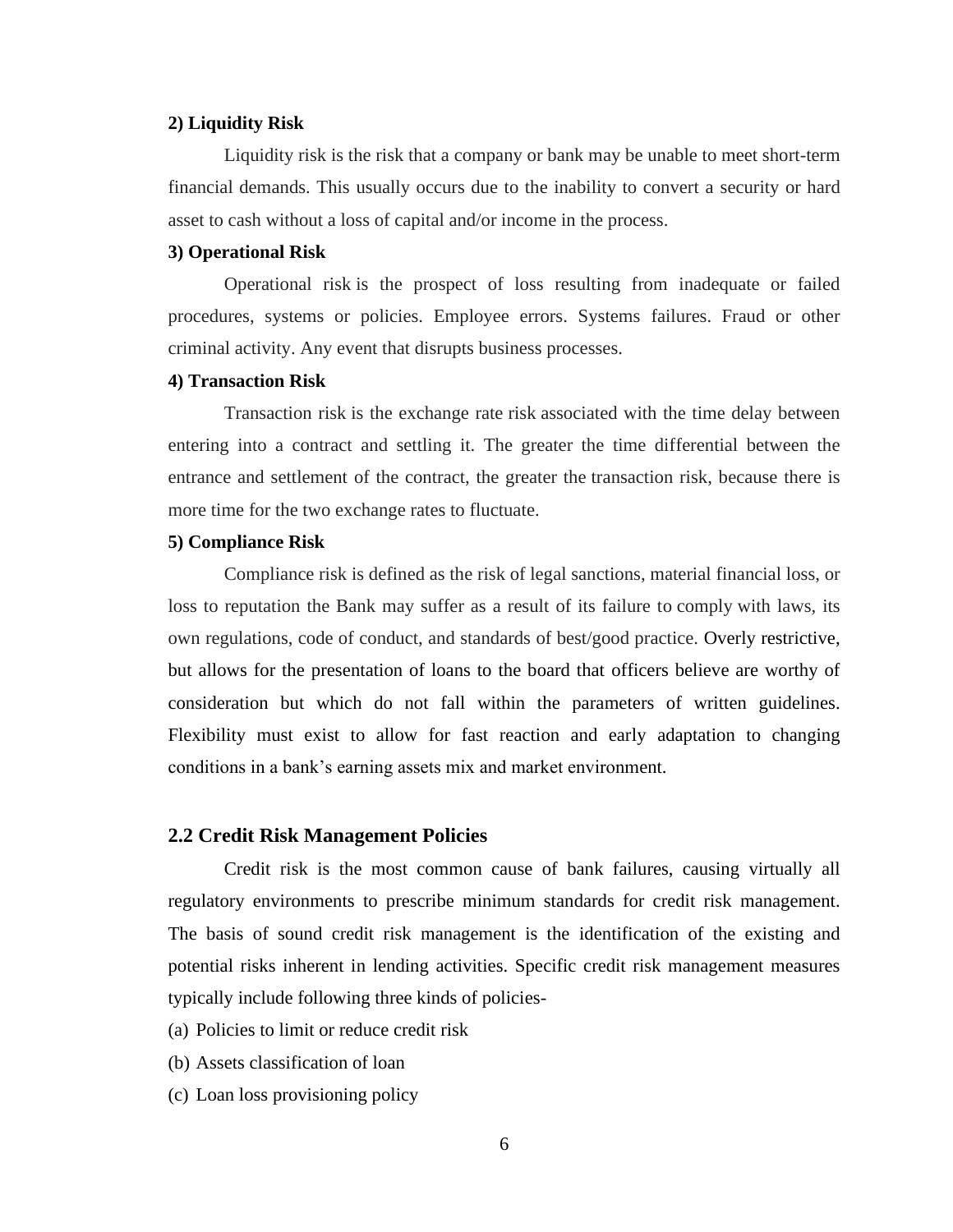**a) Policies to Reduce Credit Risk: Large exposure**: Bank regulators have traditionally paid close attention to risk concentration by banks. A regulators objective in credit risk management is to prevent banks from relying excessively on a large may not lend. Modern prudential regulation usually stipulate that a bank not make investment, grant large loans, or extend other credit facilities to any individual entity or related group of entities in excess of an amount that represents a prescribed percentage of the bank's capital and reserves within this framework, bank supervisor's are in a unique position to monitor both the banking sector and an individual bank's credit exposure in order to protect depositor's interest and to be able to prevent situations that may put a banking system at risk.

Most countries impose a single-customer exposure limit of between 10 and 25 present of capital, although in some jurisdictions it may be as high as 30-40 percent of capital. The Basel Committee on banking supervision has recommended a maximum of 25 percentages; with the intention of reduce it to 10 percent as soon as this is practical. The threshold at which reporting to supervisory authorities becomes necessary should normally be set somewhat below the maximum limit. Supervisor can than devote special attention to exposure above the threshold and require banks to take precautionary measures before concentration becomes excessively risky. Bank credit officers should monitor events affecting large debtors and their performance on an ongoing basis, regardless of whether or not a debtor is meeting its obligations.

**i) Related-party Lending**: Lending to connected parties is a particularly dangerous form of credit risk exposure. Related parties typically include a bank's parent major shareholders, subsidiaries, affiliate companies, directors and executive officers. This relationship includes the ability to exert control over or influence a bank's policies and decision- making especially concerning credit decisions. A bank's ability to systematically identify and track extension of credit to insiders is crucial. The issue is whether credit decisions are made on a relational basis and according to the bank's policies and procedures. An additional concern is whether credit is based on market terms or granted on terms that are more favorable with regards to amount, maturity, rate collateral, than those provided it the general public. Most regulators establish limit for aggregate to related parties, typically stipulation that total lending to related parties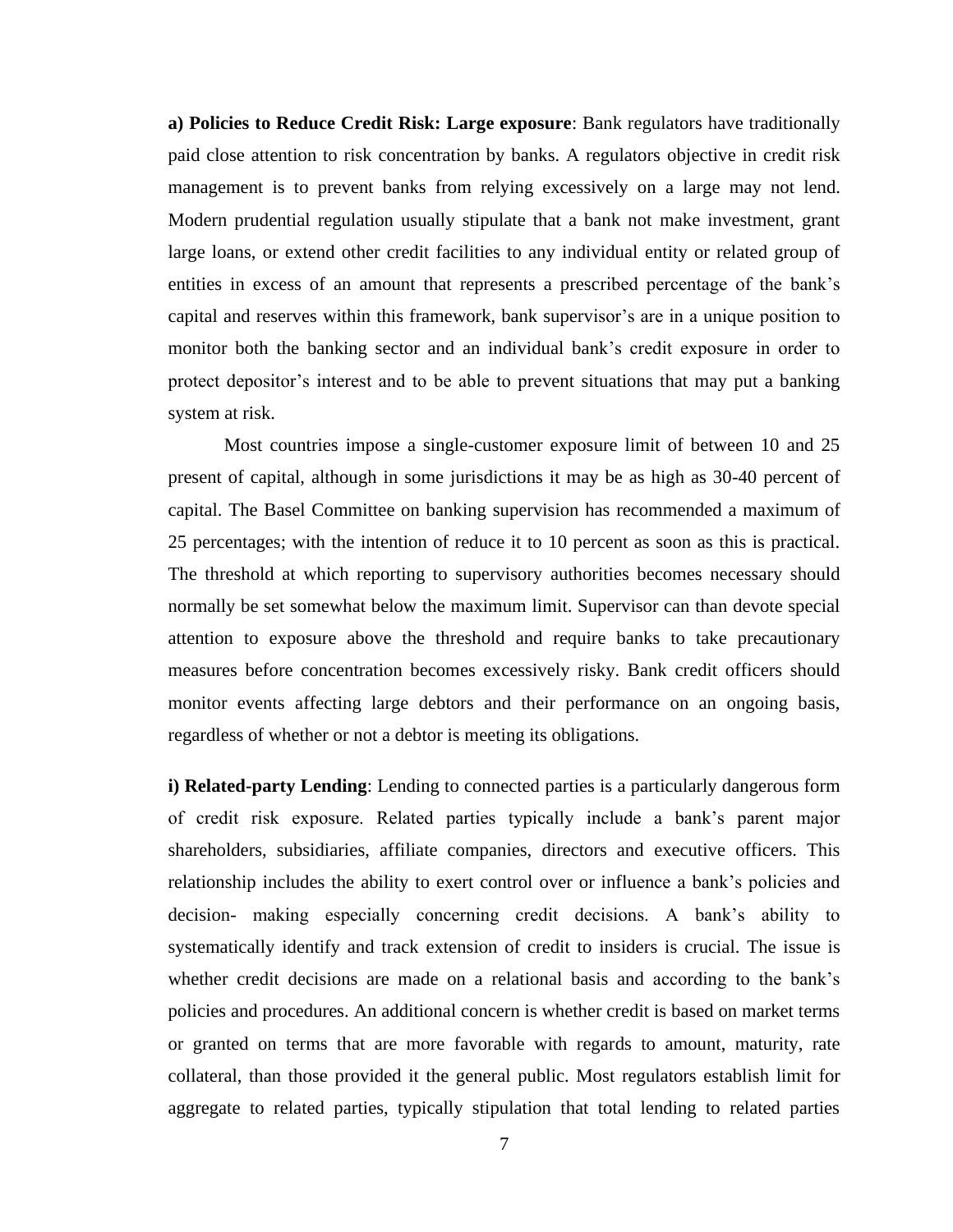cannot exceed a certain percentage of tier 1 or total qualifying capital. If such a limit has not been established by prudential regulations. A bank should be expected to maintain one as a matter of board policy. A prudent banking practice would require all loans to related parties to be approved by the board.

**ii) Over Exposure to Geographical Area or Economic Sectors:** Another dimension of risk concentration is the exposure of a single sector of the economy or narrow geographical region. This makes a bank vulnerable to a weakness in a particular industry or region and poses a risk that it will suffer from simultaneous failures among several clients for similar reasons. This concern is small countries with narrow economic profiles, such as those with predominantly agriculture- based economic or exporters of a singular commodity. It is often difficult to assess the exposure of bank to various sectors of the economy, as most bank reporting systems do not produce such information. For example, a loan to the holding company of a large diversified group could be used to finance projects in various industries in which the company operates. In any case, banks, which are by nature exposed to sector risks, should have well- developed system to monitor such risks and to assess the impact of adverse trends on their loan portfolio quality and on their income statements. Such banks should also have institutionalized mechanisms in place to deal with increased risk.

#### **b) Asset Classification of Loans**

 This section prescribes the policies and procedures governing the classification of loans. The policies prescribed in this section shall conform to the regulations of Central Bank of Myanmar. Generally, the appropriate classification for an individual account will be determined on a case-by-case basis, based on the principles enumerated below, taking into account all relevant information currently available. Nonetheless, in order to expedite the process of evaluating the quality of loans and provisioning for possible loan losses, all loans and credit facilities should be classified in the following manner.

The terms and timelines used in these Sections acts only as a guide. They are for the purpose of highlighting the principles involved in classification of loans. When available, the terms and timelines of the Central Banks must be adopted and complied with.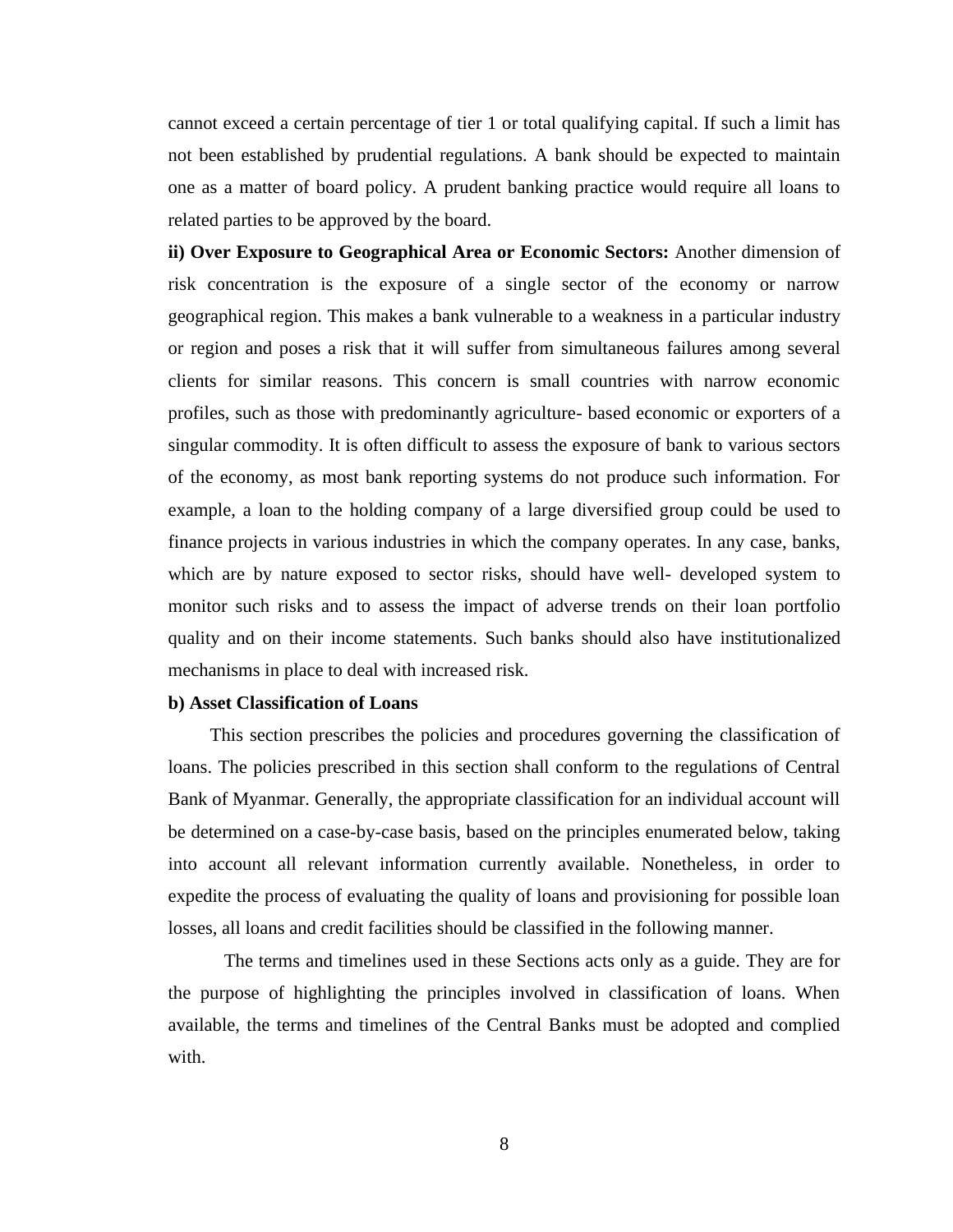**i) Standard Loans:** When loan is repaid in due time as determined in the contract (at the maturity date) and the financial position of the borrower is sound and payment is made in accordance with the term of the loans, The Bank is to classify those loans as standard loans.

**ii) Irregular Loans (Watch Loan): T**he financial position of the borrower is currently adequate but potential weaknesses exist and if not corrected, will result in a deterioration of the borrower's financial position at a future time and principal or interest are delinquent for a period from 31 days to 60 days from the due date, those loans are defined as Irregular Loans or Watch Loan.

**iii) Sub-standard Loans:** When loans not adequately secured, the borrower's financial position is not satisfactory, the principal or interest has not been repaid for a period of 61 to 90 days from the due date, such loans are defined as Sub-standard Loans.

**iv) Doubtful Loans:** A loan classified as doubtful has all the characteristics of a substandard loan and credit weakness making full collection questionable and the principal or interest has not been repaid for a period of 91 to 180 days from the due date, such loans are defined as Doubtful Loans.

**v) Loss Loan:** Certain assets are considered uncollectible and of such little value that the continued definition as bankable assets is not warranted. This classification does not mean that an asset has absolutely no recovery or salvage value, but rather that it is neither practical nor desirable to defer the process of writing it off, even though recovery may be possible in the future. Nonperforming assets that are at least 181 days past due are also classified as losses, unless such assets very well secured.

#### **c) Loan Loss Provision Policy**

 Assets classification provides a basis for determining an adequate level of provision for possible loan losses. Such provisions together with general loss reserves that are normally counted as tier 2 capital and are not assigned to specific assets form the basis for establishing a bank's capacity to absorb losses. In determining an adequate reserve, all significant factors that affect the collectability of the loan portfolio should be considered. These factors include the quality of credit policies and procedures prior loss experiences, loan growth quality of management in the lending area loan experiences, loan recovery practices, changes in national and local economic and business conditions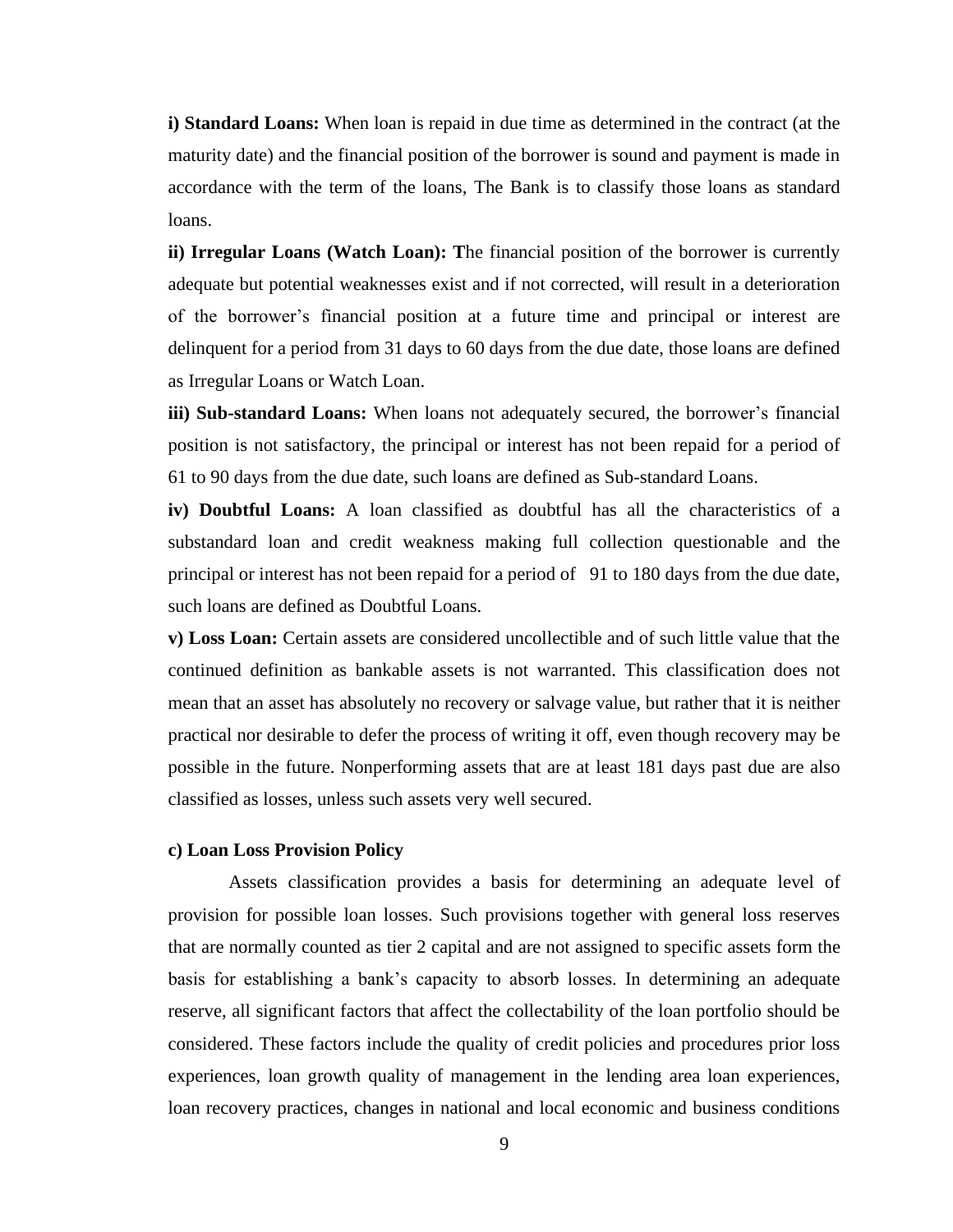and general economic trends. Assessments of assets value should be performed system optically, consistently over time and in conformity with objective criteria. They should also be supported by adequate documentation.

Policies on loan – loss provisioning range from mandated to discretionary depending on the banking system. The tax treatment of provision also varies considerably from country although many economists believe that provisions should be treated as business expenses for tax purposes. Tax considerations should not however influence prudent risk management policies. In some highly developed countries, it is left to the banks to determine the prudent level of provisions. While some merit exists in estimating loss potential on a case-by- case basis particularly for large borrower, it may be more practical to assign a level of required provisions based on each classification category. In many countries, in particular those with fragile economies, regulators have established mandatory levels of provision, which are related to assets classification.

The established level of mandatory provisions is normally determined by certain statistics in countries where the legal framework for debt recovery is highly developed, such as the United State studies have demonstrated that approximately 10 percent of substandard assets eventually deteriorate into loss. The percentage for doubtful and loss classifications are approximately 50 percent and 100 percent respectively. In developing countries where the legal framework and traditions for debt collection may be less effective provisions in the range of 20 to 25 percent of substandard assets may be a more realistic estimate of loss potential. In evaluation, the level of provisions established by a bank, an analysis must clearly understand whether the bank is aggressively writing off its losses or is simply providing for them. The approach used in a particular country often depends on the taxation applied to provision by the fiscal authorities. In the assessment of credit risk management regulators use the non- performing loans (NPLs) accounts of its bank due to the rule and regulation of Central Bank of Myanmar (CBM). According to the recently conducting policies, specific provision for NPL accounts are as follow.

- 1. Watch Loan- Overdue 31 days to 60 days of default and specific Provision is 5% on security short fall amount.
- 2. Substandard loan- Overdue 61 days to 90 days of default and specific Provision is 25% on security short fall amount.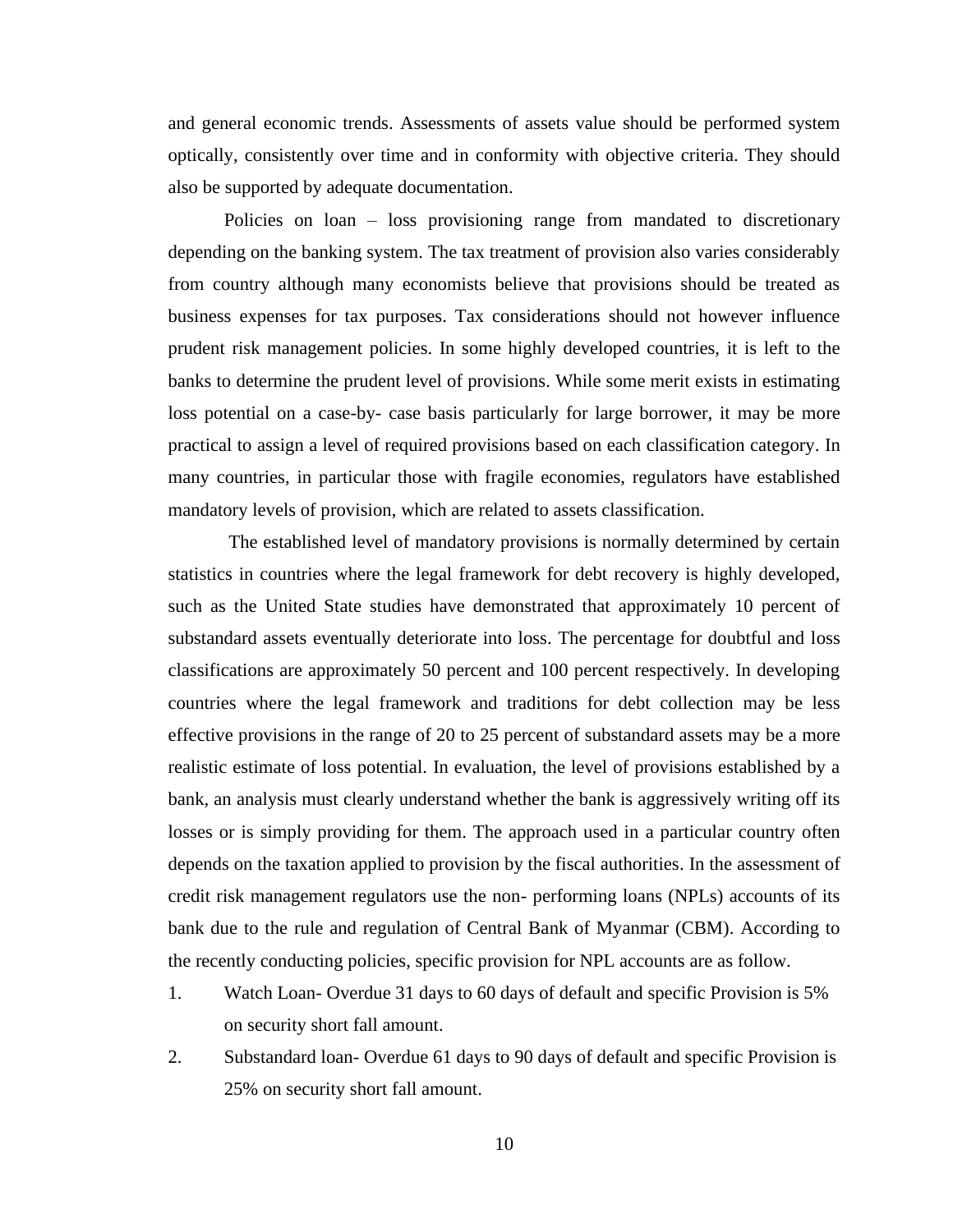- 3. Doubtful loan- Overdue 91 days to 180 days of of default and specific Provision is 50% on security short fall amount.
- 4. Loss loan Overdue more than 180 days of default and specific Provision is 100% on security short fall amount.

#### **2.3 Factors Causing Credit Risk**

According to Taxmann's (2004), some of the important factors which cause credit risk and have adverse impact on credit quality, highlighted in various studies conducted by expert committees/groups are listed under:

- 1) Deficiencies in appraisal of loan proposals and in assessment of creditworthiness/ financial strength of borrowers.
- 2) Inadequately defined lending policies and procedures.
- 3) High prudential exposure limits for individual and group of borrowers.
- 4) Absence of credit concentration limits for various industries/business segments.
- 5) Inadequate value of collaterals obtained by the banks to secure the loan facilities.
- 6) Over optimistic assessment of thrust/potential areas of credit.
- 7) Liberal loan sanctioning powers for bank executives without checks and balances.
- 8) Liberal sanctioning of non-fund-based limits without proper scrutiny of borrowers' activity, financial strength, cash flows etc.
- 9) Lack of knowledge and skills of officials processing loan proposal and subjectivity in credit decisions.
- 10) Lack of effective monitoring and consistent approach towards early recognition of problem accounts and initiation of timely remedial actions.
- 11) Lack of proper coordination between various departments of bans looking into credit functions.
- 12) Lack of well-defined organizational structure and clarity regarding responsibilities, authorities and communication channels.
- 13) Lack of proper system of credit risk rating, quantifying and managing across geographical and product lines.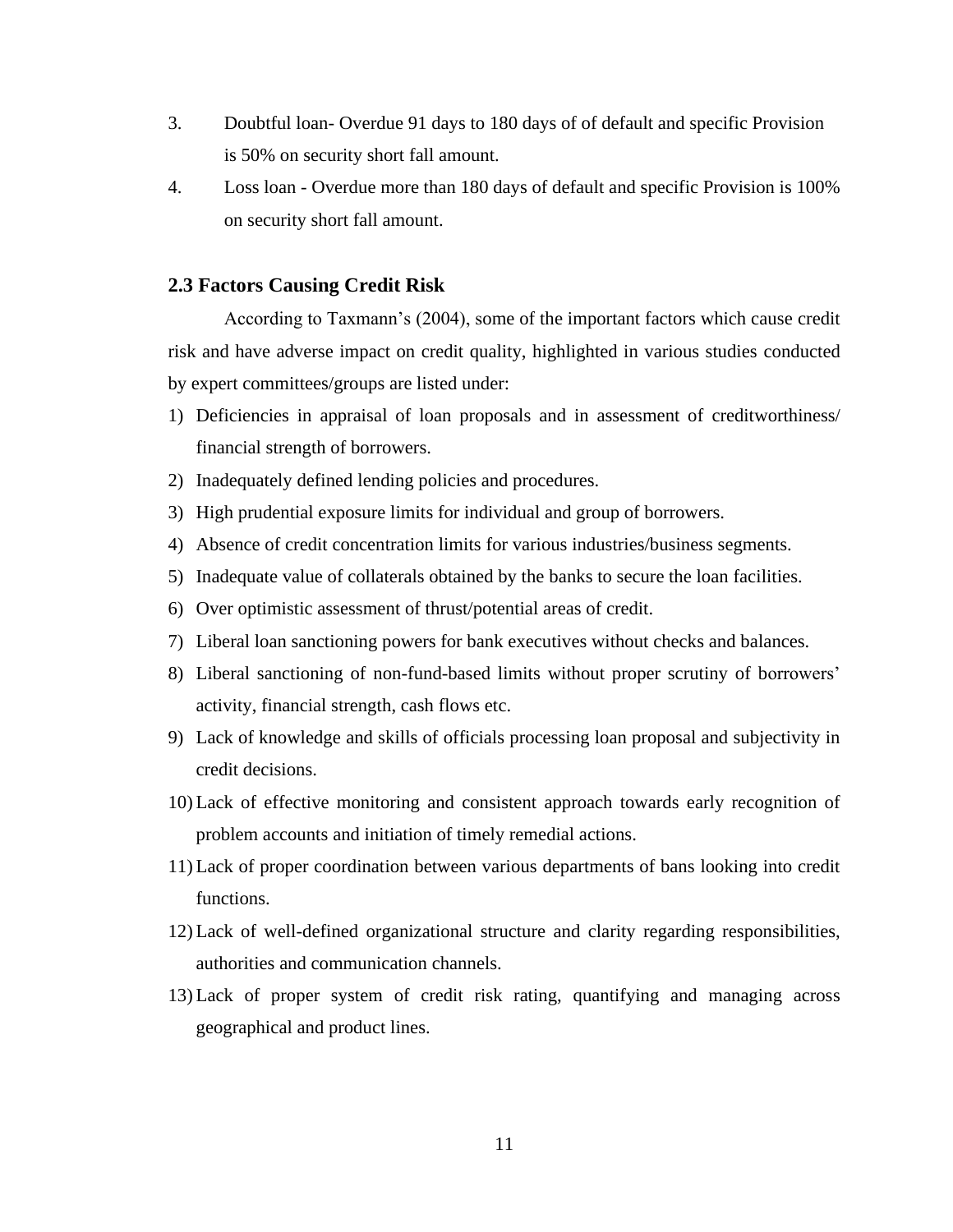- 14) Lack of effectiveness of existing credit inspection and audit system in banks and slow progress in removal of the deficiencies as revealed in inspection/audit of branches and controlling offices.
- 15) Lack of reliability and integrity of data being used for managing credit and risks associated with lending.
- 16) Banks have been harping too much on staff accountability as a result demotivating the staff and not looking at the credit decisions from hindsight.

The above listed factors which are illustrative in nature may have adverse impact on quality of credit portfolio can be remedied only if the bank has evolved efficient credit administration and risk management systems which may include formulation of wellarticulated polices/procedures, creating and effective organizational structure manned by well trained and committed personal ect.

#### **2.4 Principles for the Management of Credit Risk set by Basel Committee**

While financial institutions have faced difficulties over the years for a multitude of reasons, the major cause of serious banking problems continues to be directly related to lax credit standards for borrowers and counterparties, poor portfolio risk management, or a lack of attention to changes in economic or other circumstances that can lead to a deterioration in the credit standing of a bank's counterparties. This experience is common in countries.

Since exposure to credit risk continues to be the leading source of problems in banks world-wide, banks and their supervisors should be able to draw useful lessons from past experiences. Banks should have a keen awareness of the need to identify, measure, monitor and control credit risk as well as to determine that they hold adequate capital against these risks and that they are adequately compensated for risks incurred. The Basel Committee issued principles for the management of credit risk on September 2000 in order to encourage banking supervisors globally to promote sound practices for managing credit risk.

According to Basel Committee, the credit risk is caused mainly due to weakness in credit administration and risk management functions more specifically related to lack of proper pre-sanction appraisal and credit granting process adverse credit distribution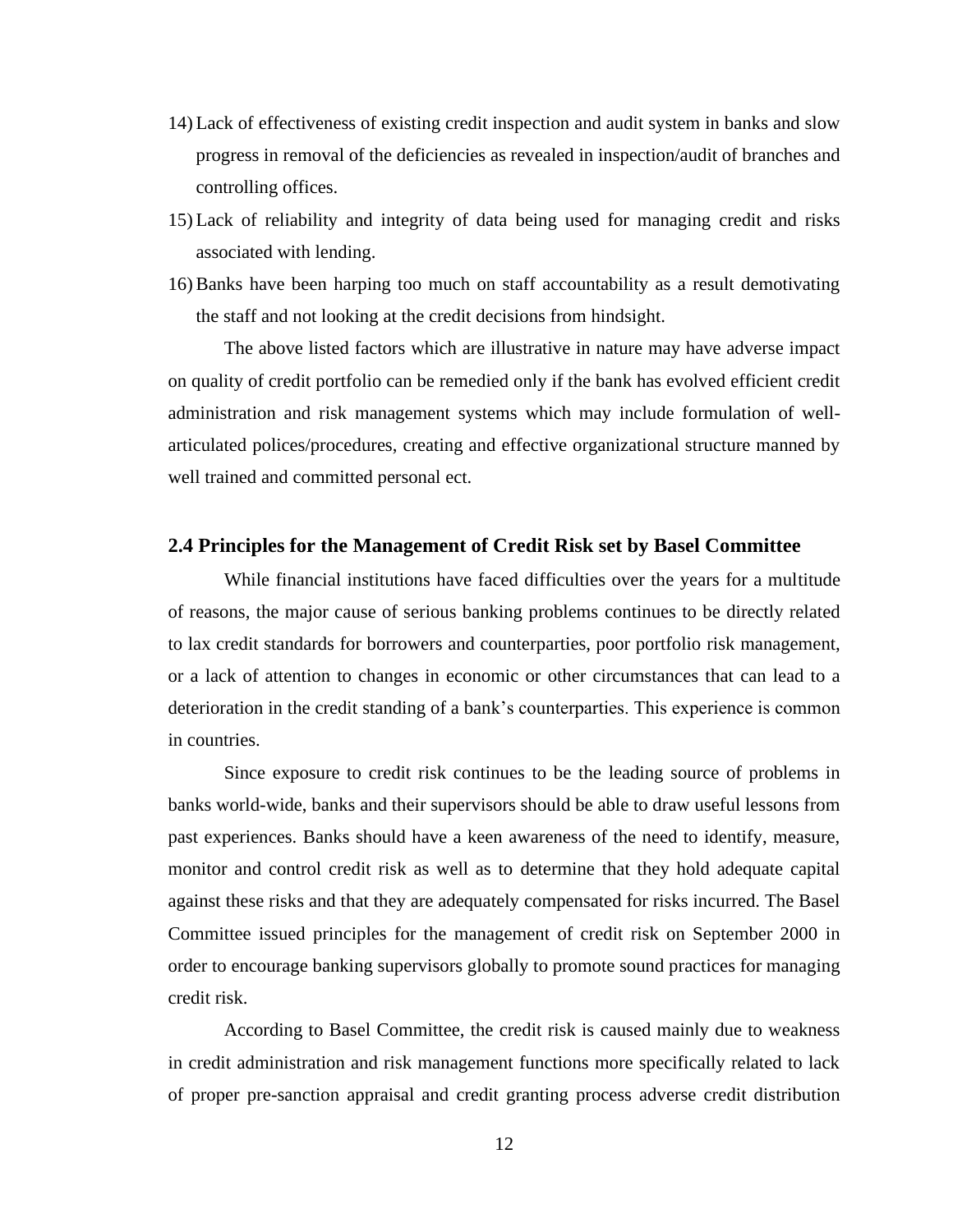and concentration, ineffective loan monitoring and audit functions, delayed identification and initiation of remedial action in problem exposures; inadequate credit policy, ect.

The sound practices set out in Basel document specifically address the following areas: (A) establishing an appropriate credit risk environment; (B) operating under a sound credit-granting process; (C) maintaining an appropriate credit administration, measurement and monitoring process; and (D) ensuring adequate controls over credit risk. Although specific credit risk management practices may differ among banks depending upon the nature and complexity of credit activities, a comprehensive credit risk management program addressed these four areas. These practices are also applied in conjunction with sound practices related to the assessment of asset quality, the adequacy of provisions and reserves, and the disclosure of credit risk.

#### **A. Establishing an Appropriate Credit Risk Environment**

**Principle 1:** The board of directors should have responsibility for approving and periodically (at least annually) reviewing the credit risk strategy and significant credit risk policies of the bank. The strategy should reflect the bank's tolerance for risk and the level of profitability the bank expects to achieve for incurring various credit risks.

**Principle 2:** Senior management should have responsibility for implementing the credit risk strategy approved by the board of directors and for developing policies and procedures for identifying, measuring, monitoring and controlling credit risk. Such policies and procedures should address credit risk in all of the bank's activities and at both the individual credit and portfolio levels.

**Principle 3:** Banks should identify and manage credit risk inherent in all products and activities. Banks should ensure that the risks of products and activities new to them are subject to adequate risk management procedures and controls before being introduced or undertaken and approved in advance by the board of directors or its appropriate committee.

#### **B. Operating under a Sound Credit Granting Process**

**Principle 4:** Banks must operate within sound, well-defined credit-granting criteria. These criteria should include a clear indication of the bank's target market and a thorough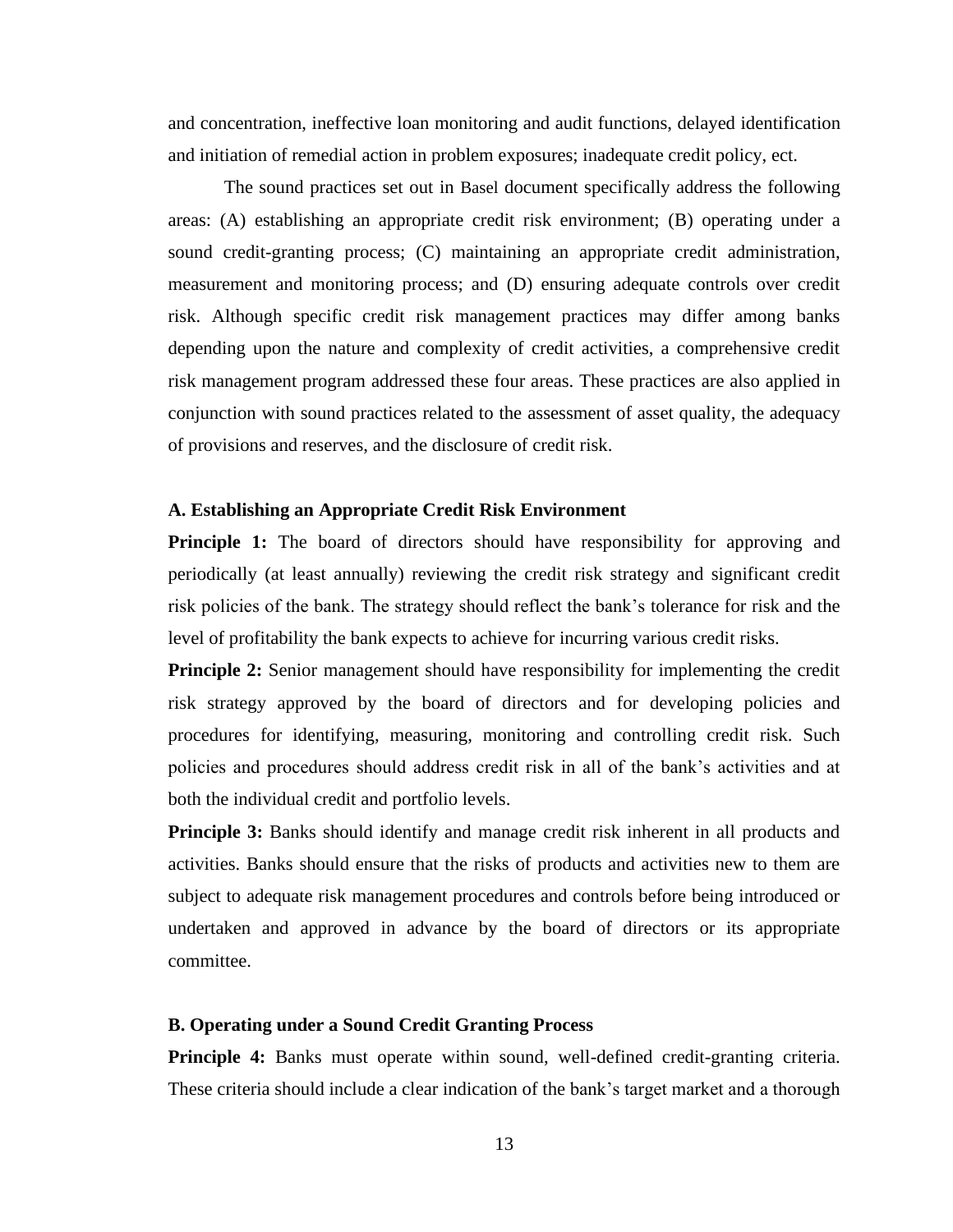understanding of the borrower or counterparty, as well as the purpose and structure of the credit, and its source of repayment.

**Principle 5:** Banks should establish overall credit limits at the level of individual borrowers and counterparties, and groups of connected counterparties that aggregate in a comparable and meaningful manner different types of exposures, both in the banking and trading book and on and off the balance sheet.

**Principle 6:** Banks should have a clearly-established process in place for approving new credits as well as the amendment, renewal and re-financing of existing credits.

**Principle 7:** All extensions of credit must be made on an arm's-length basis. In particular, credits to related companies and individuals must be authorised on an exception basis, monitored with particular care and other appropriate steps taken to control or mitigate the risks of non-arm's length lending.

### **C. Maintaining an Appropriate Credit Administration, Measurement and Monitoring process**

**Principle 8:** Banks should have in place a system for the ongoing administration of their various credit risk-bearing portfolios.

**Principle 9:** Banks must have in place a system for monitoring the condition of individual credits, including determining the adequacy of provisions and reserves.

**Principle 10:** Banks are encouraged to develop and utilise an internal risk rating system in managing credit risk. The rating system should be consistent with the nature, size and complexity of a bank's activities.

**Principle 11:** Banks must have information systems and analytical techniques that enable management to measure the credit risk inherent in all on- and off-balance sheet activities. The management information system should provide adequate information on the composition of the credit portfolio, including identification of any concentrations of risk.

**Principle 12:** Banks must have in place a system for monitoring the overall composition and quality of the credit portfolio.

**Principle 13:** Banks should take into consideration potential future changes in economic conditions when assessing individual credits and their credit portfolios, and should assess their credit risk exposures under stressful conditions.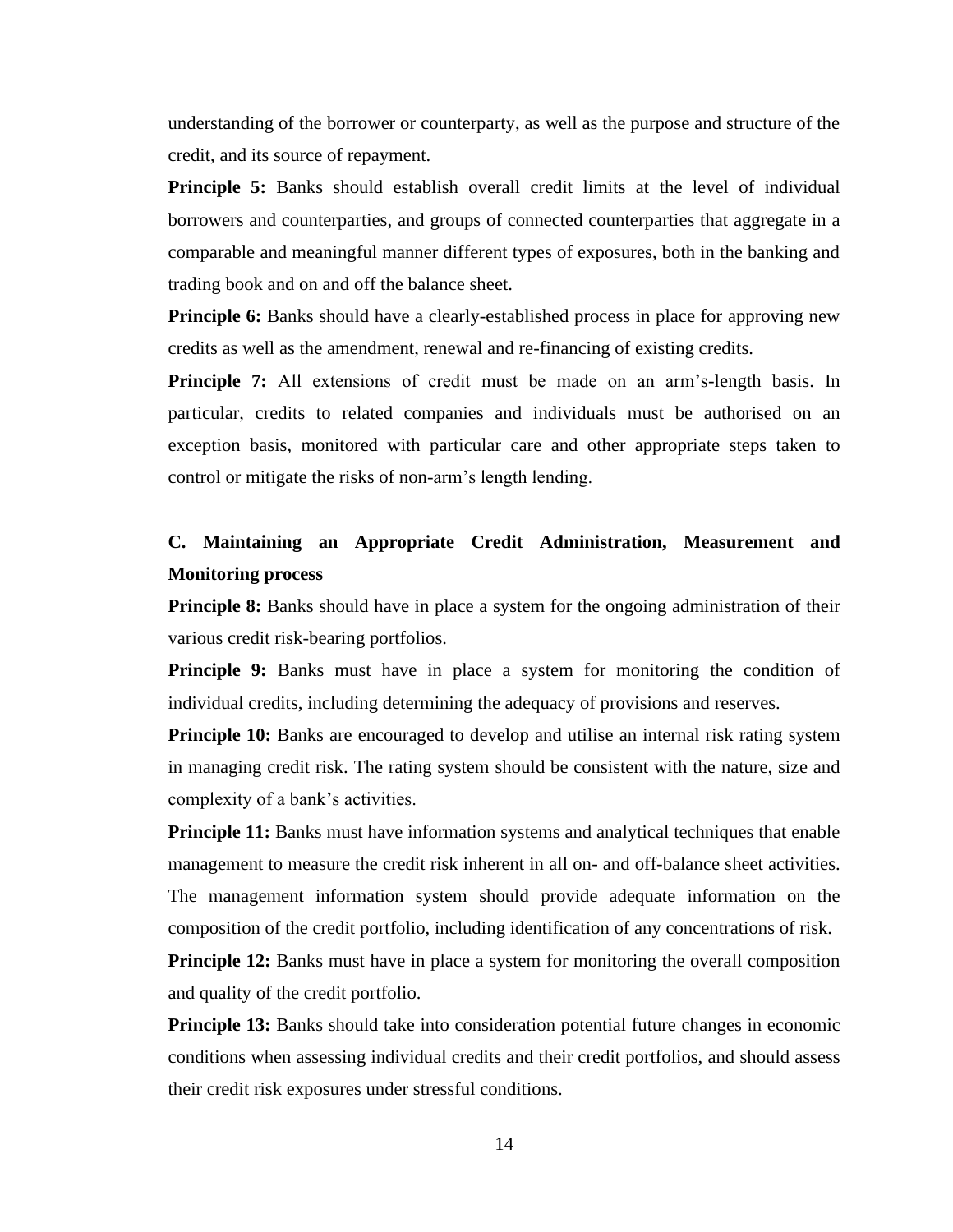#### **D. Ensuring Adequate Controls over Credit Risk**

**Principle 14:** Banks must establish a system of independent, ongoing assessment of the bank's credit risk management processes and the results of such reviews should be communicated directly to the board of directors and senior management.

**Principle 15:** Banks must ensure that the credit-granting function is being properly managed and that credit exposures are within levels consistent with prudential standards and internal limits. Banks should establish and enforce internal controls and other practices to ensure that exceptions to policies, procedures and limits are reported in a timely manner to the appropriate level of management for action.

**Principle 16:** Banks must have a system in place for early remedial action on deteriorating credits, managing problem credits and similar workout situations.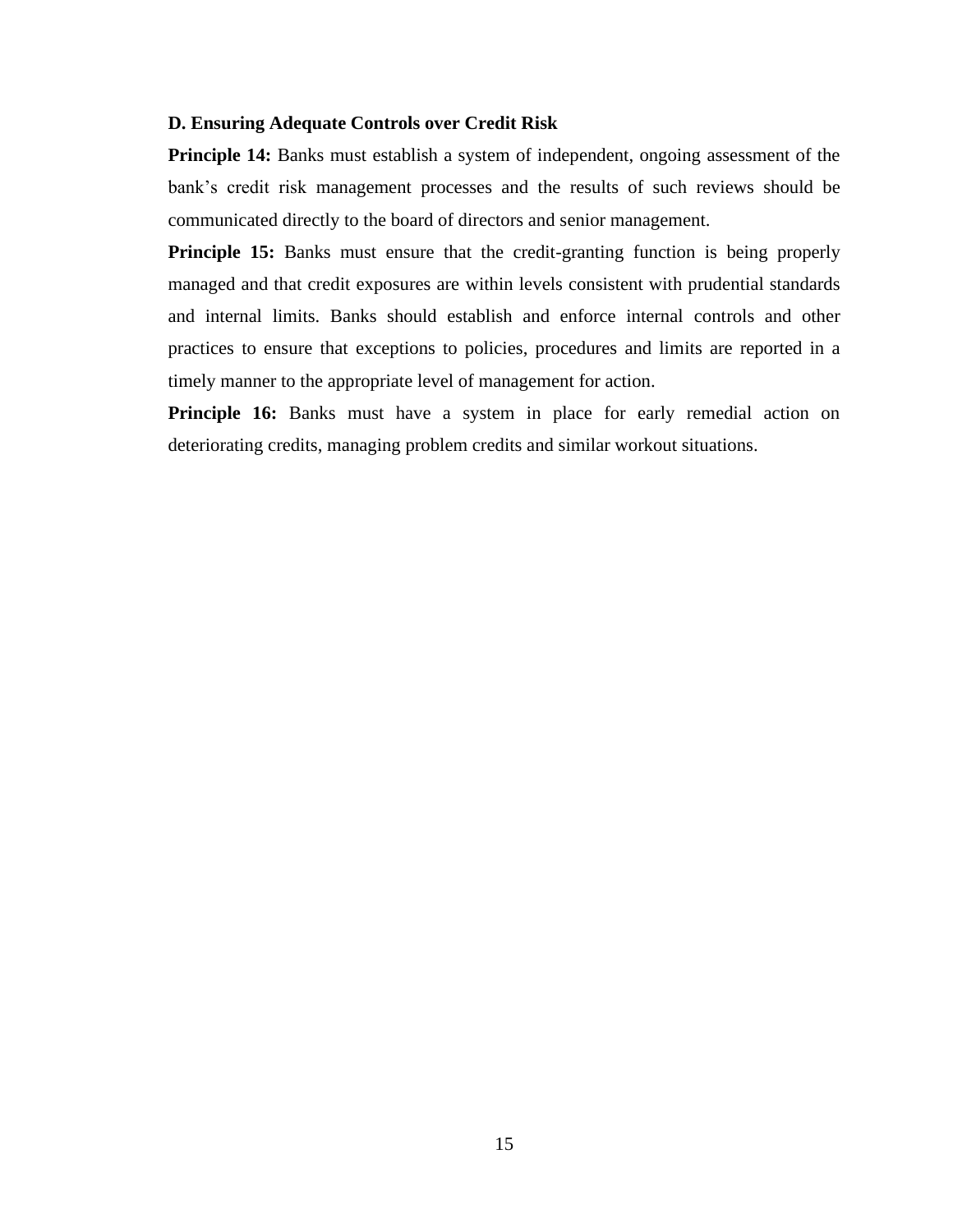#### **CHAPTER 3**

#### **CREDIT RISK MANAGEMENT PRACTICES IN UAB**

In this chapter, Profile of UAB, Mission and value of UAB, Organizational structure of UAB, UAB credit risk management policies, Credit risk management process and procedure of UAB, Loan monitoring and loan recovery action of UAB are presented.

#### **3.1 Profile of UAB**

UAB Bank Limited is a Private Bank Limited established in Myanmar and has its registered office at Bank Development Zone, No.3, Corner of Kyaing Tone Road and Mawlamying Road, Oaktaya Thiri Township, Nay Pyi Taw. The Directorate of Investment and Company Administration (DICA) has issued incorporation certificate to UAB Bank Limited on 14 June 2010 as per Registration No.390/2010-2011 under The Myanmar Companies Act. The Bank has extended it's incorporation certificate on 25 May 2015 valid five years through 13 June 2020. The Bank is allowed to carry out banking business under License No. MaVaBa/PaBa(R) 14/8/2016 issued by the Central Bank of Myanmar (CBM) on 24 August 2016 under Section 14(A) of Financial Institutions of Myanmar Law (2016). The principal activities of the Bank are to carry out the domestic banking business and other banking services subject to the approval of the CBM. On 25 November 2011 the bank obtained an Authorized Dealer Licence No. CBM, FE MD (78/2011) to carry out banking business in both local and foreign currencies. The Bank is presently operating with Seventy-Seven (77) branches in total in wide spread locations in Myanmar.

Mission of UAB is to lead the way towards a better Myanmar, humanising banking, connecting people, creating opportunities and changing lives. It's Vaule is "Connect. Create. Change."

**A desire to connect:** UAB believes in the power of building strong and meaningful relationships, connecting with fellow UABians, its customers and the community it is in. UAB strive for success that is inclusive through teamwork and collaboration, valuing each other's contribution and opinions.

**A passion to create:** UAB values creativity that constantly seek practical ways to bring improvements, solve problems and simplify banking. It looks to innovate and redefine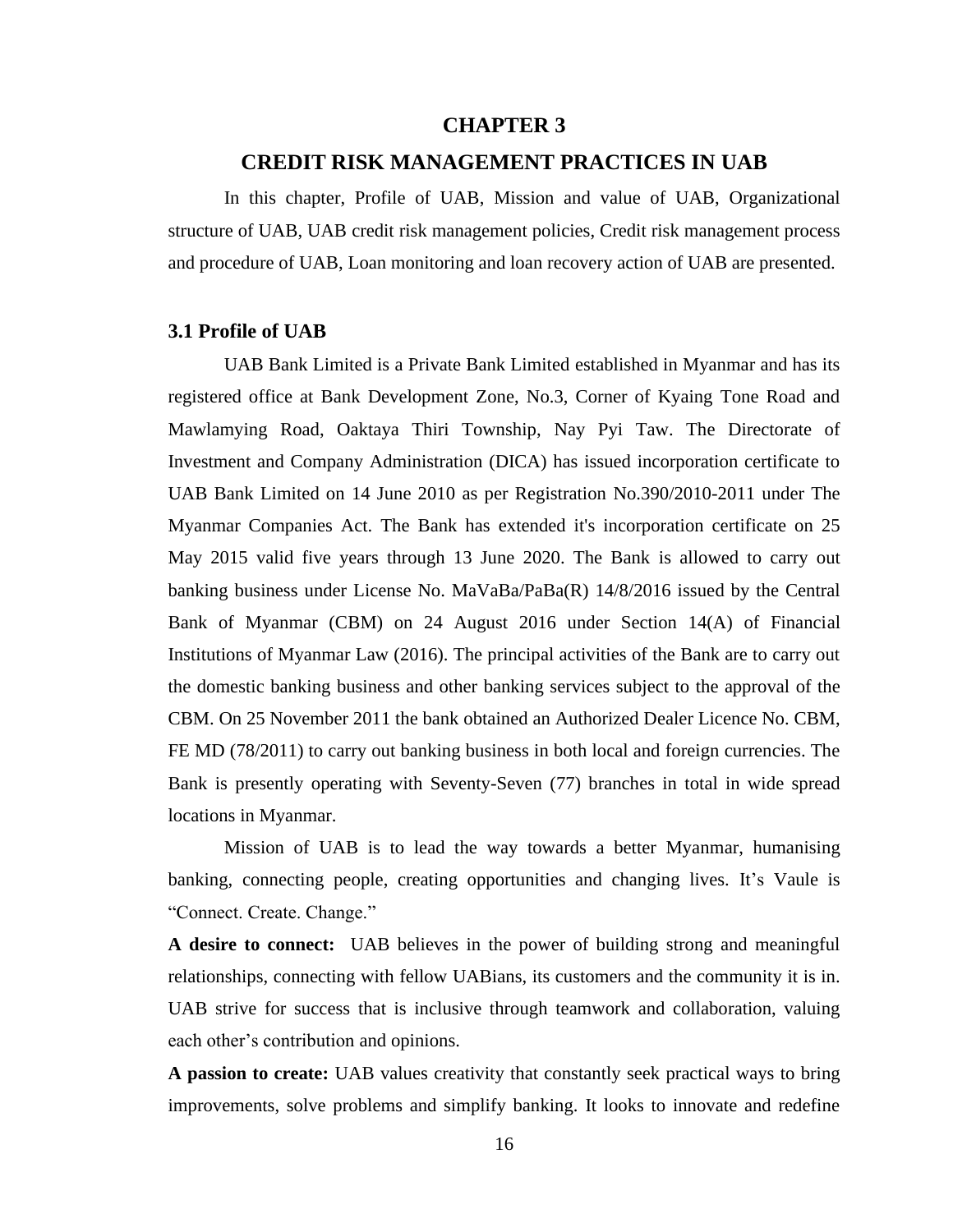banking in Myanmar, generating new ideas and opportunities for the market and it's customers.

**The courage to lead change:** UAB has the courage to lead change, recognising that change is disruptive yet necessary. UAB wants people who will stand up to their ideas, look forward to the future and challenge the present. It believes in a performance driven culture, yet always having in mind the importance of integrity, stewardship and building a sustainable future for Myanmar people and Myanmar country.

Above all, UAB's values embody its commitment towards "Leading Change and Humanising Banking"

#### **3.2 Organizational Structure of UAB**

UAB Bank has a proper organization structure, which is stated below. Board of Directors sits on the very top of the organization chart and directly handle Audit Department with the support of Chief Executive Officer (CEO). CEO is supported by Dy.CEO and Head of various Departments. Dy.CEO is mainly responsible for Trade finance department, Corporate Banking department and Investment Banking department. Treasury & Market department,

Retail Banking department, Credit Management department, Human Resource department, Technology department, Risk and Compliance department, Administration department, Operation department and Legal & Secretariat department are directly handle by CEO. The organization chart of UAB Bank is as shown in figure (3.1).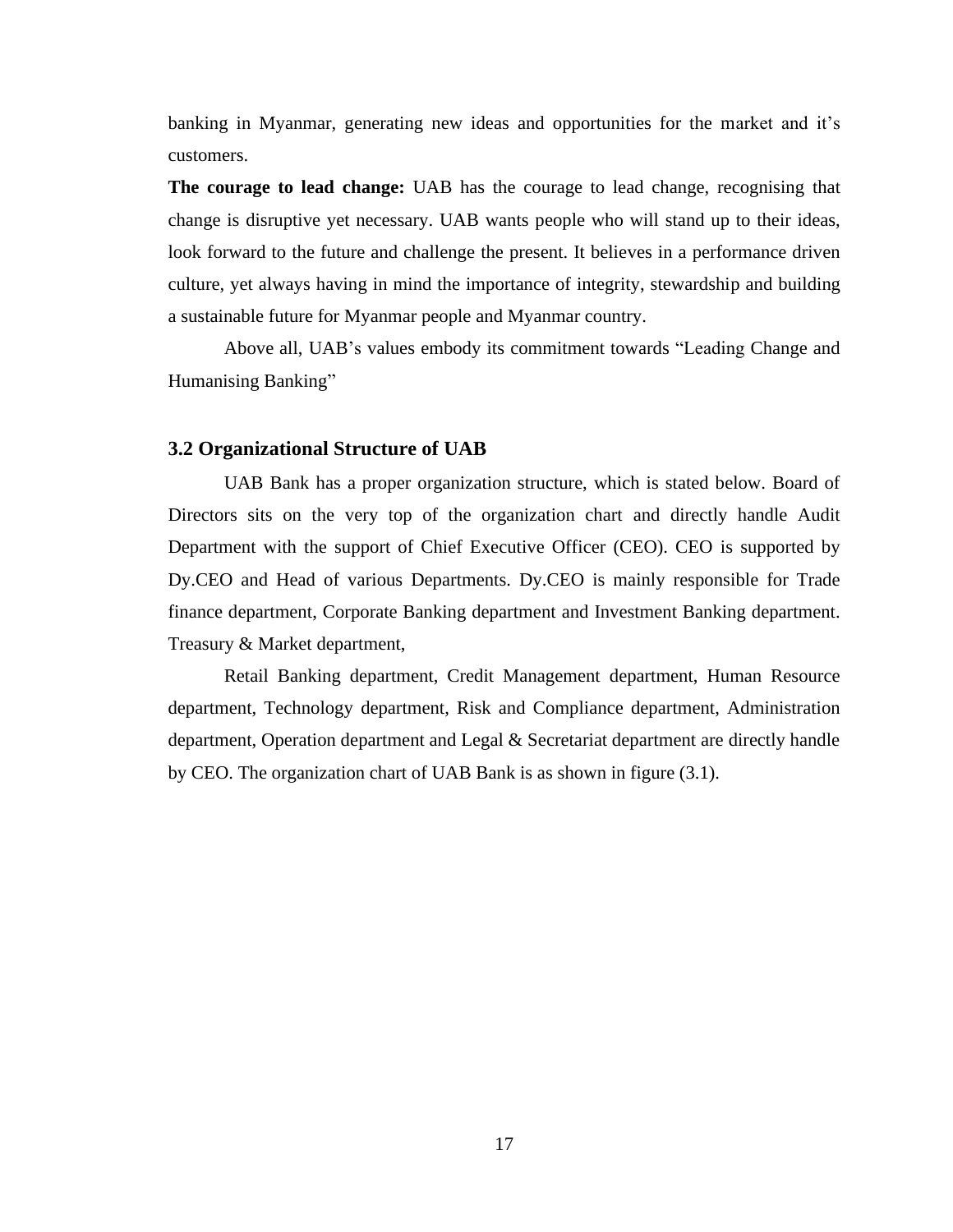

Source: UAB Bank, 2019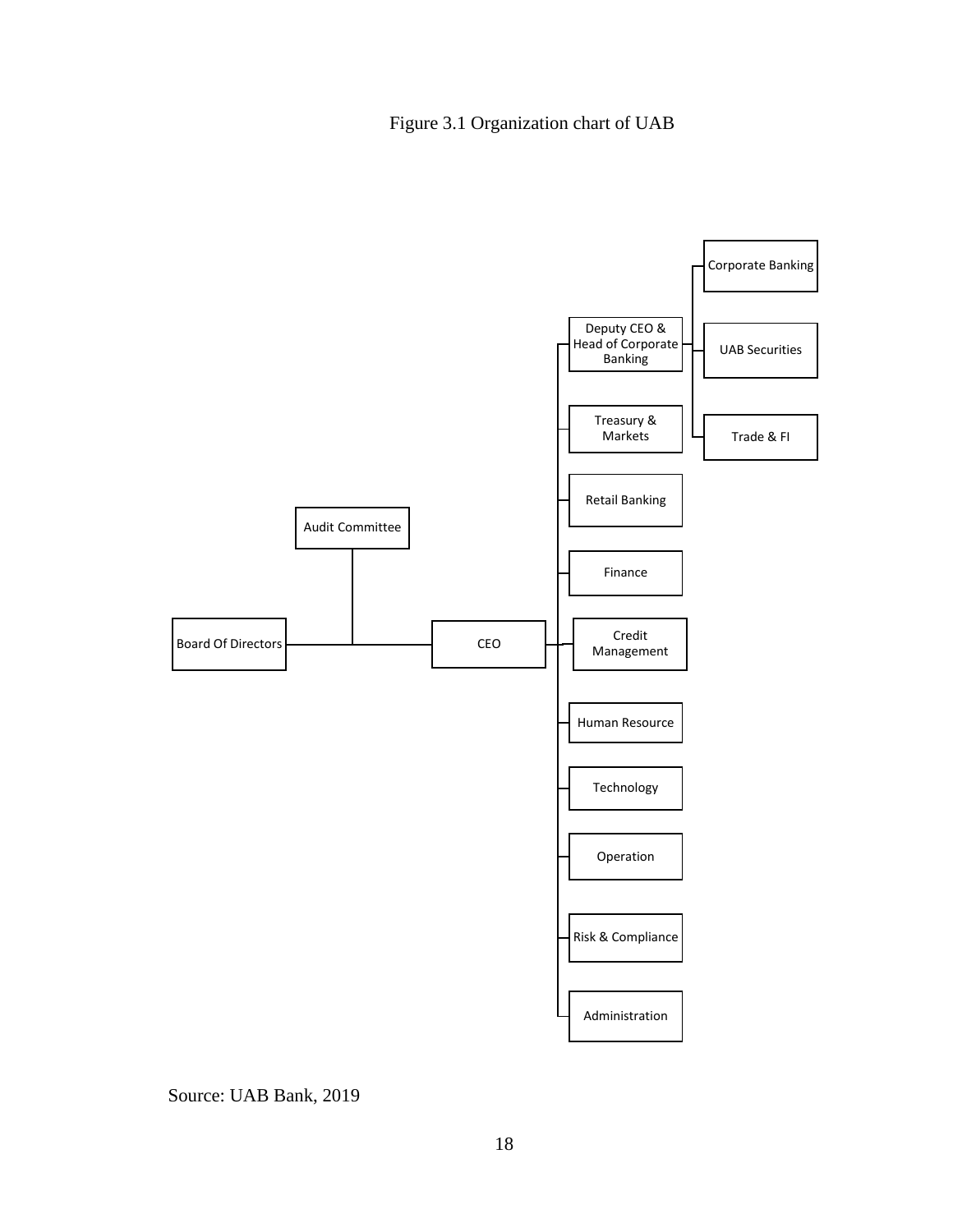#### **3.3 Credit Risk Management of UAB**

In UAB, Credit Risk Governance and oversight is conducted by the Management Credit Committee and Board Credit Committee.

#### **Board Responsibility**

The Board of Directors ('the Board") is cognizant of its overall responsibility in the establishment of a sound credit risk management and internal control system as well as reviewing its adequacy and effectiveness. The Board has established the following mechanism to ensure that the risks are managed within the tolerance level set to achieve the Bank's business objectives:

- 1) Set overall risks appetite and ensure that mechanisms are in place to effectively mitigate risk.
- 2) Ensure appropriate policies, procedures and controls are in place to manage such risks; and
- 3) Ensure that arrangements are in place for the effective reporting on all issues related to the functioning of the credit risk management system.

#### **Senior Management Responsibility**

The management is responsible for implementing the Board's policies and procedures to manage risks in accordance to the risk appetite set. Their roles include:

- 1) Identify and evaluate risks relevant to the Bank's business, and the achievement of its business objectives
- 2) Formulate and implement policies and procedures to manage these risks, as approved by the Board
- 3) Design, implement and monitor the effective implementation of risk management and internal control system
- 4) Report in a timely manner to the Board any changes to the risks and the corrective actions taken

UAB has established following policies related to credit risk management.

1. **Single / Group Lending Exposures:** Shall not lend more than 20 % of their capital funds plus reserves to a single individual, an enterprise, or an economic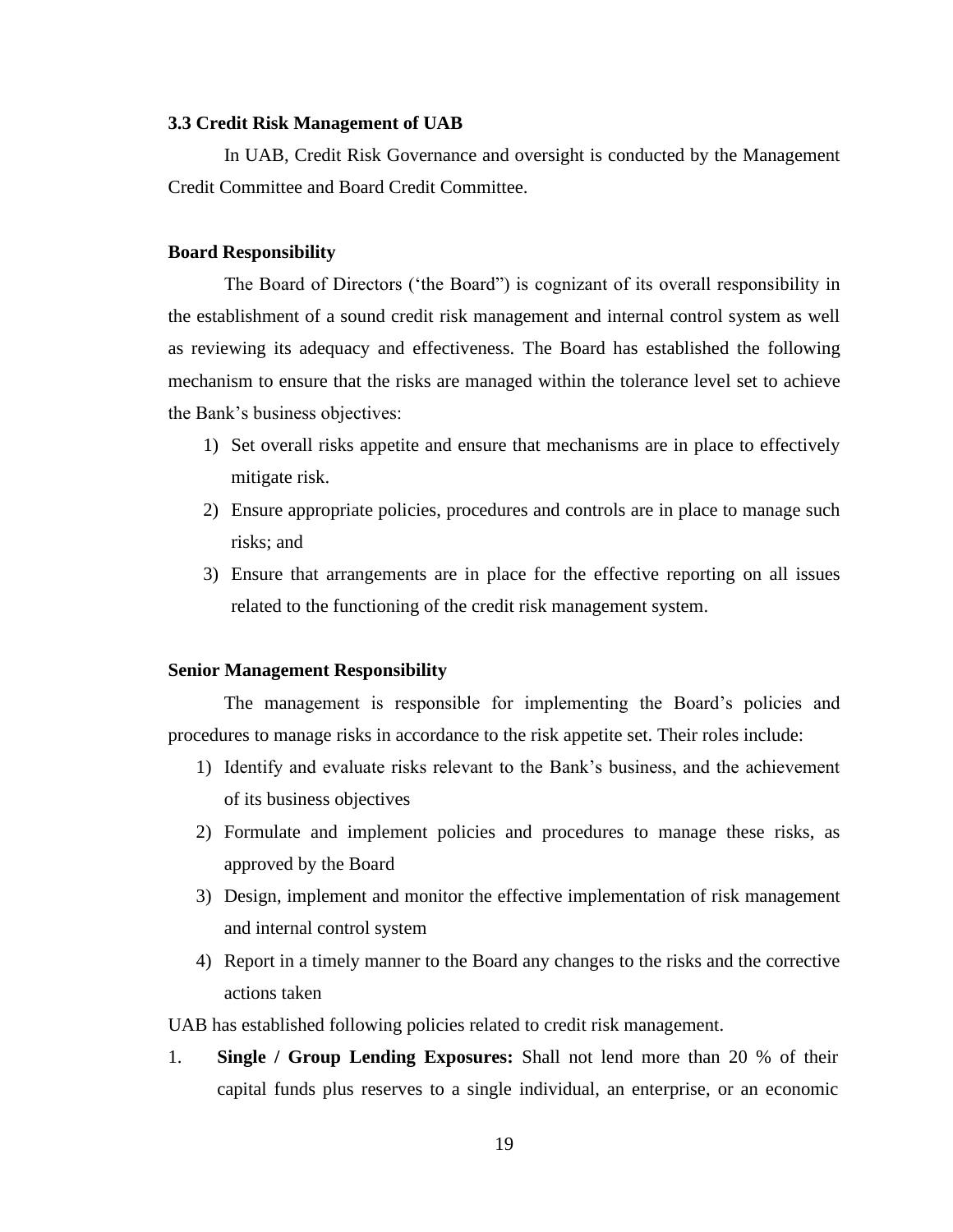group, and none of their 10 largest debtors , including economic groups , shall account for more than 30% of their total loan portfolio.

(Sec 32 : Financial institutions Law)

- 2. **Large Exposure Limit:** The aggregate of all large exposure (more than 10% of core capital) of a bank shall not exceed 8 times of its core capital. (As per CBM instruction)
- 4. **Mortgage on Landed Properties**: Loan amount should not exceed 80% of forced sale value on Land 50% of forced sale value on building.
- 5. **Types of Acceptable Collaterals:** Lease hold land, Free hold land, La Na 39, goods, machinery
- 6. **Margin of Cost of Goods Pledged to Avail Pledge Loan**: Loan amount should not exceed 60% of pledged goods.
- 7. **Liquidity Ratio:** to maintain a minimum liquidity ratio of 20 at all times
- 8. **Period of Loan:** All of loan types are short-term loans (repayable not more than one year) as Central Bank of Myanmar Instruction. When the one year is completed, however the borrowers must repay the loan, he can demand to extend the term next year.
- 9. **Loan Loss Provision Policy:** The bank performs to absolutely eliminate the credit risk by removal the provision reserves from annual income to obtain the adequate protection. The bank remains the 2% of loan outstanding amount existed at the end date of budget year from annual net incomes as provision for loan loss reserve and remain the certain amount of net incomes approved by board of directors as provision for bad and doubtful debt. IT is the duty of loan recovery department.

UAB has established credit policies and processes to manage credit risk in the following key areas:

- a. credit approval process
- b. the credit origination and approval functions are clearly segregated
- c. credit approval authority is delegated to officers based on their experience, seniority and track record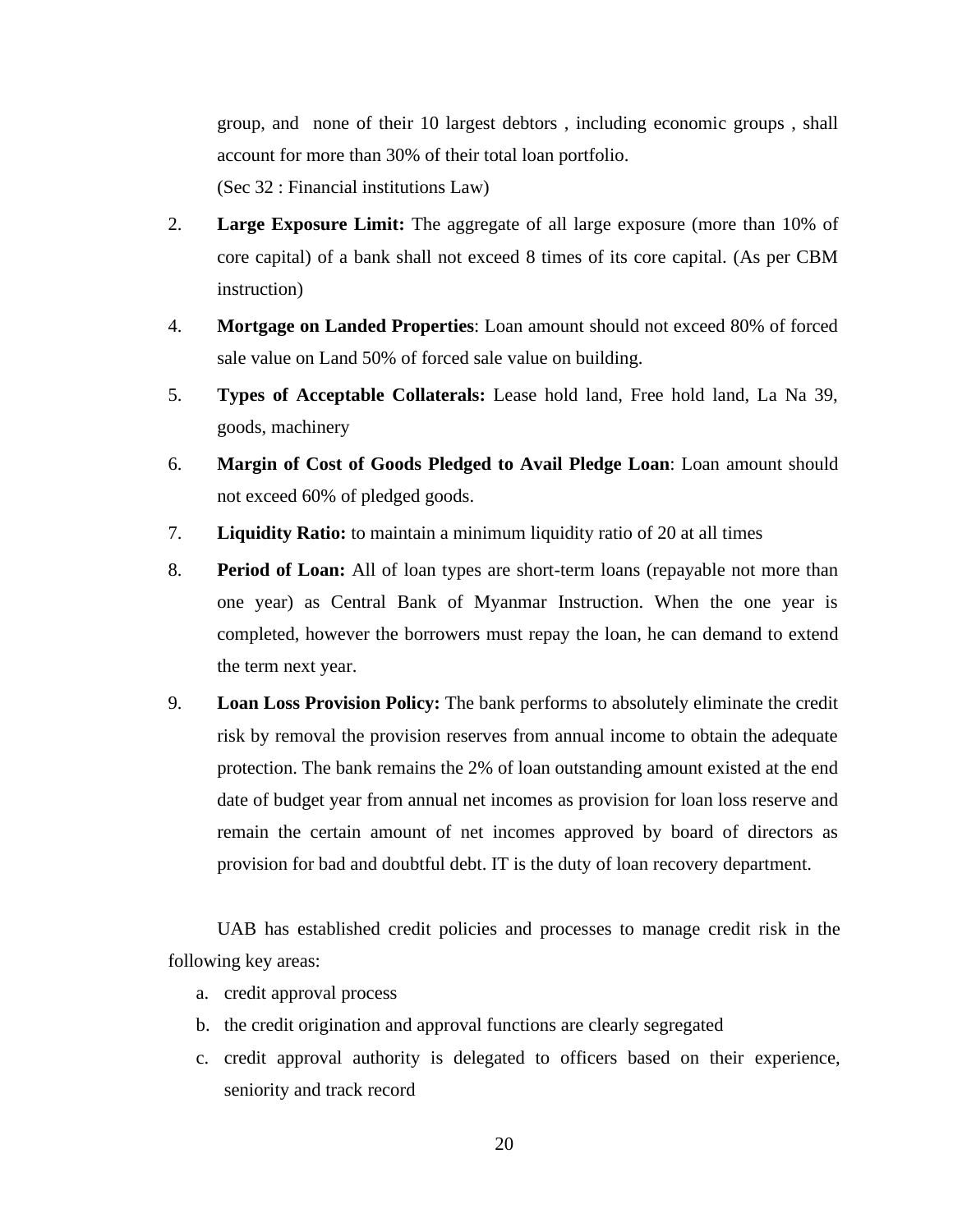- d. credit approval is based on the borrower's credit rating based on a credit rating system
- e. credit policies and credit guidelines that are periodically reviewed to ensure their continued relevance to the Bank's business strategy and business environment.
- f. credit concentration risk arising from a single party large exposure or from multiple exposures that are closely related. This is managed by setting exposure limits on obligors, portfolios, borrowers, industries and geographical areas.
- g. credit monitoring and remedial management with the Bank regularly monitoring credit exposures, portfolio performance and emerging risks that may impact its credit risk profile. The Board and senior management are updated on credit trends through internal risk reports.
- h. delinquency monitoring is closely monitored since the delinquency of borrowing accounts is a key indicator of credit quality. An account is considered as delinquent when payment is not received on due date. Any delinquent accounts, including a revolving credit facility (such as an overdraft) with limit excesses, is closely monitored and managed through a disciplined process by officers from business units and risk management function. Where appropriate, such accounts are also subject to more frequent credit reviews.
- i. classification of loans are made in compliance to the guidelines from the Central Bank of Myanmar. Performing loans are classified against their Credit ratings and categorized under "Standard", "Watch" and "Substandard" whilst non-performing loans are categorized as 'Doubtful' or 'Loss' in accordance with the Bank's Policy. Any account which is delinquent (or in excess for a revolving credit facility such as an overdraft) for more than 90 days will be categorized automatically as 'Non-Performing'.

The strategy for managing credit risk in the Bank is anchored on the three lines of defense concept which are as follows:

**1st Line of Defense:** Branches, Consumer Loan department, Zones, Corporate Banking department and Credit Management department who own and manage risk as part of their day-to-day activity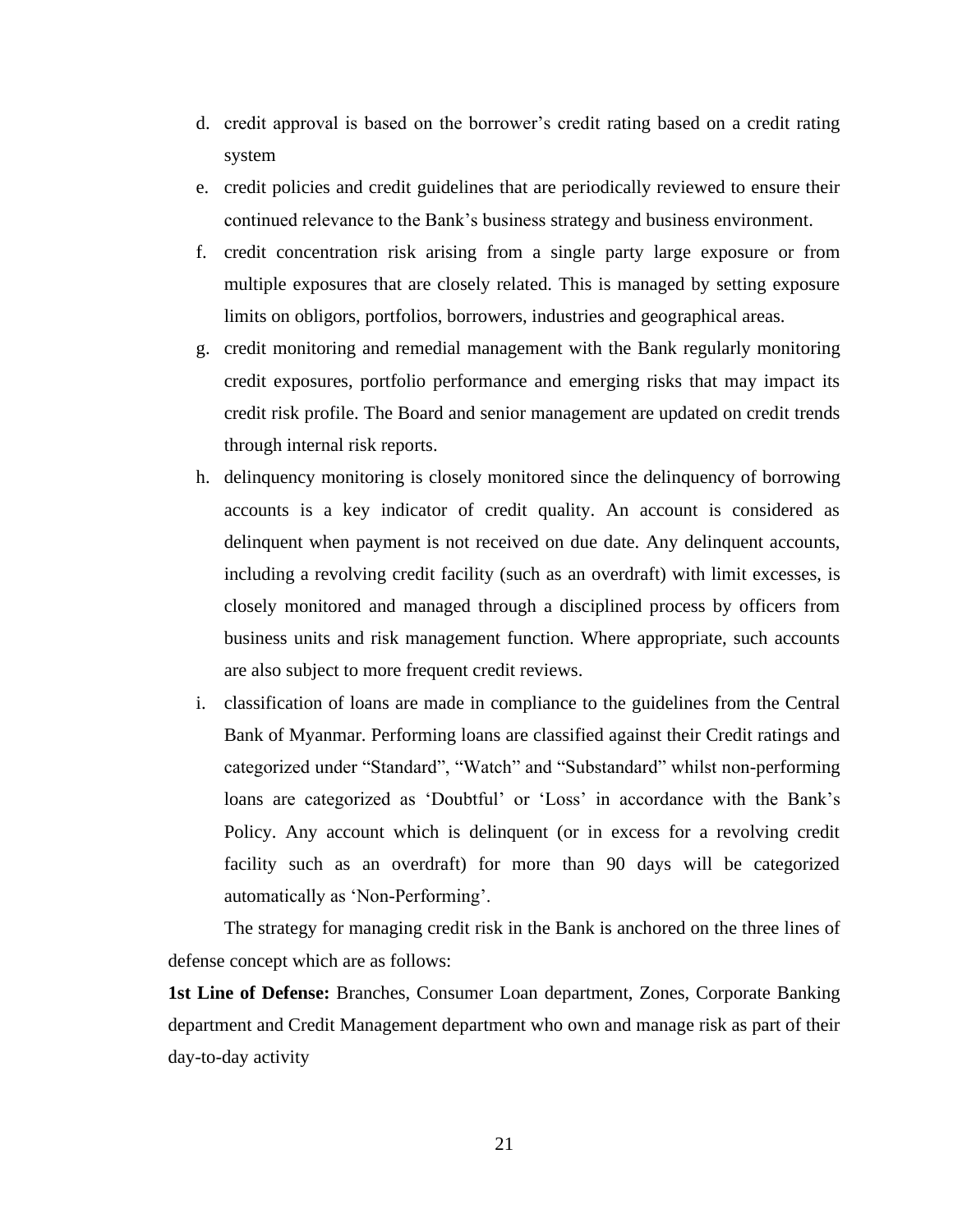**2nd Line of Defense:** Independent risk functions including Credit Risk Management department, Compliance Department, Management Credit Committee and other functions overseeing risks.

**3rd Line of Defense:** Internal audit, external audit and other 3rd party specialists who provide independent assurance.

Several risk mitigation policies are in place to maintain a sound operating environment. This includes identifying the source of risk which may include People, Policy, Processes Procedure or Platform & systems.



Figure 3.2 Three Lines of Defense in Credit Risk Management of UAB

#### **3.4 Credit Risk Management Process and Procedure of UAB**

Credit management process and procedure of UAB consists of Interview with the borrower, Field visits and enquiry about the borrower, List of documents required for a credit proposal, Presentation to credit committee and BOD.

**1. Credit Proposal:** A credit proposal refers to an orderly set of written reports with respect to the party applying for credit facilities, culminating in a recommended course of

Source: UAB Bank, 2019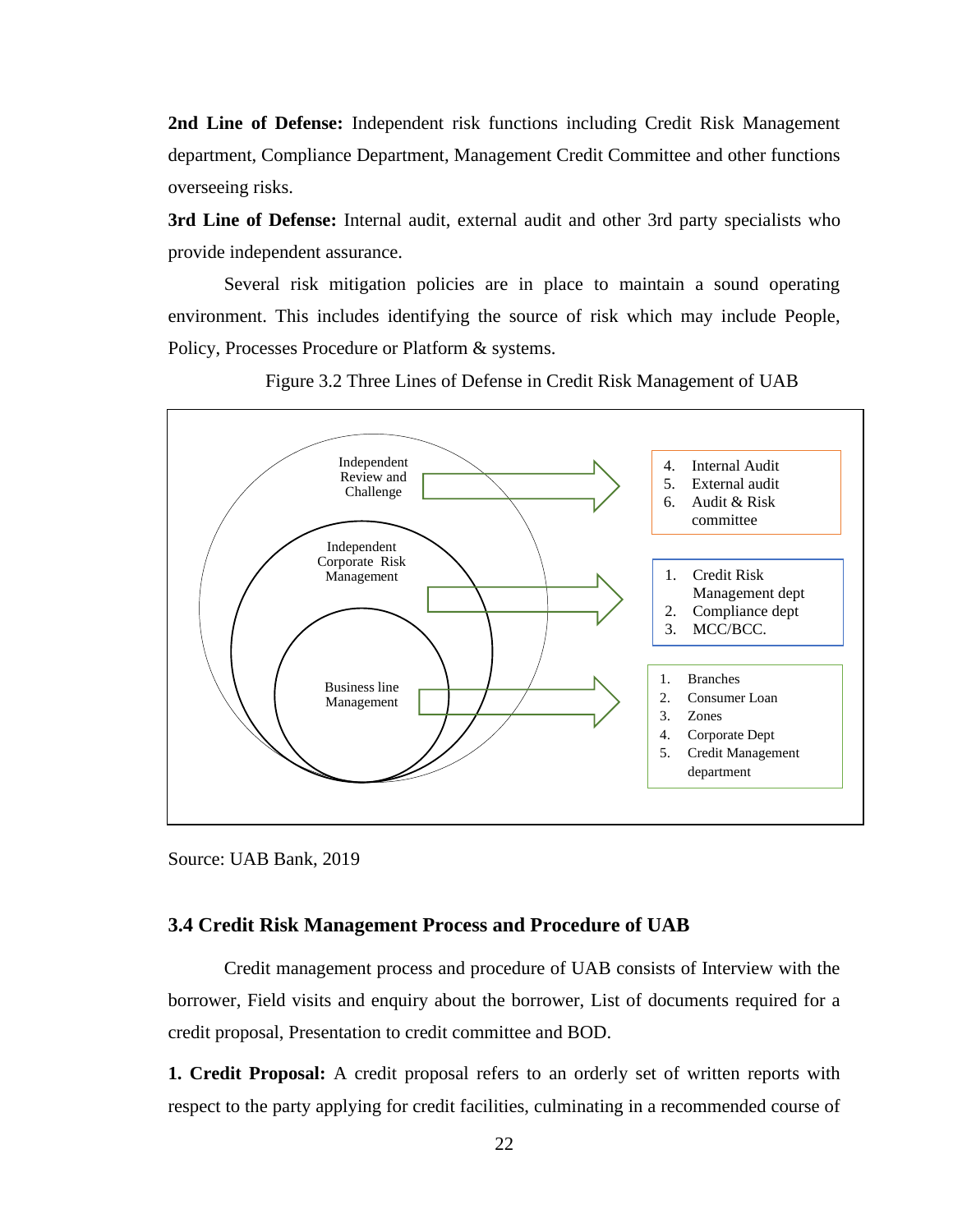action for decision by the approving authority. It is the product of credit analysis, which encompasses a range of analysis and judgment regarding every area of the party or applicant's business activities. In view of the serious consequences or repercussions that could occur as a result of inadequate or careless analysis on the part of the lending officers, therefore credit officers emphasize the importance of careful and thorough credit analysis.

**2. Interview with the Borrower:** It is important that the bank should ask details and collect all information regarding the business. UAB credit officers well understand, which questions should be asked to whom. They ensured that the customers are not offended by their questions and the officers try to make the customer understand, the need of such an interview with a loan customer to process with the Loan request. And record all the financial and business details of the customers, in the loan proposals as per internal guidelines of the bank, guidelines issue d by the Central bank etc.

After conducting the interview with the customer and making local enquiry about the customer, Branch Manager and Credit officer take a decision, whether they should process the customer request or not. If they decide to proceed with the customer request, they collect all the required documents, application forms and inform the customer that bank wish to proceed with the proposal and give the list of documents required by the bank to process the loan application.

**4. Field Visits and Enquiry about the Borrower:** Branch Manager and Credit officer visit customer's business place, collateral security properties, residence, factory, ware house, etc and assess the realities on ground and match with the information given by the customer during interview and details provided in the documents submitted by them. During the preparation of the credit proposal, concerned officer enquire about the customer and guarantors to known persons, persons doing the same line of business, without divulging the fact that the customer applied for credit facility with the bank.

**5. List of Documents Required for a Credit Proposal:** Documents are required to be submitted by the customer for assessment of eligibility and prepare credit proposal. The required documents are duly filled loan application form from the customer, address proof and photo of all the borrowers, partners and guarantors, copies of NRC, copies of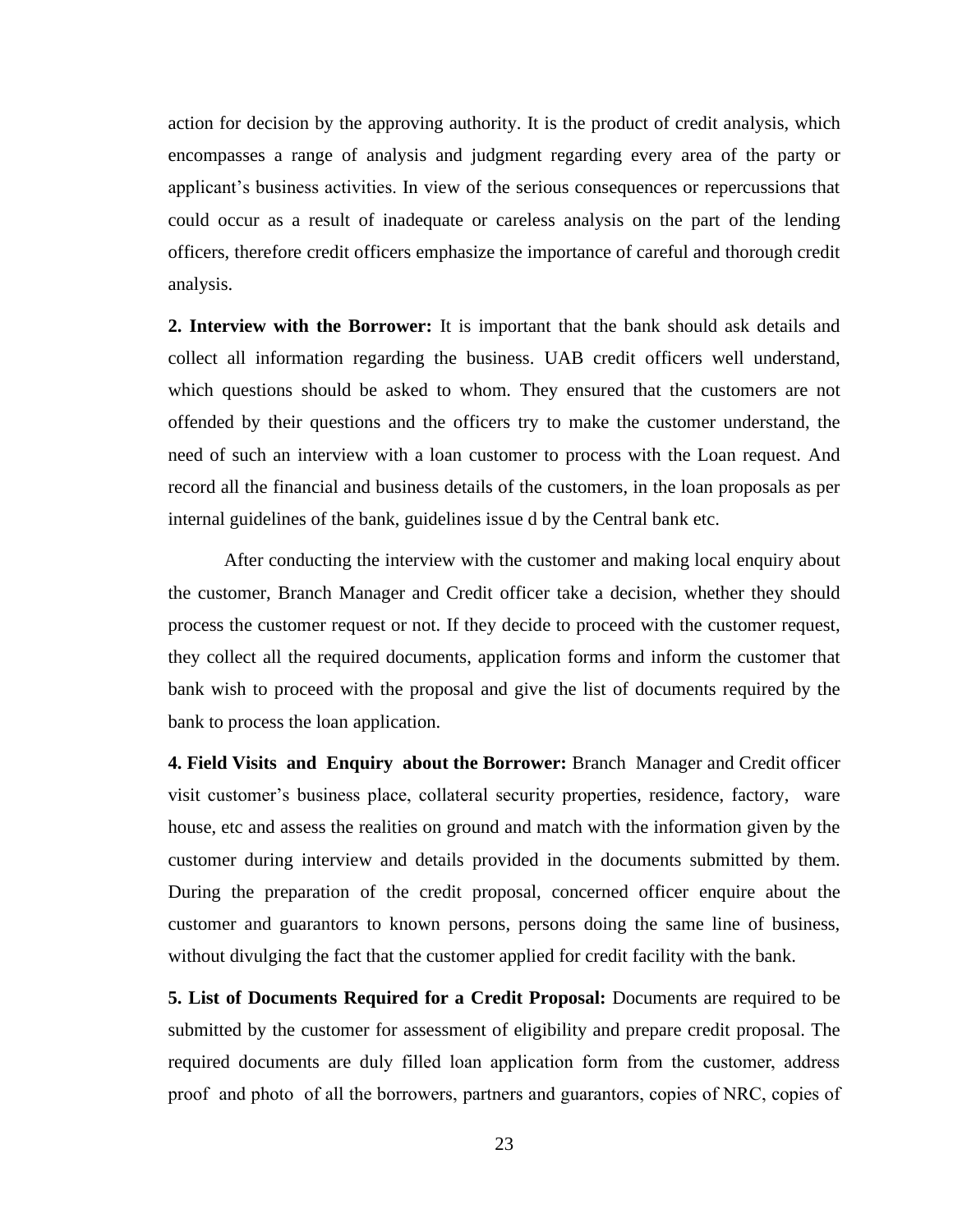census, recommandation letter of chief of quarter for stay in the house, certificate of incorporation and commencement of business, company documents (if borrower is company), last two years audited balance sheet, last 12 months bank statement (If the customer is banking with other banks) and copies of past and existing contracts, Licenses, permits, copy of approval from local authorities for construction, approved plan ( if the purpose is for construction), copy of performs invoice/ quotation etc(if the purpose of finance is to buy machinery), vehicles, or other fixed assets, copies of all the documents related to collateral security property such as grant documention reative to land possession, register document and other relative document, land map, land history, form 105,106 which must be taken within six months, building photo (front, back, sides, inside, floor by floor), legal opinion from the lawyer about the security property and, photos of business places, shops, warehouse , etc.

**6. Reports of Lawyer and Assessor:** The lawyer and the assessor assigned by the bank submit their respective reports after performing their tasks. The reports usually contain as mentioned below; The Lawyer's report includes particulars of immovable properties used as collateral, history of holdings, clearance of ownership, and the names of persons who shall sign in the deed of mortgage also called on demand. The assessor needs to perform his tasks only when the lawyer recommends the ownership of the property (mortgage) as clear title. The assessor's report includes particulars of immovable properties used as collateral but must be the same as those mentioned in the lawyer's Report. It also describes the feature of the property in detail. The property is assessed in market values as well as forced sale value. Loan amount is decided by the credit committee base on the forced Sale value of the property (collateral).

**7. Submitting to Approving Authority and Getting Approval:** After completing all the process of documents collection, verification, local enquiries, collateral valuation, credit risk rating etc, credit officer and branch manager prepare the credit proposal communicated by head office. After finalizing the credit proposal, a printout is taken and signed by the credit officer and branch manager and send to head office.

Up on completion of presentation, file is presented to relevant approving authority. After getting approval from authority, credit department prepare loan approval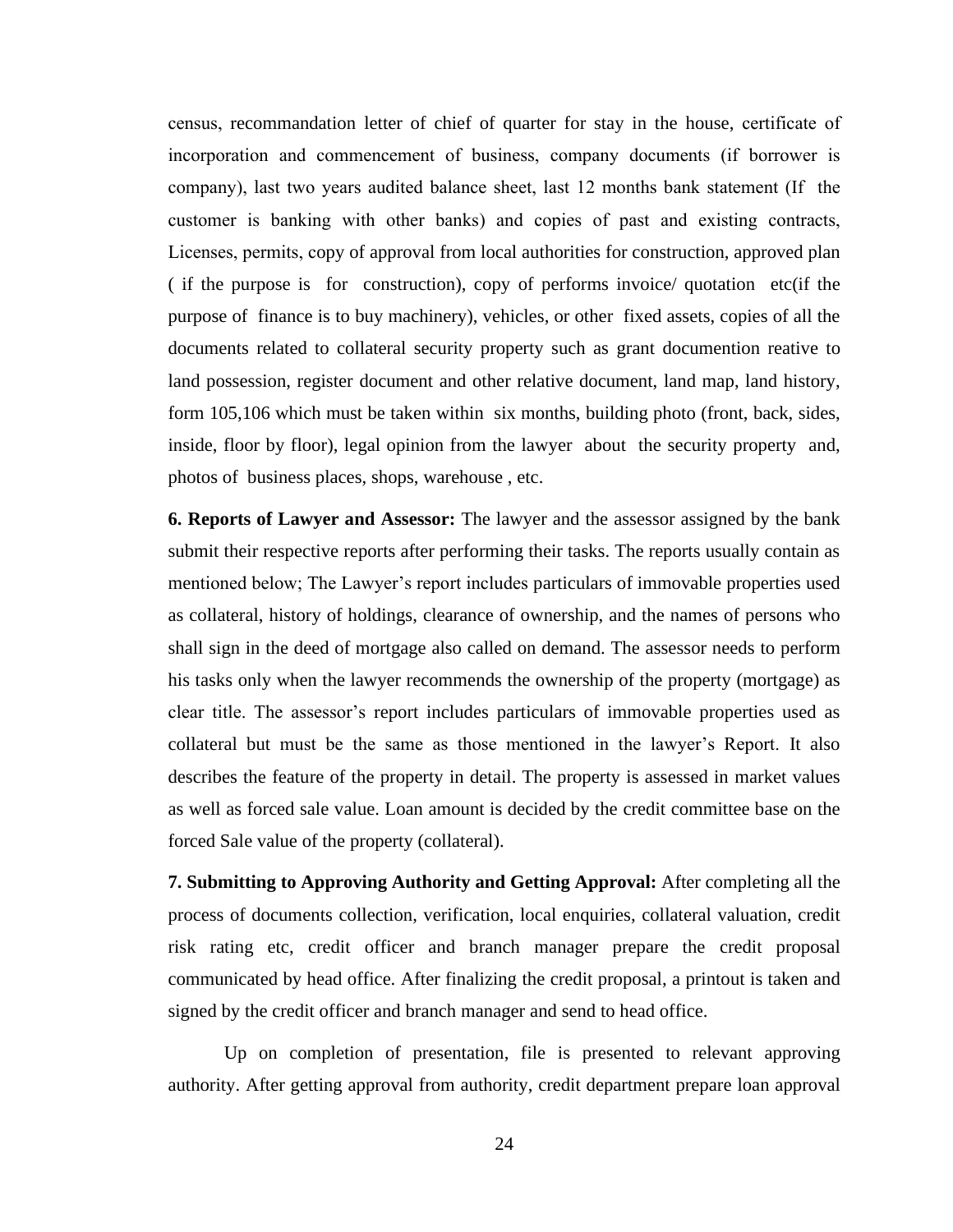letter to branches in the standard format and add all the terms and conditions applicable to the credit facility approved. When branch receives approval letter from head office, branch manager and loan officer arrange to disburse the loan after getting loan documentations.

**8. Insurance Cover:** After the loan agreement is made, the mortgage like building and machinery are insured against fire at the insurance companies. The premium on the insurance policy is paid by the borrower, though the name of insured is the bank. The value of the policy is usually amounted to 125 percent of the total loan for mortgage. Like first class buildings and houses, and 150 percent of total loan for other buildings in normal condition.

#### **3.4.1 Loan Monitoring**

 An account is put under surveillance by the bank and monitored when the following events occur:

- 1) Bad or deteriorating financials
- 2) Litigation against Borrower
- 3) Key principal of borrowing customer dies or becomes incapacitated
- 4) Collateral security value significantly decreased as detected during account review.
- 5) Excesses regular and exhibiting further deterioration.
- 6) Installment Loan repayments habitually in arrears.
- 7) Overdrafts becoming hardcore.
- 8) Where Directors, Partners or Partners or proprietor's personal accounts (E.g. cards, mortgages, loans etc) are delinquent.
- 9) Delayed provision of financial statements or other mandated and relevant information.
- 10) Material breach of covenant without satisfactory response from Borrower.

After having a clear understanding of the problems, appropriate remedial measures are taken which includes continue with close monitoring, re-schedule debt, restructure debt and recall the debt.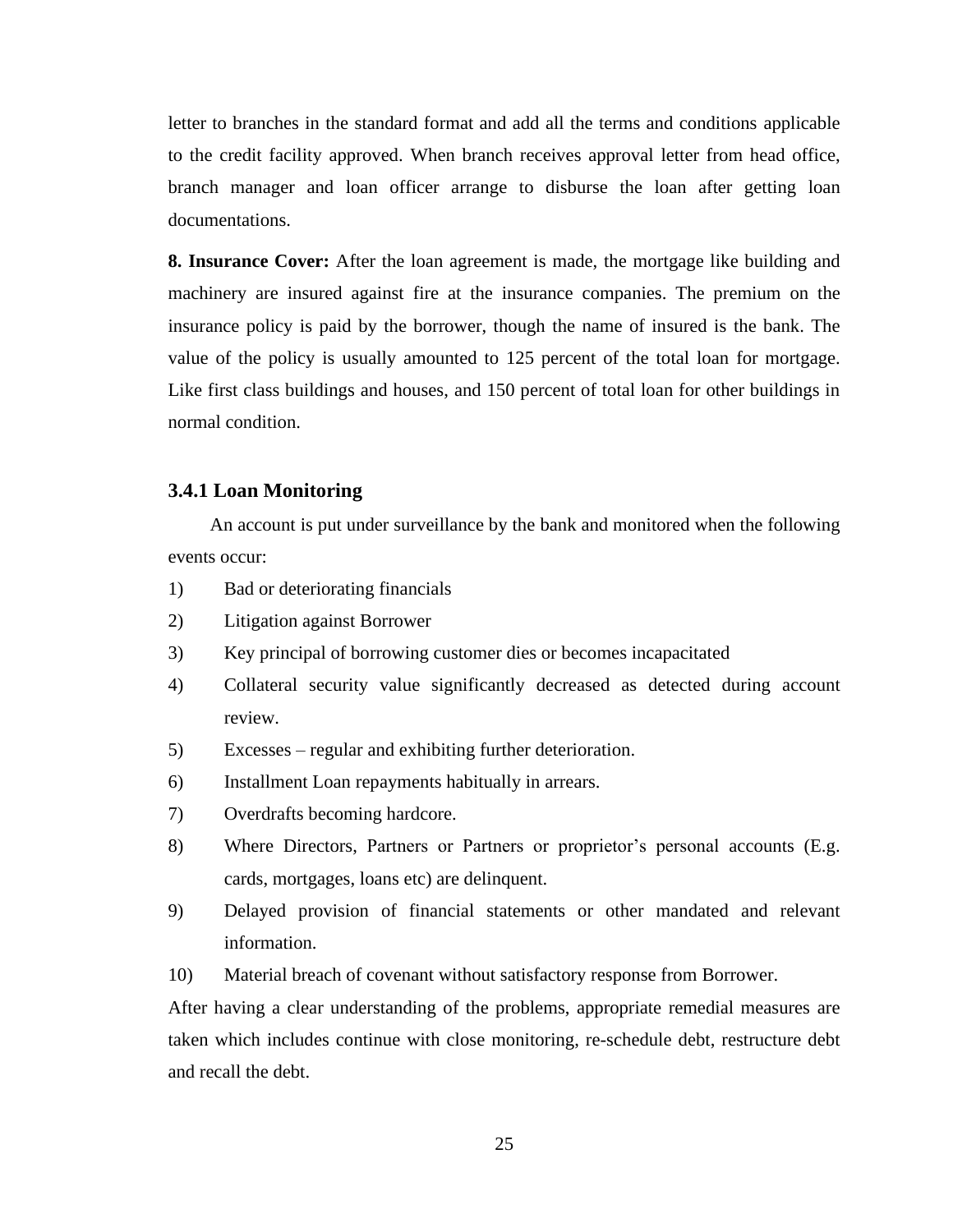#### **3.4.2 Loan Recovery Action**

Despite the rescheduling or restructuring being carried out and if the loans still cannot be regularized and continue to be in delinquent status, serious considerations are taken to recall the facilities and recover the full outstanding owing to the Bank. The recovery action includes: the recall of credit facilities, the realization of security held through the legal process which includes auction sales and suit against the Guarantors, if any.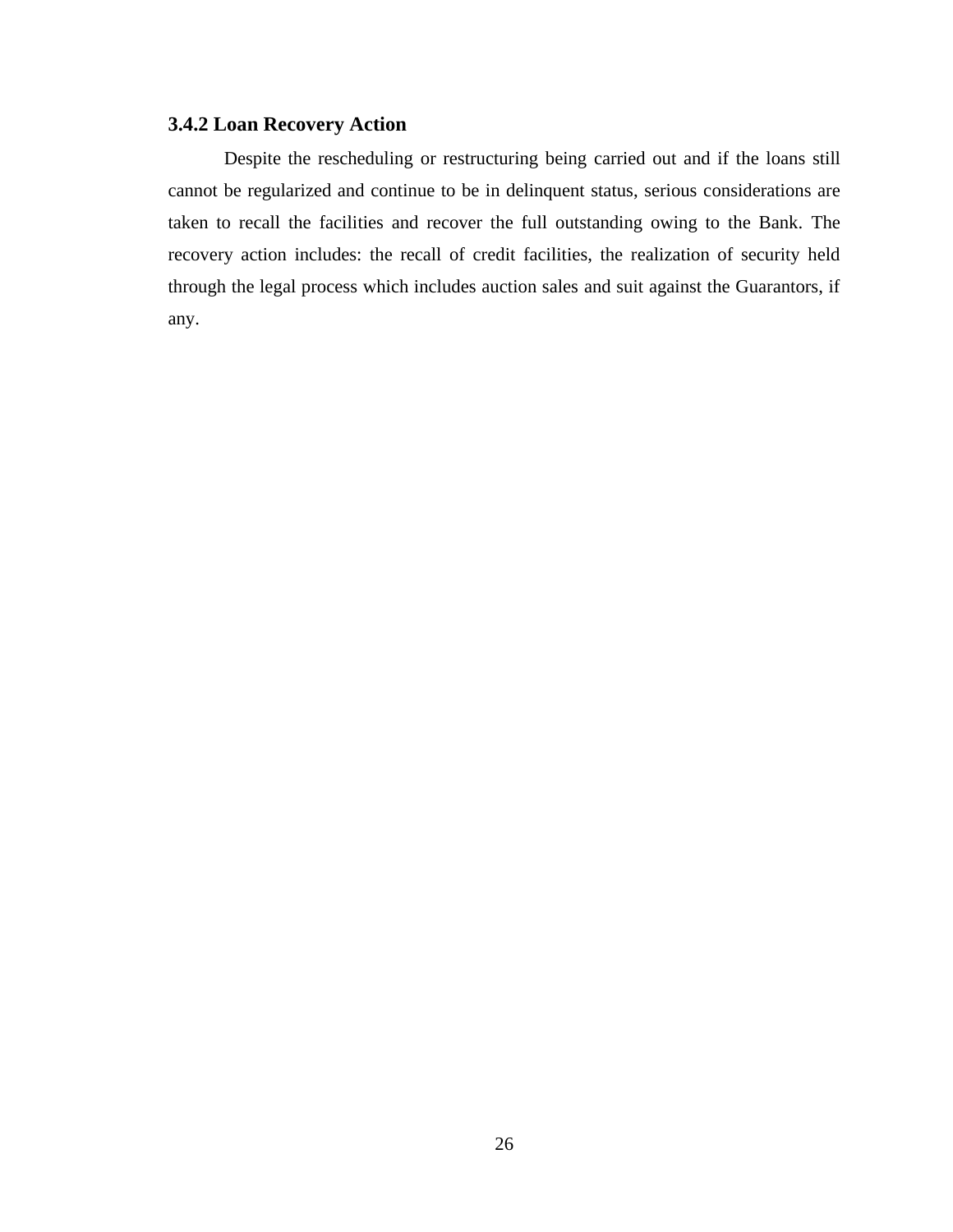#### **CHAPTER 4**

# **COMPLIANCE OF BASEL CREDIT RISK MANAGEMENT PRINCIPLES IN UAB**

This chapter includes the analysis of compliance status of Basel credit risk management principles in UAB.

As per Basel Credit Risk Management Principles, there are seventeen principles which are combined in four major topics; 1) Establishing an appropriate credit risk environment 2) Operating under a sound credit granting process 3)Maintaining an appropriate credit administration, measurement and monitoring process 4)Ensuring adequate controls over credit risk.

#### **4.1Establishing an Appropriate Credit Risk Environment**

There are 3 principles under this topic and mainly guided for setting policies and implementing policies and roles of BOD and Management. In UAB, roles of BOD and roles of Management is clearly defined as per Basel guidance. BOD sets strategy and policies in accordance with bank targeted achievement and expected level of profit. Management takes responsible to implement the policies and establishes the required process and procedures for implementing the policies. Credit risk is managed by three lines of defenses. Branches, Consumer Loan department, Zones, Corporate Banking department and Credit Management department are playing as first line of defense in their day to day credit functions. Credit Risk Management department, Compliance Department, Management Credit Committee are second line of defense by conducting Independent credit risk functions and Internal audit, external audit are playing as third line of defense to ensure the compliance of credit risk management policies set by BOD and regulatory bodies. Hence, UAB credit risk management practices are complied with Basel principles topic no.1.

#### **4.2Operating under a Sound Credit Granting Process**

There are 4 principles under this topic and mainly guided for setting overall and individuals limits and granting of new and renew loan. In UAB, loan limits are set in both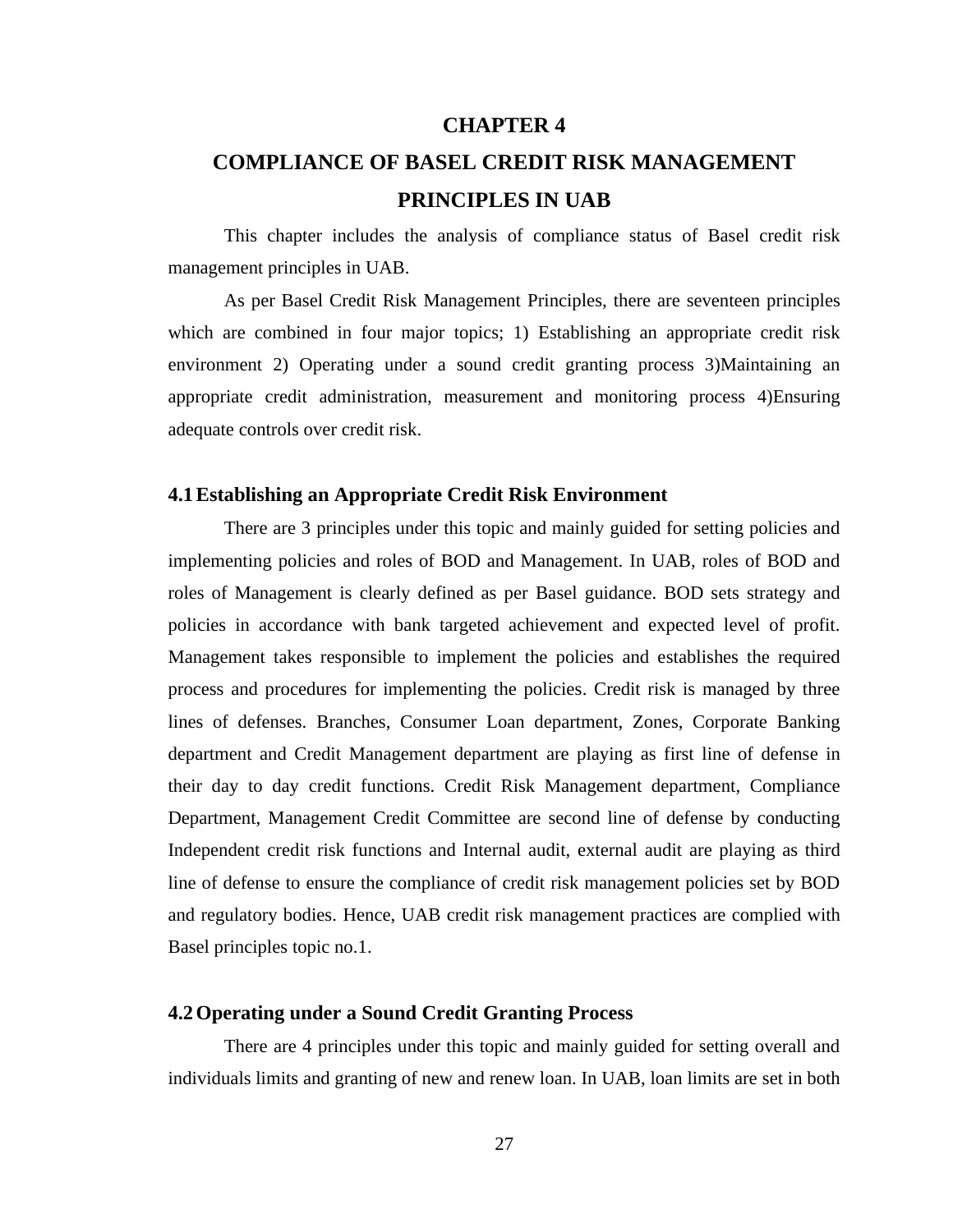portfolio level and individual level. New loans are granted after making proper assessment such us interviewing with credit applicant, making market enquiry about credit applicant, collecting required documents for proper assessment, getting legal opinion on clearance of collateral documents' title, getting independent assessor value on collateral, submitting credit proposal to relevant approving authority, issuing credit approval, executing loan documents with borrower and monitoring of credit. Individual credits are reviewed annually. Delegation of lending authority is given to Branch Managers, Director of Credit Management Department, Deputy CEO, CEO, Management Credit Committee and Board Credit Committee.

Concentration risk in banks credit portfolios either arises from an excessive exposure to certain names or from an excessive exposure to a single sector or to several highly correlated sectors. Since 2014 onwards, UAB established targets for portfolio mix as well as set exposure spread by by industries, spread by business segment, spread by geographic regions, limits on single counterparty or group of connected parties etc to reduce concentration risk to any sector. Followings are the data analysis of UAB loan portfolio by sectors, segments, geographical areas and exposure ceilings. Three financial years from 2016-2017 to 2018-2019 are analsed for better understanding of loan portfolio.

#### **Loan Portfolio by Industries**

Industry Sectors Exposure Ceilings indicate maximum exposure to a particular Sector of economy of the country. The sectors are classified as bank's risk appetite level and international practices. In UAB, industry are classified International Standard Industries Classification (ISIC). The indicative classification of industries and UAB loan exposure % on individual industry are as shown in table (4.1) and maximum ceiling for each industry is defined not to go more than 20% of total loans.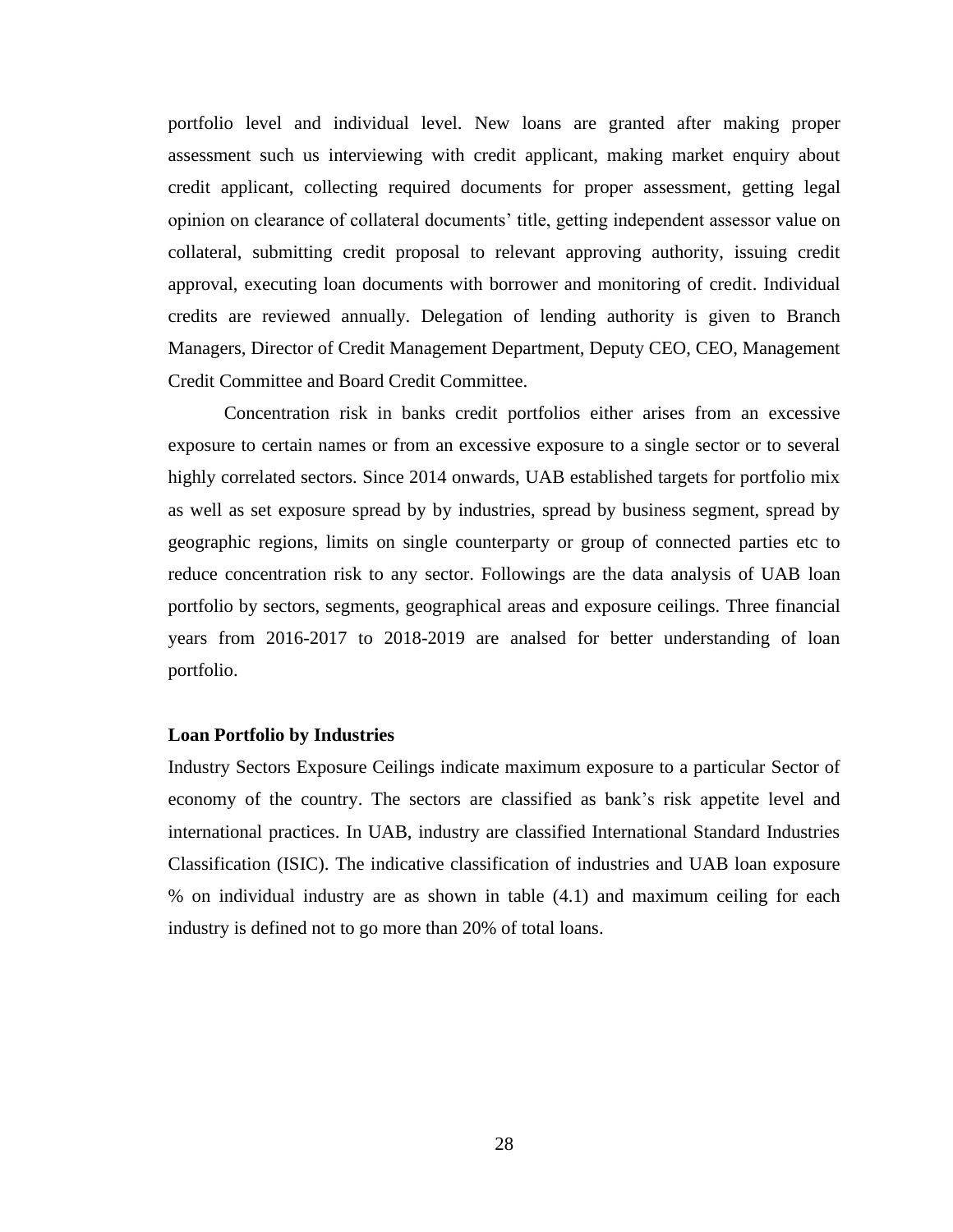| Industries                                                                                                                           | 2016-2017                | 2017-2018 | 2018-2019 | <b>UAB</b><br>Ceiling |
|--------------------------------------------------------------------------------------------------------------------------------------|--------------------------|-----------|-----------|-----------------------|
| Agriculture, forestry and fishing                                                                                                    | 0.2                      | 1.0       | 1.0       | 20                    |
| Mining and quarrying                                                                                                                 | 1.2                      | 1.2       | 1.4       | 20                    |
| Manufacturing                                                                                                                        | 7.3                      | 7.6       | 6.9       | 20                    |
| Electricity, gas, steam and air<br>conditioning supply                                                                               |                          |           |           | 20                    |
| Water supply; sewerage, waste<br>management and remediation                                                                          |                          |           |           | 20                    |
| Construction                                                                                                                         | 2.9                      | 6.2       | 6.2       | 20                    |
| Wholesale and retail trade                                                                                                           | 42.8                     | 41.0      | 41.9      | 20                    |
| Transportation and storage                                                                                                           | 0.3                      | 0.5       | 0.4       | 20                    |
| Accommodation and food service<br>activities                                                                                         | 8.9                      | 10.1      | 9.7       | 20                    |
| Information and communication                                                                                                        | 0.0                      | 3.7       | 3.6       | 20                    |
| Financial and insurance activities                                                                                                   | 0.0                      | 0.0       | 0.0       | 20                    |
| Real estate activities                                                                                                               | 19.9                     | 18.7      | 16.8      | 20                    |
| Professional, scientific and<br>technical activities                                                                                 |                          | 0.5       | 0.5       | 20                    |
| Administrative and support service<br>activities                                                                                     |                          | 0.5       | 2.0       | 20                    |
| Public administration and<br>defence; compulsory social security                                                                     |                          |           |           | 20                    |
| Education                                                                                                                            | 8.8                      | 1.0       | 1.0       | 20                    |
| Human health and social work<br>activities                                                                                           |                          | 0.2       | 0.2       | 20                    |
| Arts, entertainment and recreation                                                                                                   | $\overline{\phantom{0}}$ | 0.2       | 0.2       | 20                    |
| Other service activities                                                                                                             |                          | 2.7       | 2.7       | 20                    |
| Activities of households as<br>employers; undifferentiated goods-<br>and services- producing activities<br>of households for own use |                          |           |           | 20                    |
| Activities of extraterritorial<br>organizations and bodies                                                                           |                          |           |           | 20                    |
| <b>Interbank Lending</b>                                                                                                             | 5.7                      | 3.1       | 3.6       | 20                    |
| Others (Personl loans, HP, Credit<br>Cards, etc)                                                                                     | 2.0                      | 1.7       | 2.0       | 20                    |

Source: UAB Credit Policy Manual & UAB annual report, September 2019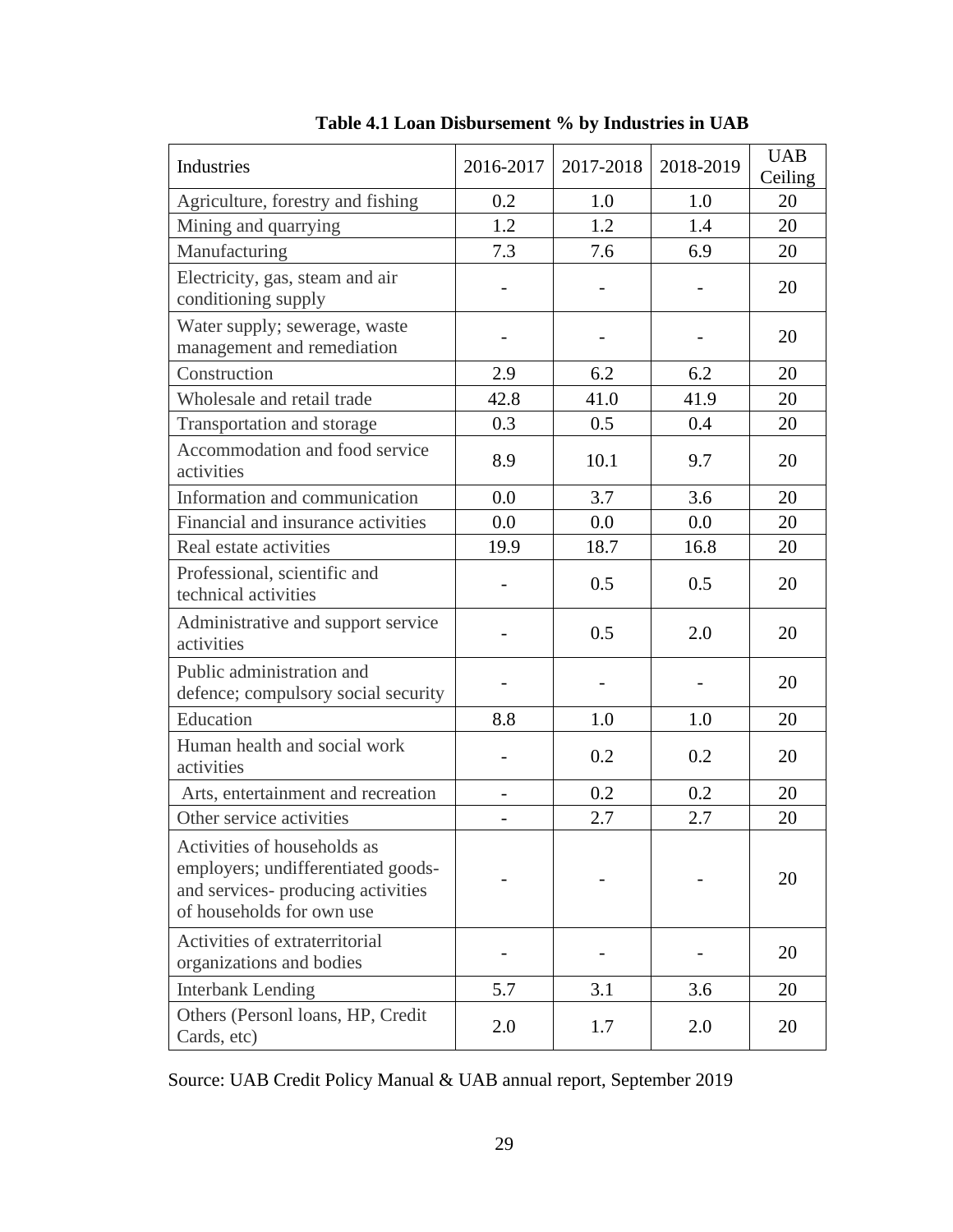According to table (4.1), concentration on loans to wholesale and retail trade is over 40% of total loan portfolio and it is above ceiling of 20%. Exposure to other industries are within ceiling. Since most of the business units in Myanmar are trading in current situation, lending to trading industries is more than other industries in banks. However, UAB should more emphasize to lend to other sectors to bring down the portion of wholesale and retail trade sector for better diversification of loan portfolio.

#### **Loan Portfolio by Business Segments**

Another aspect of concentration risk is the business segment. There are four business segments defined in UAB. They are Corporate loan, Enterprise loan, SME loan and Consumer loan. The definition of each business segment are as follow.

**Corporate Loans:** Credit facilities approved to following category of business units are classified as Corporate Loans.

- 1) Public companies and/or listed companies
- 2) Subsidiaries of listed companies
- 3) Subsidiaries of the existing corporate customers
- 4) Revenue above 25bn MMK of which their financial statements are prepared by top rated International Audit Firms (e.g: PWC, KPMG, E&Y).
- 5) Designated accounts to be determined by Dy CEO and CEO.

**Enterprise Loans:** Credit facilities approved to following category of business units are classified as Enterprise Loans.

- 1) Manufacturing & Labor-intensive units Total facility above MMK 1000 Mn
- 2) Other business units (Wholesale, Retail, Service & Other businesses) Total facility above MMK 500 Mn.

**SME Loans:** Credit facilities approved to following category of business units are classified as SME Loans.

- 1) Manufacturing & Labor-intensive units –- Total facility MMK 1000 Mn and below
- 2) Other SME units (Wholesale, Retail, Service & Other businesses) Total facility up to and including MMK 500 Mn.

**Consumer Loans:** Credit facilities approved to individuals for personal purposes such as Home Loans, Auto Loans, Hire Purchase Loans, Educational Loans, Mortgage Loans,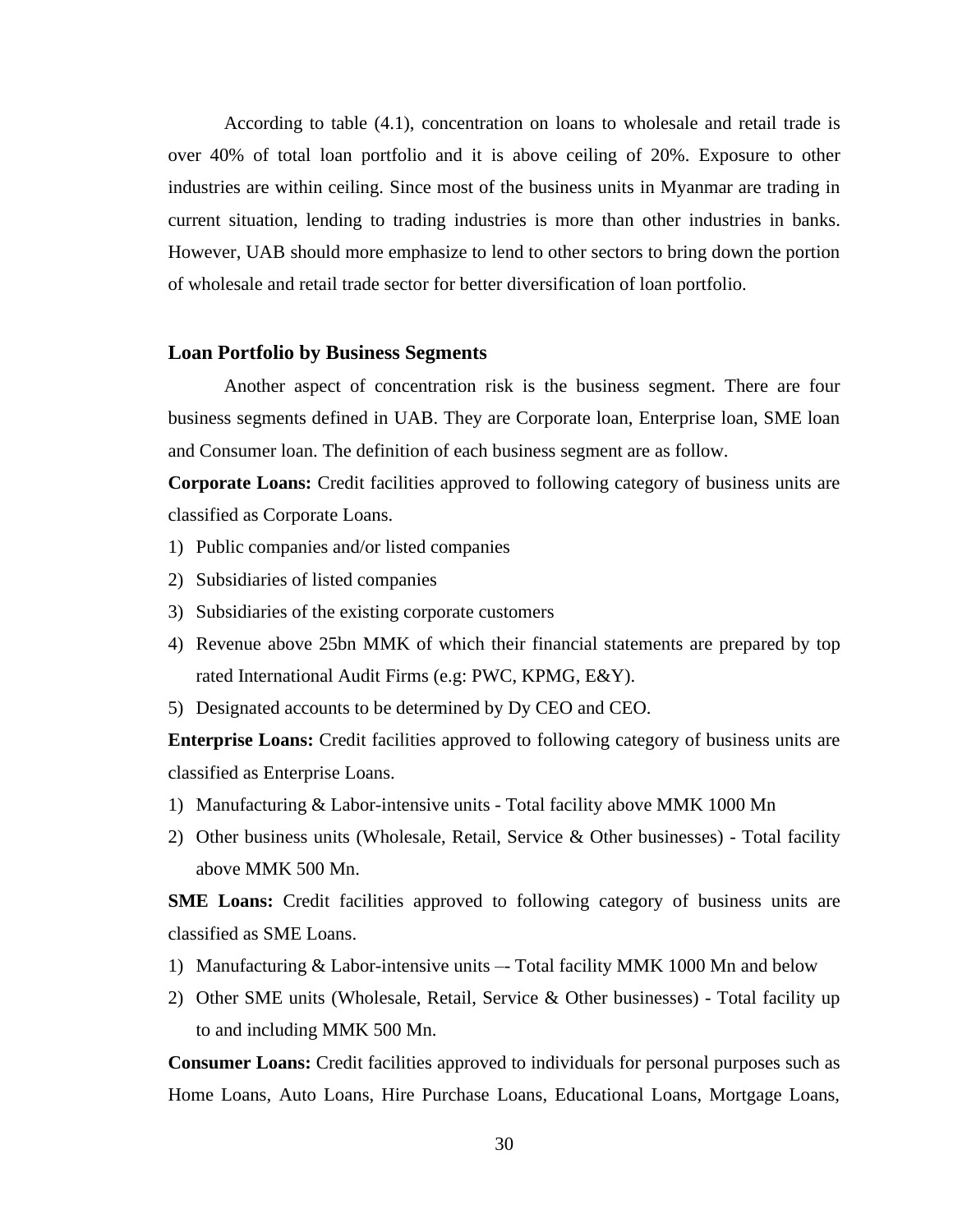Salary Loans, and Credit Cards etc are classified as Consumer Loans. The targeted percentage for individual segment and actual achievement within three financial years are shown in table (4.2)

| Segment         | 2016-2017 | 2017-2018 | 2018-2019 | <b>UAB</b><br>Ceiling |
|-----------------|-----------|-----------|-----------|-----------------------|
| Corporate Loan  |           |           |           | 60                    |
| Enterprise Loan |           |           | 15        |                       |
| <b>SME</b> Loan |           |           | 10        |                       |
| Consumer Loan   |           |           |           |                       |

**Table 4.2 Loan Disbursement % by in UAB**

Source: UAB Credit Policy Manual and UAB annual report, September 2019



**Figure 4.1 Loan Disbursement % by in UAB**

Source: UAB annual report, September 2019

As per table (4.2) and figure (4.1), corporate loans are given maximum weighted as 60% of total loan portfolio, Enterprise loans and SME loans are given medium and consumer loans are given minimum weighed in UAB. Loans to corporate segment are above ceiling of 60% of total loan portfolio. However, it has reduced over the years. In 2016-2017, it was 88% of total loan portfolio and it has reduced to 71% in 2018-2019. Other sectors are within targeted ceilings. As UAB introducing SME loans and more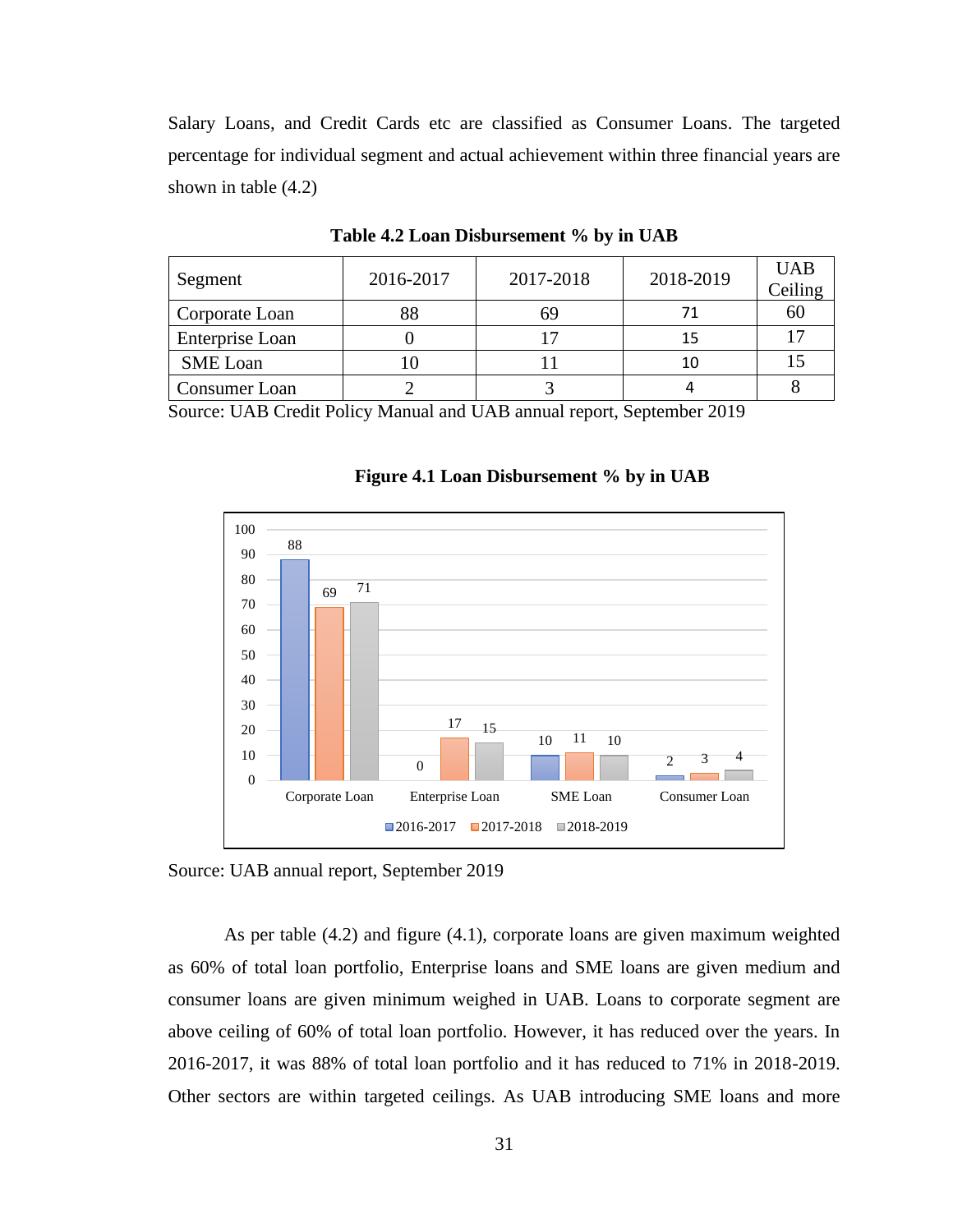consumer loans such as home loan and auto loans during 2019, those loans will improve as per target and corporate loan is expected to come down within ceiling in next year.

#### **Loan Portfolio by Geographical Areas**

In UAB, geographical exposure is defined by three areas which are Yangon, Mandalay and other areas. The maximum ceiling by geographical area and actual achievement within three financial years are illustrated in table (4.3).

| <b>Geographical area</b> | 2016-2017 | 2017-2018 | 2018-2019 | <b>UAB</b> Ceiling |
|--------------------------|-----------|-----------|-----------|--------------------|
| Yangon                   | 80.50     | 84.94     | 88.35     | 75                 |
| Mandalay                 | 18.98     | 14.60     | 10.49     | 23                 |
| Other Area               | 0.52      | 0.46      | 1.16      |                    |

**Table 4.3 Loan Disbursement % by Geographical Area in UAB**

Source: UAB Credit Policy Manual and UAB annual report, 2019

According to table (4.3), Loans disbursed in Yangon region constitutes almost 80% to 90% of total loan. As Yangon is the major center for business, most of the loan customers of UAB are from Yangon. However, this situation is not good as geographical risk is high. In case of natural calamities affecting Yangon, UAB's credit risk will be high. In current year, UAB has plans to extend loans to other regions.

#### **Large Exposure Ceiling**

Based on Basel standard, CBM has issued "Large exposure Regulation" on 07-07- 2017 with the reference instruction No.18/2017. As per that regulation, the definition and maximum ceiling for large exposure is as follow.

**"Large exposure"** is a financial exposure to a person or counterparty or group of connected counterparties which in the aggregate equal or exceed 10 of core capital of the bank. The aggregate of all large exposure of a bank shall not exceed 8 times of its core capital."

UAB's large exposure position for three financial years is shown in in table (4.4).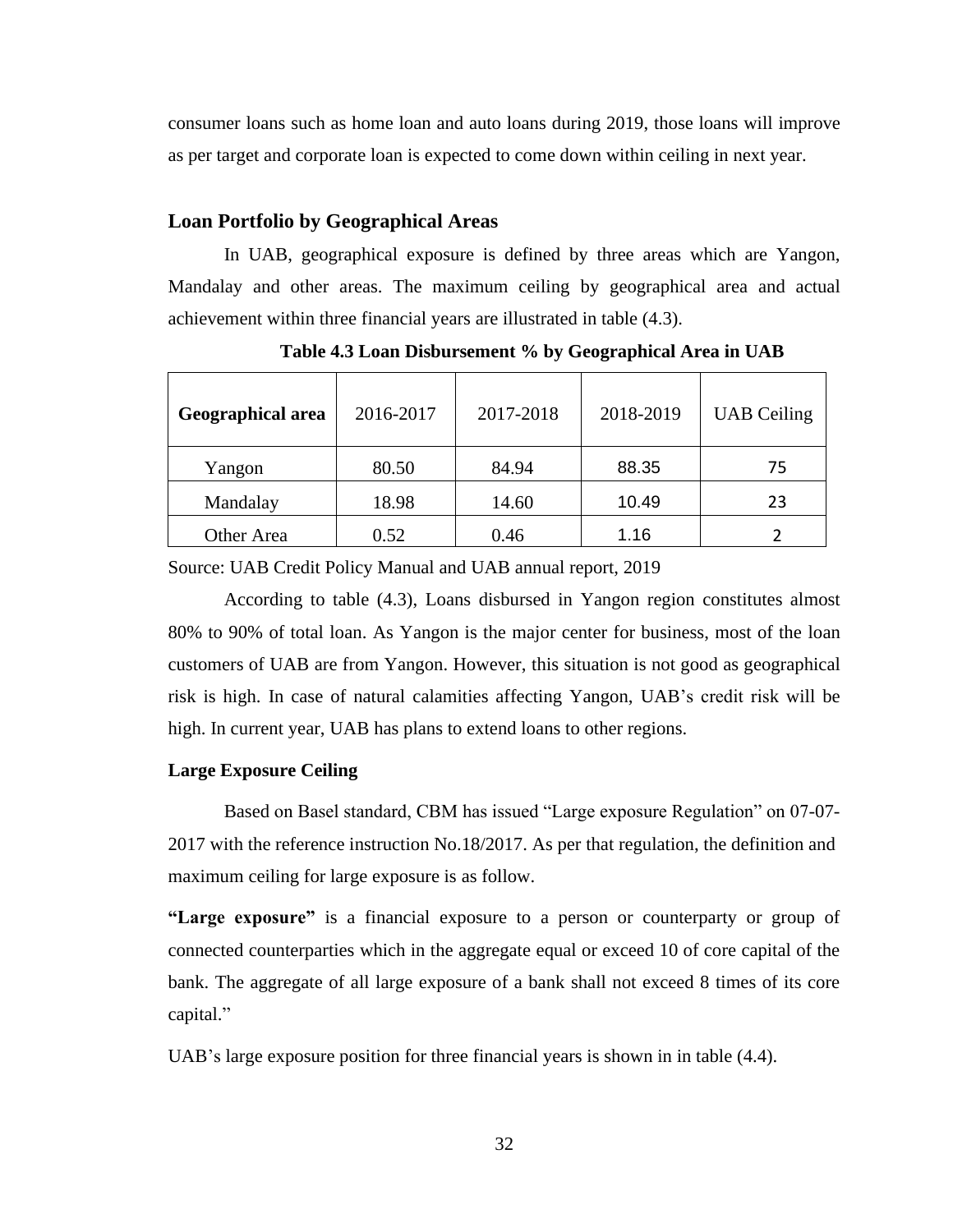| <b>Large Exposure</b> | 2016-2017 | 2017-2018 | 2018-2019 |
|-----------------------|-----------|-----------|-----------|
| Times of Core Capital | 8.24      | 6.13      | 5.04      |

**Table 4.4 Large Exposure position in UAB**

Source: UAB annual report, 2019

According to the table (4.4), UAB large exposure is 8.24% of 8 times of core capital in year 2016-2017 but it has reduced to 6.13% in year 2017-2018 and further reduced to 5.04% in 2018-2019. Even though, it was above the regulatory ratio in 2016- 2017 financial year, UAB could reduce to come down within regulatory requirement and it is fully complied with large exposure regulation stipulated by CBM.

#### **Liquidity Ratio**

Banks monitor and manage the sources of funding for the credit portfolio to ensure the bank is not unnecessary exposed to liquidity risk in situation of tight liquidity market scenario. As per Basel standard, CBM regulated that "banks to maintain a minimum liquidity ratio of 20 at all times" with the instruction no.19/2017 dated 07-07- 2017 and UAB is following the same as per Basel and CBM guidelines. UAB's liquidity position three financial years is shown in in table (4.5).

**Table 4.5 Liquidity position in UAB**

|                     | 2016-2017    | 2017-2018 | 2018-2019 |
|---------------------|--------------|-----------|-----------|
| Liquidity Ratio (%) | 27 1<br>ہ کر |           | 28.8      |

Source: UAB annual report, 2019

According to the table (4.5), UAB's liquidity ratio is 32.1%, 33.15 and 28.8% in 2016-2017, 2017-2018 and 2018-2019 respectively. UAB could maintain the minimum liquidity ratio requirement in every year and it is compiled within CBM's stipulated ratio of 20%.

According to the above data, UAB has diversified the loan portfolio in various segments and topic no.2 of Basel principles is complied.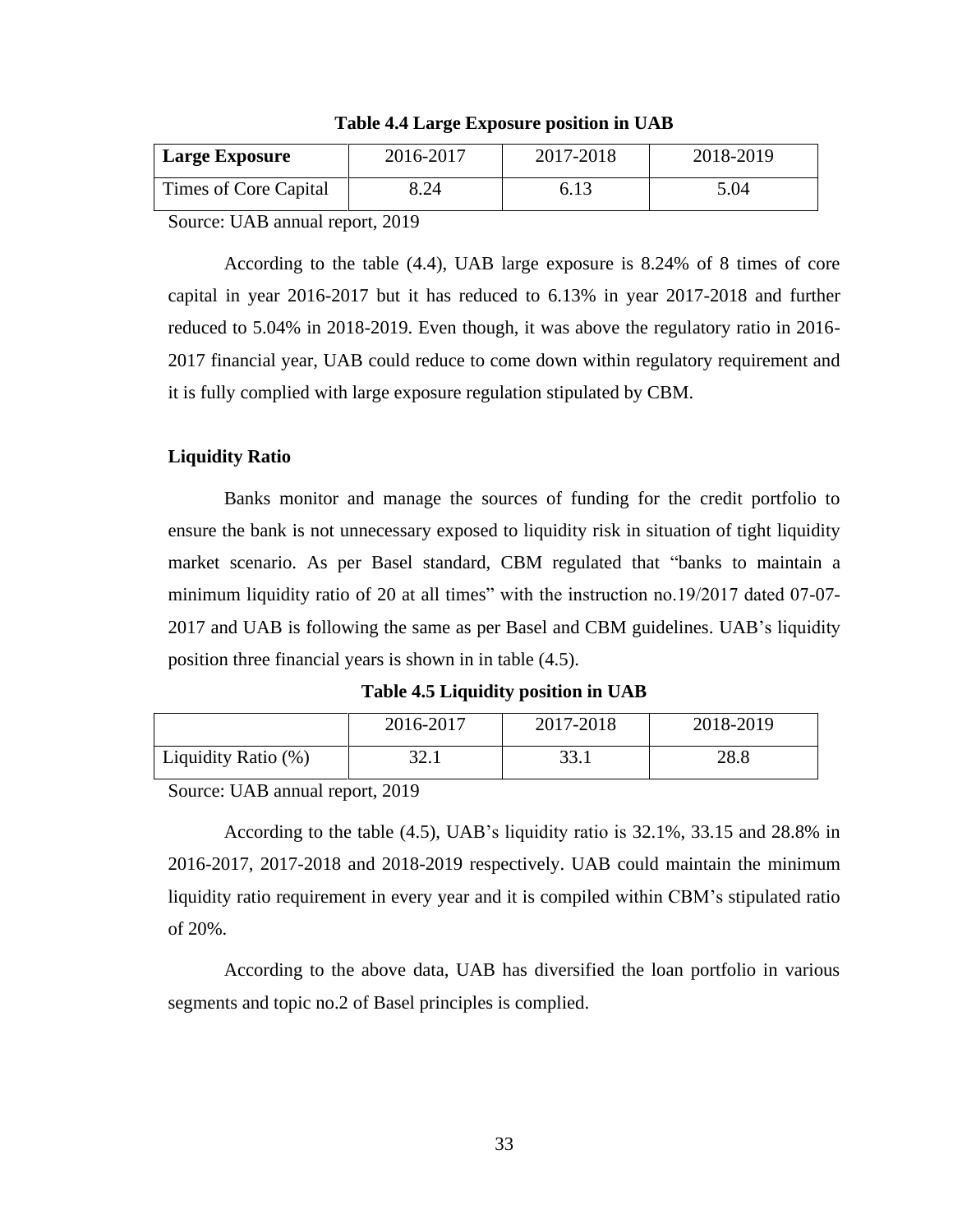## **4.3Maintaining an Appropriate Credit Administration, Measurement and Monitoring Process**

This topic includes six principles and mainly guided for monitoring the condition of individuals credit and quality of portfolio and to develop internal credit rating system. In UAB, loan portfolio is reviewed regularly, and the Bank continuously monitors the operating environment to identify emerging risks and to formulate mitigating actions. Credit Risk Governance and oversight is conducted by the Management Credit Committee and Board Credit Committee. The Credit Management Department is responsible for the reporting, analysis and management of all elements of credit risk.

#### **Credit Rating of UAB**

As per international best practices and Basel principles, each borrower should be rated according to the risk of lending to the customer and a credit risk rating should be given. UAB bank has prepared their own risk models as per bank's internal policies, to rate their customers and given different ratings.

**1.Customer Rating:** In UAB credit rating model, customer is rated based on15 parameters which are length of business started, Promoters, business continuity, Type of business, business sector, management quality, previous banking experience, availability of goods, business performance, Profitability of business, Purpose of finance, quality of information and transparency, diversification of business, type of major facility, value to UAB – expected and total marks is given 100 marks. Final rating models are allotted as based on percentage of marks. Customer rating is defined as UABC. Marks obtained above 80% is rated at UABC-1, between 80% to 70% is UABC-2, between 70 % to 60% is UABC-3, between 60% to 50% is UABC-4 and under 50% is UABC-5. When the customer has highest rating, bank considers the customer request with more relaxed terms and conditions. When a customer has rated lower in the initial rating done by branches, they try to analyze, where the customer has lost marks and try to improve such areas, by discussing with customer and asking for more details, cross selling the products, getting other bank account details, etc.

**2. Collateral Rating:** Securities offered by the customer is rated based on three parameters which are primary security, collateral security and guarantee. Marks are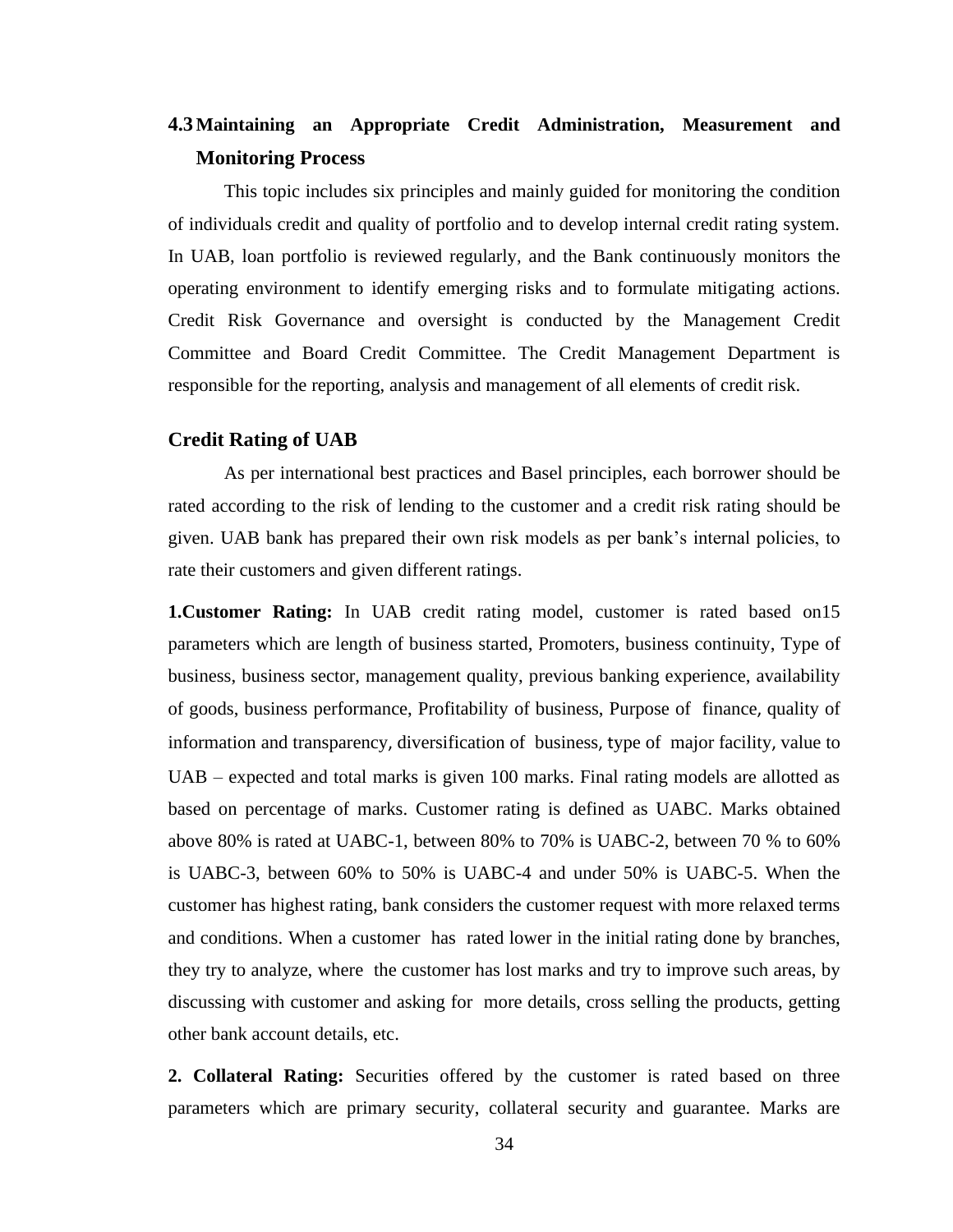allocated based on its value, location, easy marketability, legal status, personal/ corporate guarantees etc and total is 50 marks. Rating is given the percentage of total marks. Collateral Rating is defined as UABS. Marks obtained above 80% is rated at UABS-1, between 80% to 70% is UABS-2, between 70% to 60% is UABS-3, between 60% to 50% is UABS-4 and under 50% is UABS-5. If the customer is top rated, even though collateral rating is lower, banks take a positive view on the customer request considering the value of the customer. In case of lesser collateral securities, branch try to get additional securities by way of hypothecation of stocks and machineries, additional personal guarantees and corporate guarantees etc and try to get better ratings security is rated as follows based on percentage of marks obtained.

**3. Over All Rating:** Based on percentage of total marks received by the customer as per separate customer rating and collateral rating, final rating models are awarded. Over all rating is defined as UAB. Marks obtained above 80% is rated at UAB-1, between 80% to 70% is UAB-2, between 70 % to 60% is UAB-3, between 60% to 50% is UAB-4 and under 50% is UAB-5. Normally if customer is rated UAB-4 and UAB-5, their loan requested will not be considered. (See in appendix)

As per rating analysis, more than 95 of loan customers are rated UAB-1 to UAB-3. Rating system introduced in 2015 in UAB and it can choose the loan customers effectively and eligible loan amount also can decide easily. Hence UAB credit risk management is complied with topic no.3 of Basel principles.

#### **4.4 Ensuring Adequate Controls over Credit Risk**

There are 3 principles under this topic and mainly guided for independent monitoring of credit process and procedures and early remedial action. In UAB, internal audit is conducted periodically to ensure that credit policies and procedures are complied, and credit exposures are generally within prudential limits. The Bank has a wellestablished internal audit function which reports functionally to the Board Audit Committee and administratively to the CEO. It operates within the Internal Audit Framework and is guided by The Internal Audit Function in Banks issued by the Basel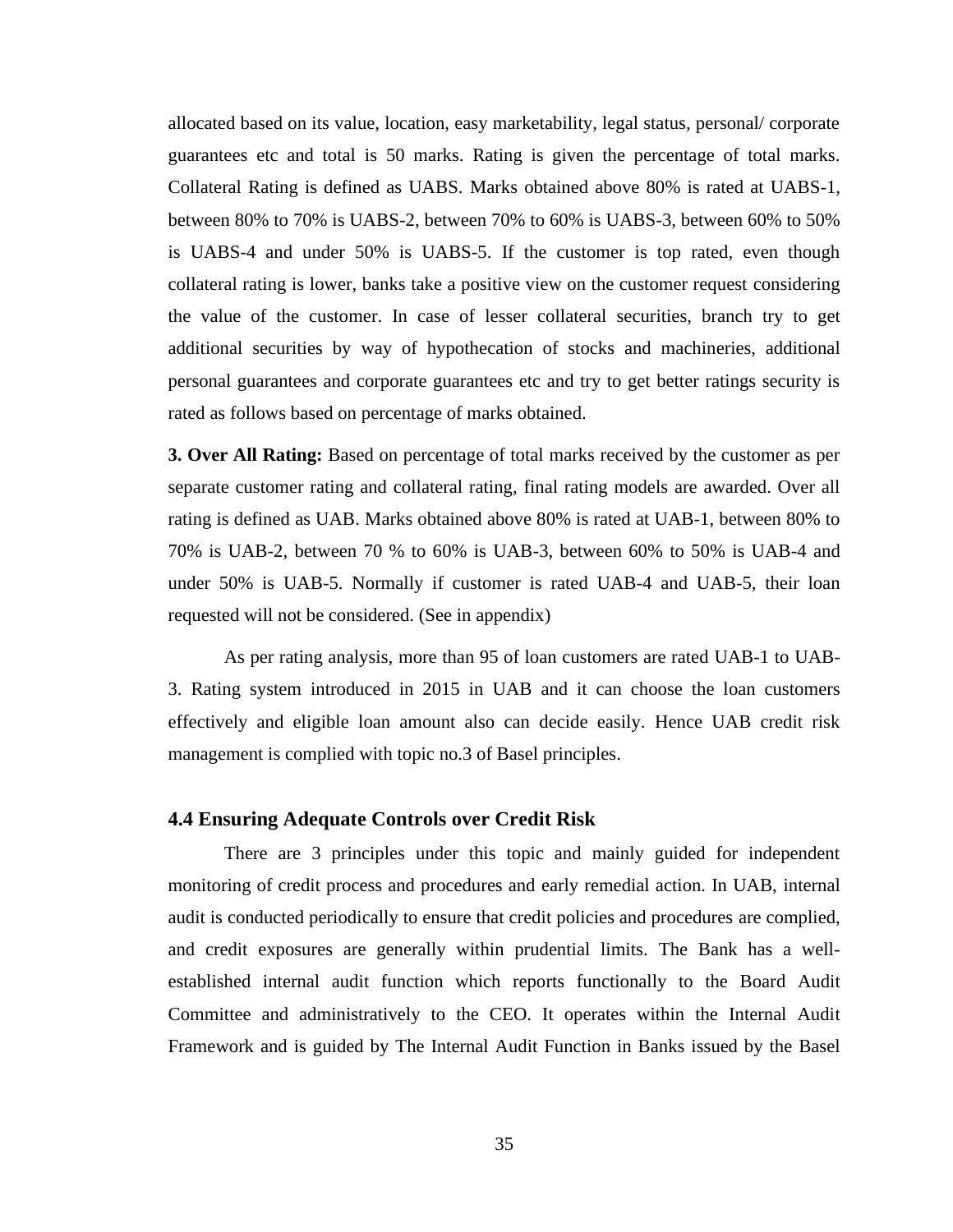Committee on Banking Supervision. External Audit and CBM audit also conducted auditing yearly to ensure the independent monitoring of credit process and procedures.

#### **Asset Classification and Provisioning**

As per Basel principle, banks must have in place a system for determining the adequacy of provisions and reserves. CBM regulated that "A bank shall make adequate provisions for impairment of loans, advances and other assets on and off-balance sheet whenever the impairment occurs. The specific provisions for the impairment is to be made against all outstanding balance (principle and interest) of the loans and advances, not just the past due portion."

There are two types of provisions on loans and advances. They are specific provision and general provision. Specific Provisions is a regulatory term denoting reserves created against the possibility of credit losses identified in connection with specific credit assets and General provision is calculated on gross amount of loan. UAB is following CBM guidelines and providing adequate provision on loan and advances. As per latest issued regulation by CBM (instruction no.17/2017 dated 07-07-2017), specific provision and general provision requirement are as follow.

- 1. Watch Loan- Overdue 31 days to 60 days of default and specific Provision is 5% on security short fall amount.
- 2. Substandard loan- Overdue 61 days to 90 days of default and specific Provision is 25% on security short fall amount.
- 3. Doubtful loan- Overdue 91 days to 180 days of of default and specific Provision is 50% on security short fall amount.
- 4. Loss loan Overdue more than 180 days of default and specific Provision is 100% on security short fall amount.
- 5. Banks are required to maintain general loan loss reserve by making general provisions up to 2 of total outstanding loans and advances.

In UAB, accounts are monitored closely, and delinquent accounts are reported to Management Credit Committee weekly basis for early remedial actions. According to the UAB's latest audited annual report, UAB is fully comply with CBM regulation of specific provision and general provision requirement. Monthly credit risk report and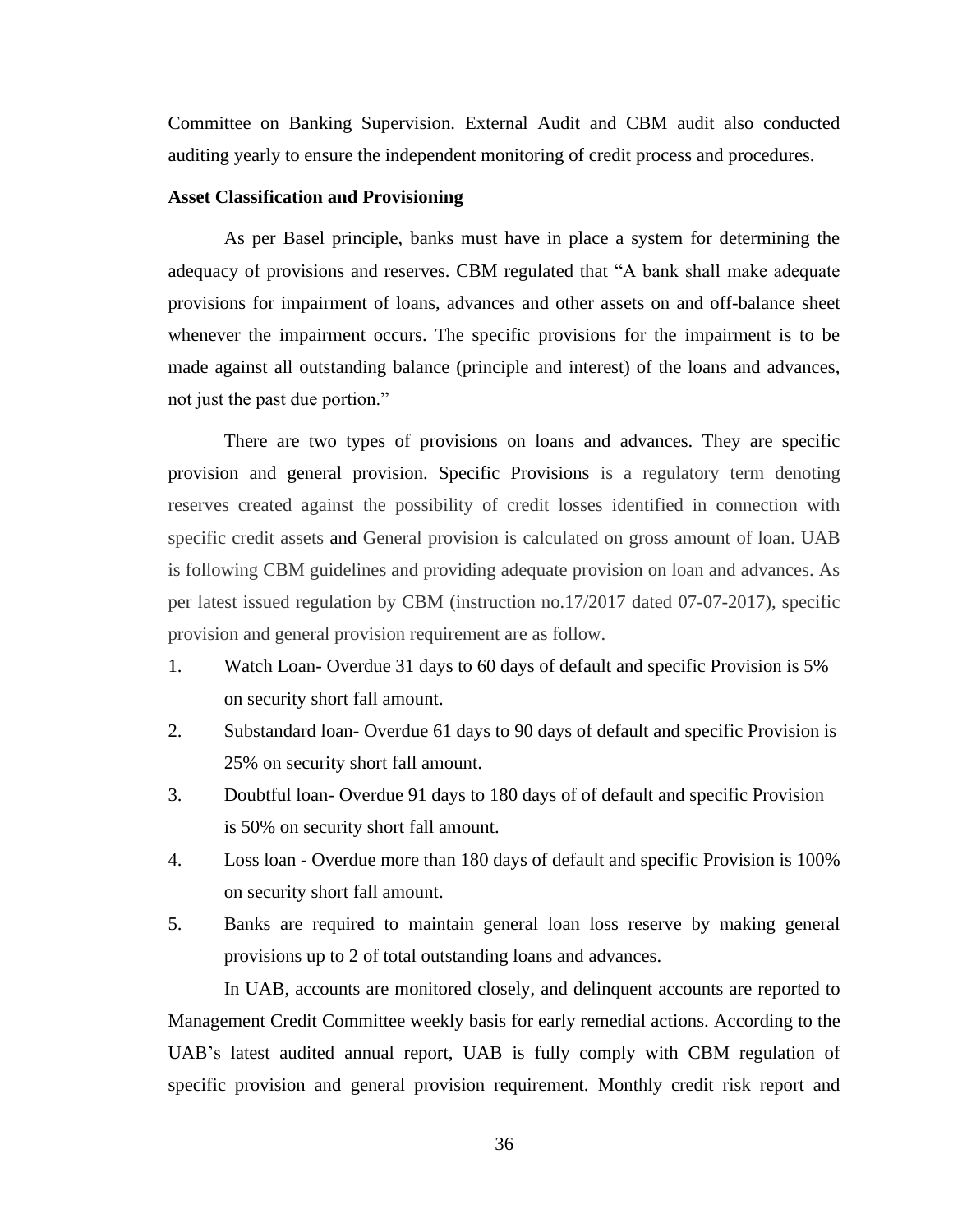monthly approval list as per delegation of lending authority are submitted to Board Credit Committee and Management Credit Committee to control over the credit risks. Reports requested by CBM are submitted in timely manner. Hence, UAB credit risk controls is adequate as per Basel credit risk management principle topic no.4.

#### **4.5 Non-Performing Loan (NPL) in UAB**

Due to effective Credit Risk Management system in UAB, Concentration Risk Management by Exposure Ceilings, clear policies and procedure, total NPL account in UAB can controlled well. All the NPL accounts are fully secured by good collaterals and recovery proceedings are underway. UAB targeted NPL ratio is to be maintained less than 5% of total loan portfolio.

The status of non-performing loan to loans can be mentioned by calculating the ratio of NPL to total loan. The ratio can determine the extent of risk inherent in the loan portfolio. Regards to the formula for NPL to loans ratio is exactly as following;

#### **NPL to Loans Ratio = (NPL / Total Loans) X 100**

NPL ratio in UAB between 2016-2017 to 2018-2019 financial year is shown in table (4.6).

|  | Table 4.6 NPL to Loan Ratio in UAB |  |
|--|------------------------------------|--|
|  |                                    |  |

|                  | 2016-2017 | 2017-2018 | 2018-2019 |
|------------------|-----------|-----------|-----------|
| NPL Ratio $(\%)$ | 2.07      | 4.83      | 4.65      |

Source: UAB annual report, 2019

According to Table 4.6, UAB NPL ratio is 2.07% in 2016-2017 and 4.83% and 4.65% in 2017-2018 and 2018-2019 respectively. Even though, NPL ratio is increased, it is still within bank's targeted ratio of 5% of total loans.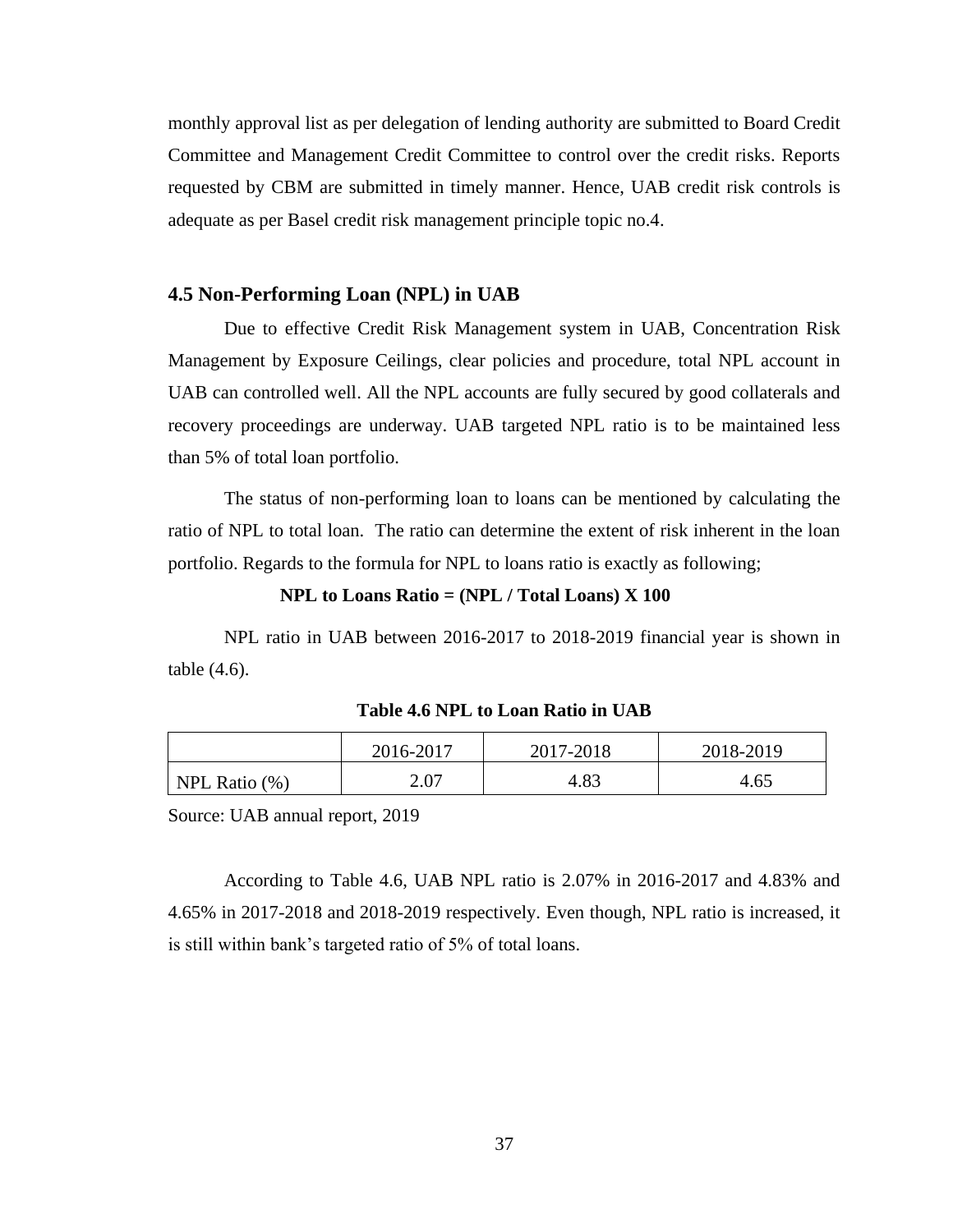#### **CHAPTER 5**

#### **CONCLUSION**

This chapter presents the summary and discussions on the findings of this study, suggestions, recommendation and need for further studies.

#### **5.1Findings and Discussion**

The purpose of this study was to investigate credit risk management practices at UAB. The research was guide by the following objectives: To identify the credit risk management practices in UAB, To analyse the compliance status of Basel credit risk management principles in UAB. Primary data are collected from Face-to-Face interview with the respective officers and staffs, relevant file study provided by the officers concerned. Secondary data are collated from credit manuals issued by UAB Bank, UAB Bank Annual Report, relevant books, research papers, Internet website and various study selected reports

The first objective of the study was to identify the credit risk management practices in UAB. The finding established that UAB has in place sound credit risk management system. Procedures for credit process, from credit origination to recovery of the credit are defined clearly. The Board Credit committee and Management Credit Committee are regularly scheduled to discuss sizable credit applications and set their guidelines to mitigate potential risks. Internal controls are typically embedded in a bank's day to day business and designed to ensure, to the extent possible that bank's procedures are efficient and effective.

The second objective was to analyse the compliance status of Basel credit risk management principles in UAB. As per study, credit risk management in UAB is very effective and comply with Basle credit risk management principles. In UAB, roles of BOD and roles of Management are clearly defined. Policies are set by BOD in accordance with bank's risk appetite level and bank's expected profit level. Management implements the policies and develops the procedures for identifying, measuring, monitoring and controlling credit risk. Appropriate credit risk environment is established as per Basel credit risk management principle topic no.1.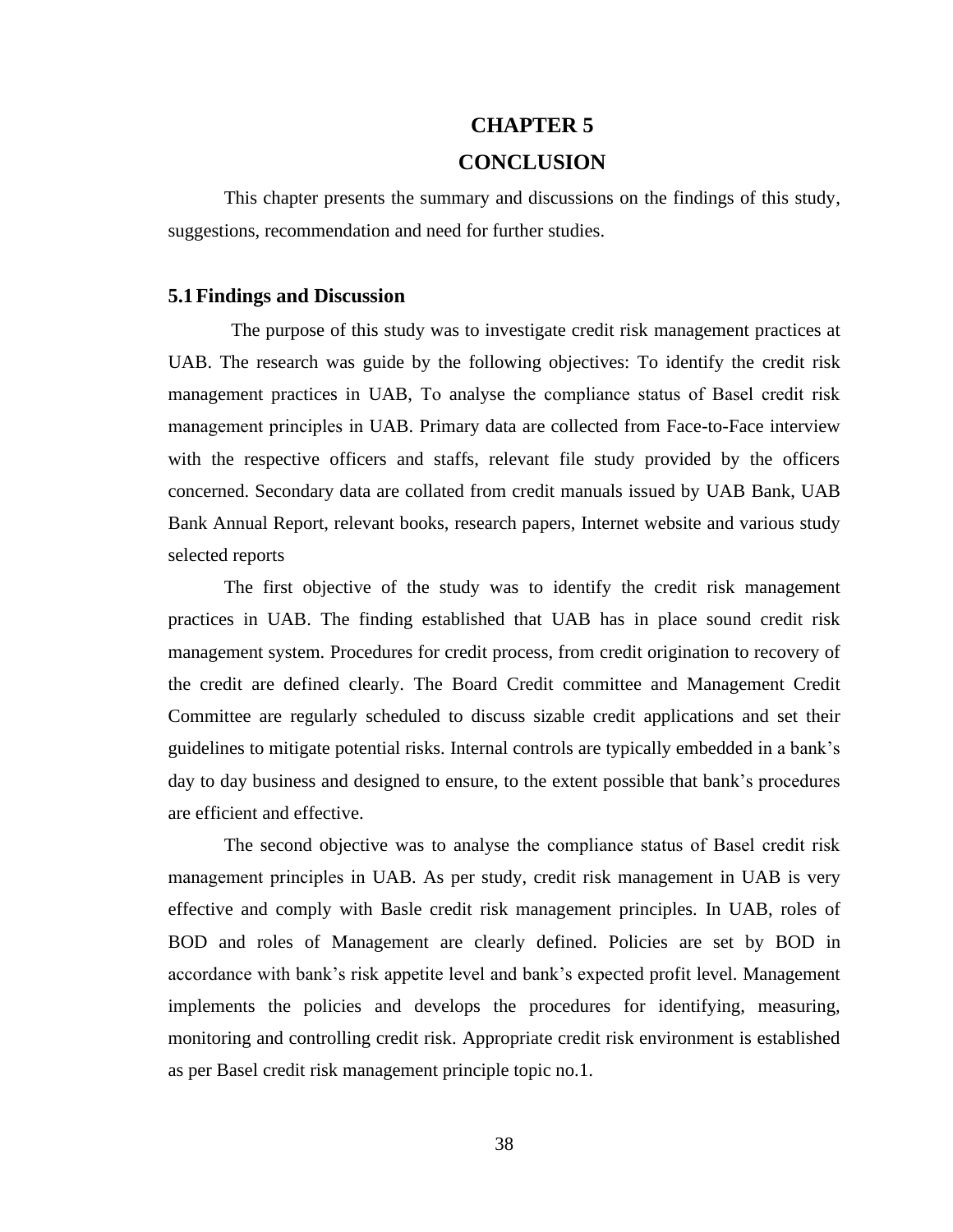Ceiling of loan segments are set and loans spread to different industries, different business segments and different geographical areas. Procedure for granting new loans and renew loans are in place and delegation of lending authority is given to different authority level. However, due to specific situation in Myanmar, such as business is concentrated in two major cities, lack of major industries/service sectors to finance, un-organized SME sector etc, concentration on Yangon geographical exposure, trading industry, corporate business segment and are high compare with bank targeted ceilings. Important regulation of Large exposure and liquidity management are complied.

Sound credit granting process is established as per Basel credit risk management principle topic no.2.

Credit recovery and follow up procedures are in place and NPL is well controlled. Even though NPL ratio is gradually increasing over years due to recession in real estate industry and other external factors influencing performance of trade and industrial sectors, UAB bank managed to control NPL ratio less than 5% and compared to market standard in Myanmar, it is a good position. Moreover, in UAB, credit rating system found very effective in controlling NPL. As per rating analysis, more than 95 of loan customers are rated UAB-1 to UAB-3. Rating system introduced in 2015 in UAB and it can choose the loan customers effectively and eligible loan amount also can decide easily. As a result, UAB can control NPL. It can see that the loan to NPL percentage of UAB is less than 5%. Provisions are fully provided for adequate coverage of loss. Credit risk is controls adequately. Internal audit and external audit are conducted periodically. Required reports are submitted to Management Credit Committee, Board Credit Committee and CBM in timely manner. Appropriate credit administration, measurement and monitoring process are maintained as per Basel credit risk management principle topic no.4.

#### **5.2Suggestion and Recommendations**

The study established that UAB's credit risk management system is effective and mostly comply with Basel Credit Risk Management Principles which is evident from very low NPL ratio and good asset quality which is fully secured by collateral securities with good margin. Distribution of loans in to various sectors, managing concentration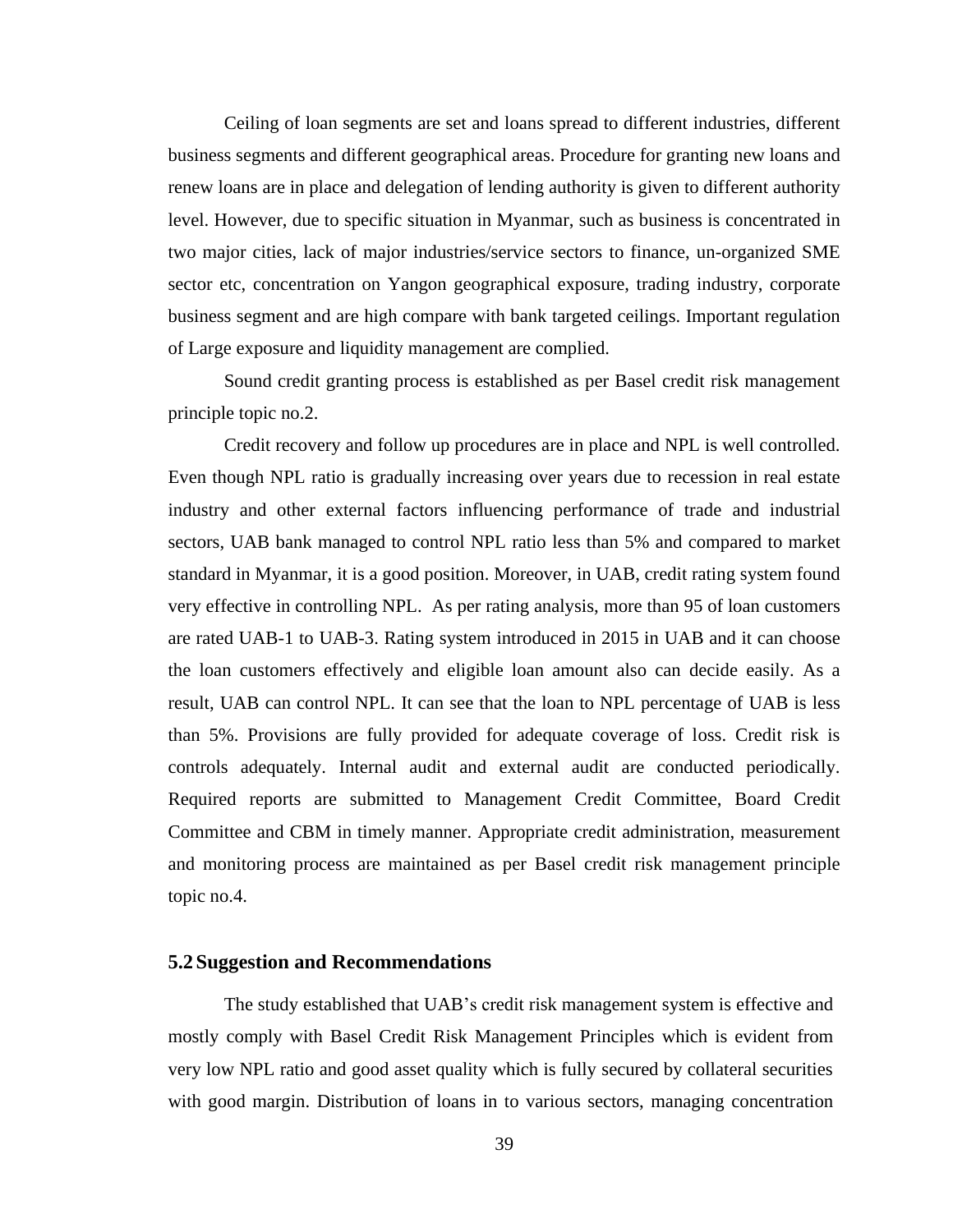risk by distributing various loan sizes, and established process and procedures from top to bottom etc are established. CBM's Strict-lending norms regarding collaterals margins etc. are also contributing to the strength of UAB credit portfolio.

However, UAB still needs to upgrade their credit risk management as there are lots of changes in market, customers are more educated on banking than earlier and competition among banks are high. CBM also has released the instruction on relaxation of collateral. Hence, bank may not be in position to insist collateral for all case in the future. UAB has to analyses the creditworthiness of the customers and have to grant the credit based on repayment capacity of the borrowers. Hence more sound credit risk management is required to established. UAB needs to practice more international Credit risk assessment methods and move to latest Basle Guidelines on credit risk capital, provision requirements, insist for more documentary evidences on financial status of the borrowers to assess real financial strength of the borrower to reduce collateral requirements, introduce more loan products suitable for various industries, upgrade credit rating system, ensure proper usage of funds disbursed to borrowers and more stringent follow up methods etc.

#### **5.3Needs for Further Studies**

The study only focused on the compliance status of Basel Credit Risk Management Principles in UAB Bank Limited. It is recommended that other studies should be done to determine how credit risk management affect profitability of the bank. And this study only focuses on Credit Risk Management of UAB Bank. It is suggested that such a study should be done in other banks also to know the over all credit risk management system of Myanmar Banking Industry.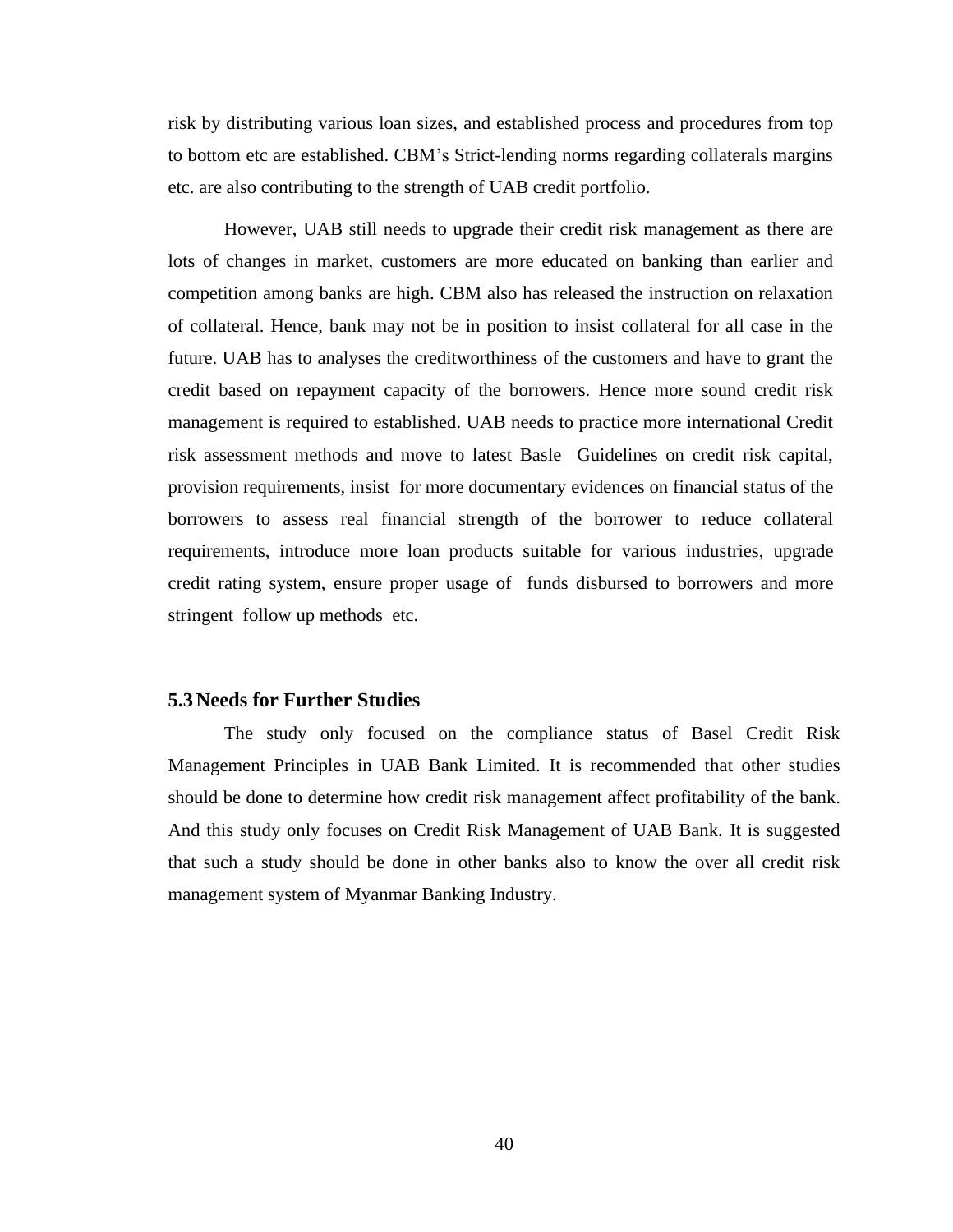### **Appendix**

### **UAB Model Credit Rating Chart**

|              | <b>Risk Parameters</b>                                                                                                         | <b>Risk</b> | <b>Total</b>   | <b>Rating By</b> |    |             |
|--------------|--------------------------------------------------------------------------------------------------------------------------------|-------------|----------------|------------------|----|-------------|
|              |                                                                                                                                | Perception  | <b>Mark</b>    | <b>Branch</b>    | HO | <b>CRMD</b> |
| $\mathbf{1}$ | <b>RATING OF THE BORROWER</b>                                                                                                  |             |                |                  |    |             |
| a)           | <b>Length of Business started</b>                                                                                              | 5           |                |                  |    |             |
|              | More than 5 Years                                                                                                              | Low         | 5              |                  |    |             |
|              | 1 to 5 Years                                                                                                                   | Moderate    | 3              |                  |    |             |
|              | Less than 1 Year/New                                                                                                           | High        | $\overline{2}$ |                  |    |             |
| b)           | <b>Promoters</b>                                                                                                               | 8           |                |                  |    |             |
|              | Well Known promoters with Market<br>Reputation                                                                                 | Low         | 8              |                  |    |             |
|              | Locally known and Reasonably good<br>market reputation                                                                         | Moderate    | 6              |                  |    |             |
|              | Not known / New promoters                                                                                                      | High        | $\overline{4}$ |                  |    |             |
|              | Known defaulter/ having<br>adverse<br>market reports                                                                           | Very high   | $\overline{0}$ |                  |    |             |
| $\mathbf{c}$ | <b>Business Continuity</b>                                                                                                     | 6           |                |                  |    |             |
|              | Borrowers are below 60 and energetic<br>to take on the business to higher level                                                | Low         | 6              |                  |    |             |
|              | Customers are aged above 60 but<br>there are, next generation business-<br>persons to continue business                        | Moderate    | 5              |                  |    |             |
|              | Customers are aged above 60 and<br>there are no legal heirs to continue<br>business/ Borrower is single with no<br>legal heirs | High        | $\overline{4}$ |                  |    |             |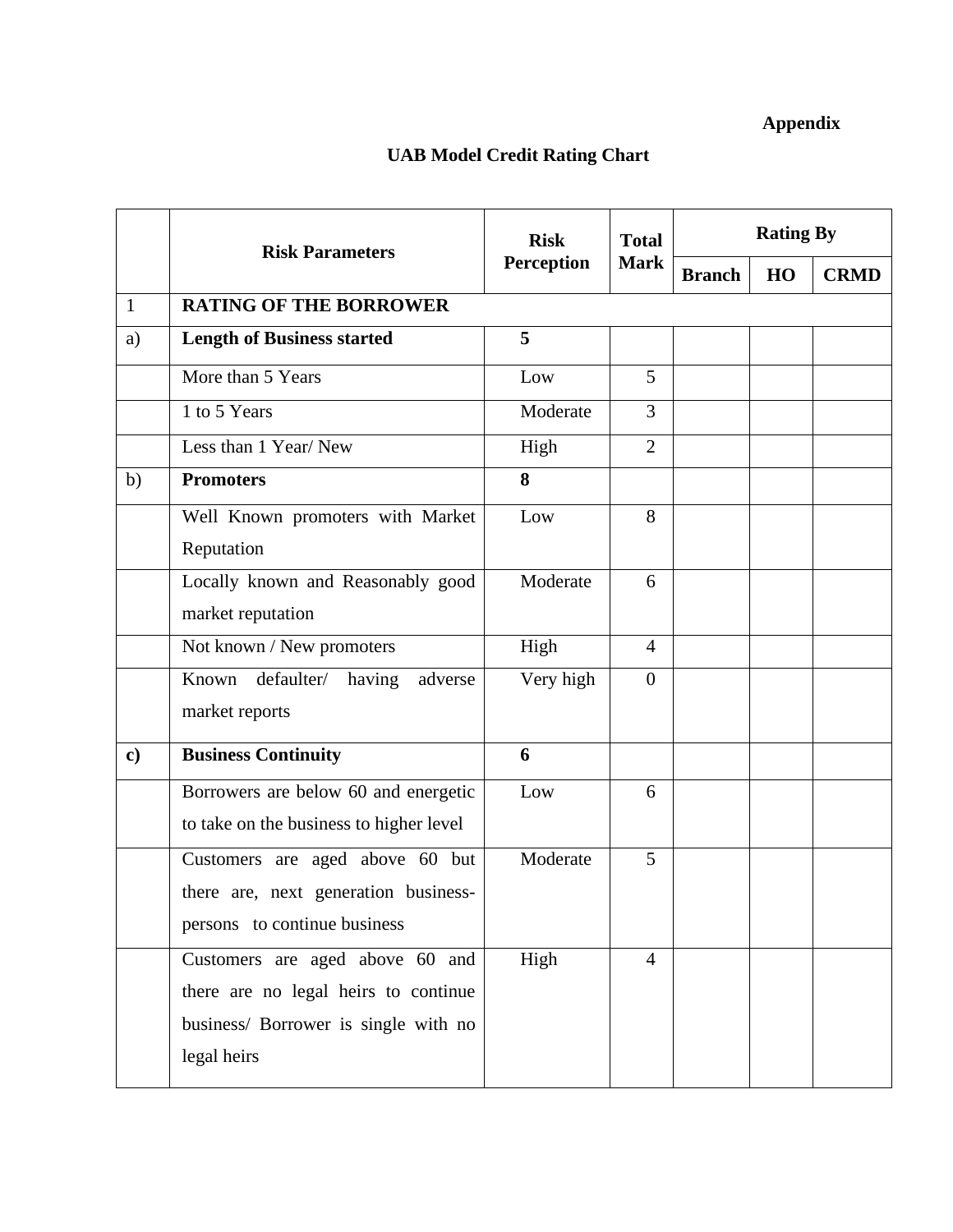| d)            | <b>Type of Business</b>                                         | 5         |                         |  |  |
|---------------|-----------------------------------------------------------------|-----------|-------------------------|--|--|
|               | Ongoing continuous business activities<br>- Full year           | Low       | 5                       |  |  |
|               | Seasonal/ Depend on Government<br>orders                        | Moderate  | $\overline{3}$          |  |  |
|               | Occasional activities                                           | High      | $\overline{2}$          |  |  |
| $\mathbf{e})$ | <b>Business sector</b>                                          | 6         |                         |  |  |
|               | Trading activities - Local                                      | Low       | 5                       |  |  |
|               | Imports - Trading                                               | Low       | 5                       |  |  |
|               | Exports - Trading                                               | Low       | 6                       |  |  |
|               | Imports & Exports / Local                                       | Low       | 6                       |  |  |
|               | Trading - Gems/ Jades                                           | Moderate  | $\overline{\mathbf{4}}$ |  |  |
|               | Trading - construction materials                                | High      | 5                       |  |  |
|               | Industrial units-Big                                            | Low       | 6                       |  |  |
|               | Industrial Units $- S \& M$ edium                               | Moderate  | 5                       |  |  |
|               | Real Estate promoters                                           | High      | $\overline{3}$          |  |  |
|               | Service Industry                                                | Moderate  | 5                       |  |  |
|               | <b>Engaged in Government Projects</b>                           | High      | $\overline{\mathbf{4}}$ |  |  |
|               | Agricultural/Livestock                                          | High      | $\overline{\mathbf{4}}$ |  |  |
|               | Other Business                                                  | High      | $\overline{\mathbf{4}}$ |  |  |
|               | <b>No Business</b>                                              | Very high | $\bf{0}$                |  |  |
| f             | <b>Management Quality</b>                                       | 6         |                         |  |  |
|               | Managed by Professionals/Experts in<br>the business/expatriates | Low       | 6                       |  |  |
|               | Managed by Locally experienced<br>persons                       | Moderate  | $\overline{\mathbf{4}}$ |  |  |
|               | Other cases                                                     | High      | $\overline{2}$          |  |  |
| $\bf{g}$      | <b>Previous Banking Experience</b>                              | 6         |                         |  |  |
|               | Banking with UAB/any other banks                                | Low       | 6                       |  |  |
|               | and account copy provided shows                                 |           |                         |  |  |
|               | good transactions (more than 30 of                              |           |                         |  |  |
|               | estimated turn over)                                            |           |                         |  |  |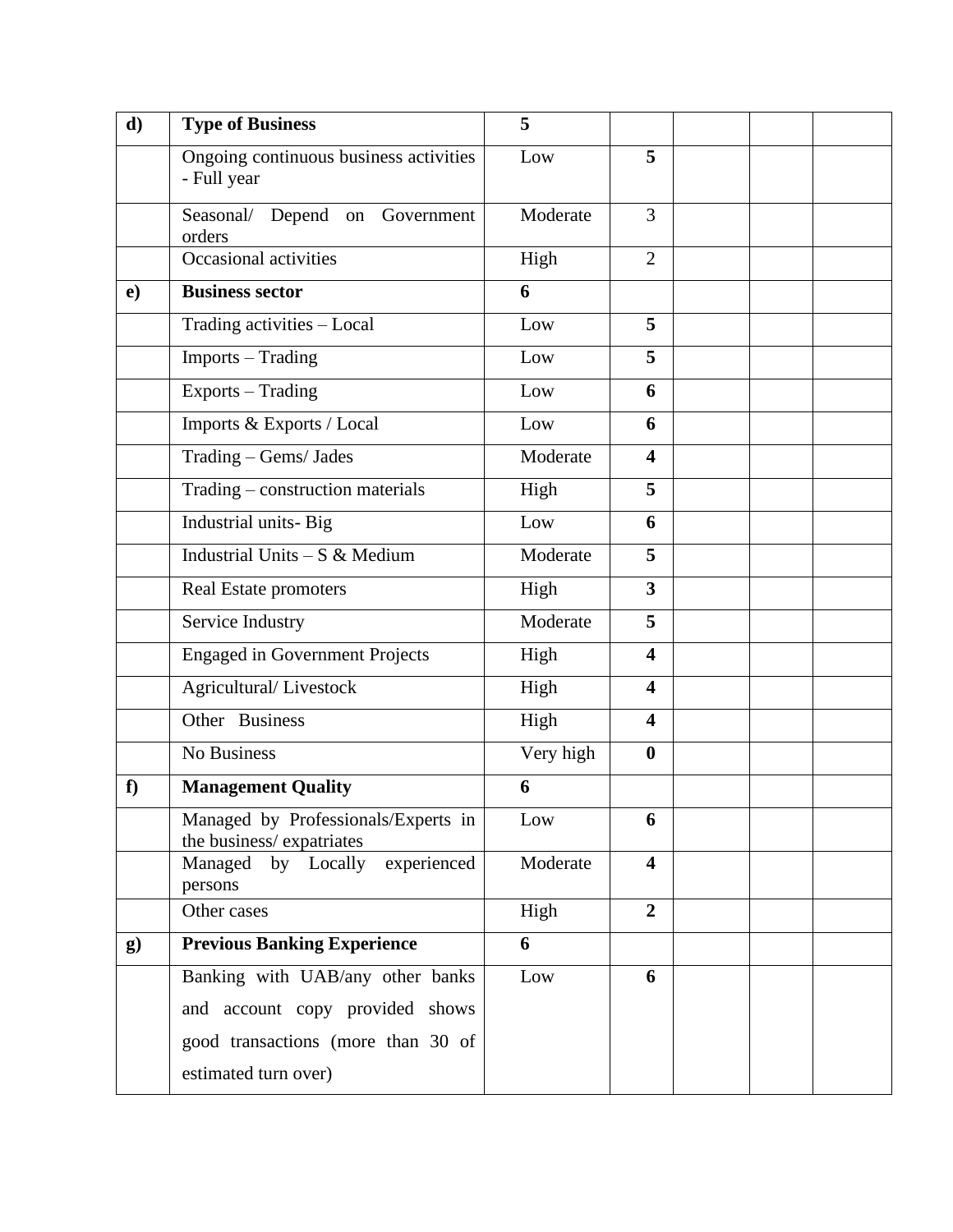|              | Banking with UAB/ any other banks             | Moderate | 3                |  |  |
|--------------|-----------------------------------------------|----------|------------------|--|--|
|              | and account copy provided shows les           |          |                  |  |  |
|              | transactions (10 to 30 of estimated turn      |          |                  |  |  |
|              | over)                                         |          |                  |  |  |
|              | Banking with any other banks and              | High     | $\bf{0}$         |  |  |
|              | account copy provided shows NIL               |          |                  |  |  |
|              | transaction (less than 10 of estimated        |          |                  |  |  |
|              | turn over - Or NO bank accounts)              |          |                  |  |  |
| h)           | <b>Availability of Goods</b>                  | 5        |                  |  |  |
|              | Goods/Products available in plenty            | Low      | 5                |  |  |
|              | Goods/Products generally available            | Moderate | $\overline{3}$   |  |  |
|              | but with constraints                          |          |                  |  |  |
|              | Depending on restricted sources/ Other        | High     | $\overline{2}$   |  |  |
|              | cases                                         |          |                  |  |  |
|              | Not Applicable                                | NA       | 5                |  |  |
| $\mathbf{i}$ | <b>Business Performance</b> , (as per market  | 8        |                  |  |  |
|              | reports/other<br>documents<br>provided/       |          |                  |  |  |
|              | account turn over)                            |          |                  |  |  |
|              | Well performing business, financially         | Low      | 8                |  |  |
|              | disciplined                                   |          |                  |  |  |
|              | Reasonable business achievements              | Moderate | 5                |  |  |
|              | No details available/No<br>records            | High     | $\boldsymbol{0}$ |  |  |
|              | submitted to prove                            |          |                  |  |  |
| j)           | Profitability of Business<br>(as per          | 6        |                  |  |  |
|              | market standards)                             |          |                  |  |  |
|              | having potential to earn a<br><b>Business</b> | Low      | 6                |  |  |
|              | profit margin of above 20 of Gross            |          |                  |  |  |
|              | turn over                                     |          |                  |  |  |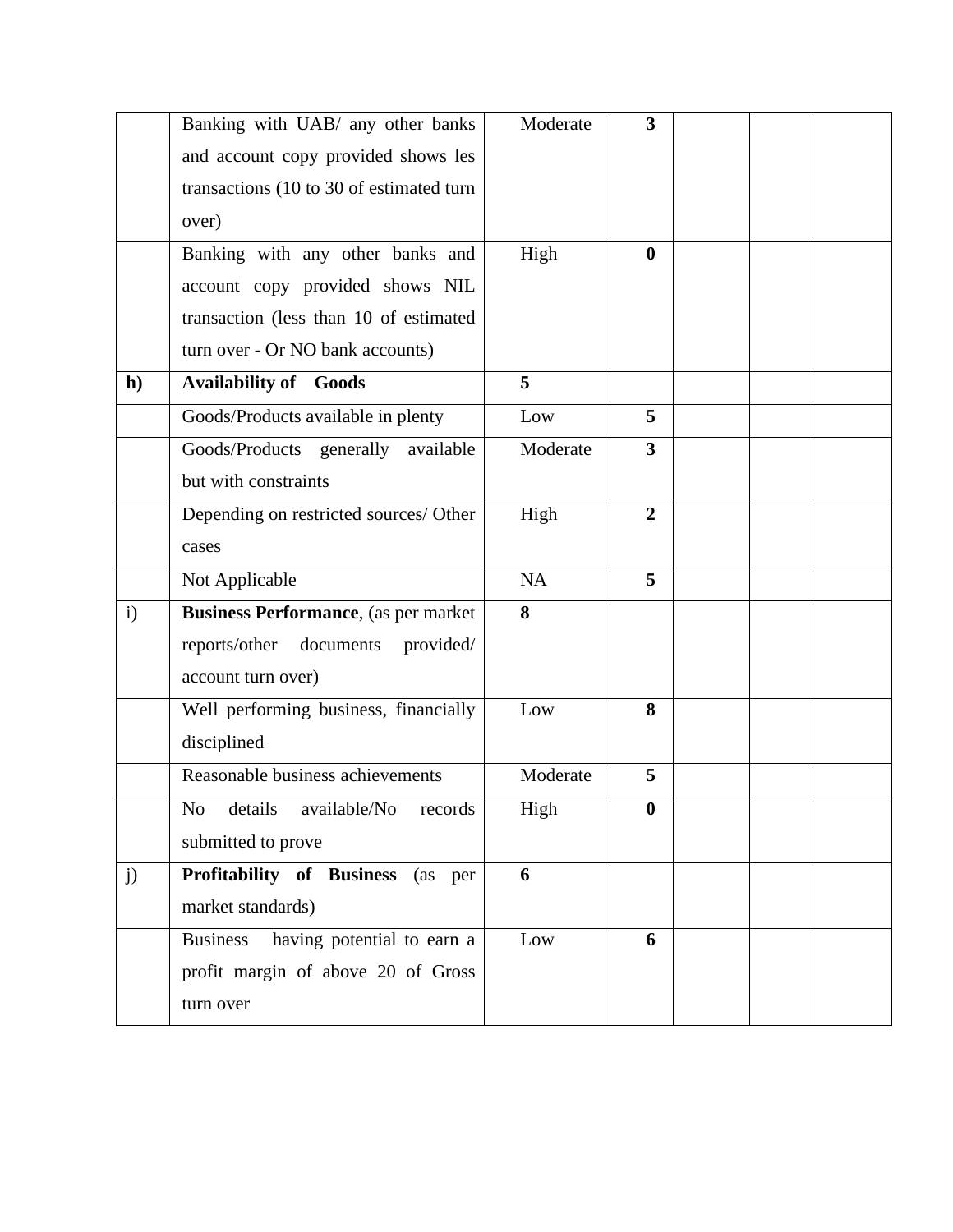|          | Business having potential to earn a     | Moderate  | 5                       |  |  |
|----------|-----------------------------------------|-----------|-------------------------|--|--|
|          | profit margin of above 10 to 20 of      |           |                         |  |  |
|          | Gross turn over                         |           |                         |  |  |
|          | Business having potential to earn a     | High      | 4                       |  |  |
|          | profit margin of above 5 to 10 of       |           |                         |  |  |
|          | Gross turn over                         |           |                         |  |  |
|          | Business having potential to earn a     | Very high | $\overline{\mathbf{3}}$ |  |  |
|          | profit margin of less than 5 of Gross   |           |                         |  |  |
|          | turn over                               |           |                         |  |  |
| $\bf k)$ | <b>Purpose of Finance</b>               | 8         |                         |  |  |
|          | Purpose of finance is acceptable and    | Low       | 8                       |  |  |
|          | clearly explained as per business       |           |                         |  |  |
|          | details provided by the borrower        |           |                         |  |  |
|          | Purpose of finance is acceptable, but   | Moderate  | 4                       |  |  |
|          | requested facilities are high compared  |           |                         |  |  |
|          | to actual requirement                   |           |                         |  |  |
|          | Purpose of finance is not clear, not    | High      | $\boldsymbol{0}$        |  |  |
|          | explained<br>well<br>required<br>and    |           |                         |  |  |
|          | documents are not submitted             |           |                         |  |  |
| 1)       | <b>Quality of information /</b>         | 8         |                         |  |  |
|          | transparency                            |           |                         |  |  |
|          | all<br>Whether customer has submitted   | Low       | 8                       |  |  |
|          | the required information by UAB         |           |                         |  |  |
|          | submitted<br>Customer<br>has<br>many    | Moderate  | 6                       |  |  |
|          | information and copies of documents,    |           |                         |  |  |
|          | but not full                            |           |                         |  |  |
|          | Customer is not ready to submit         | High      | $\overline{\mathbf{4}}$ |  |  |
|          | required information to UAB and not     |           |                         |  |  |
|          | submitted<br>majority<br>of<br>business |           |                         |  |  |
|          | information                             |           |                         |  |  |
|          |                                         |           |                         |  |  |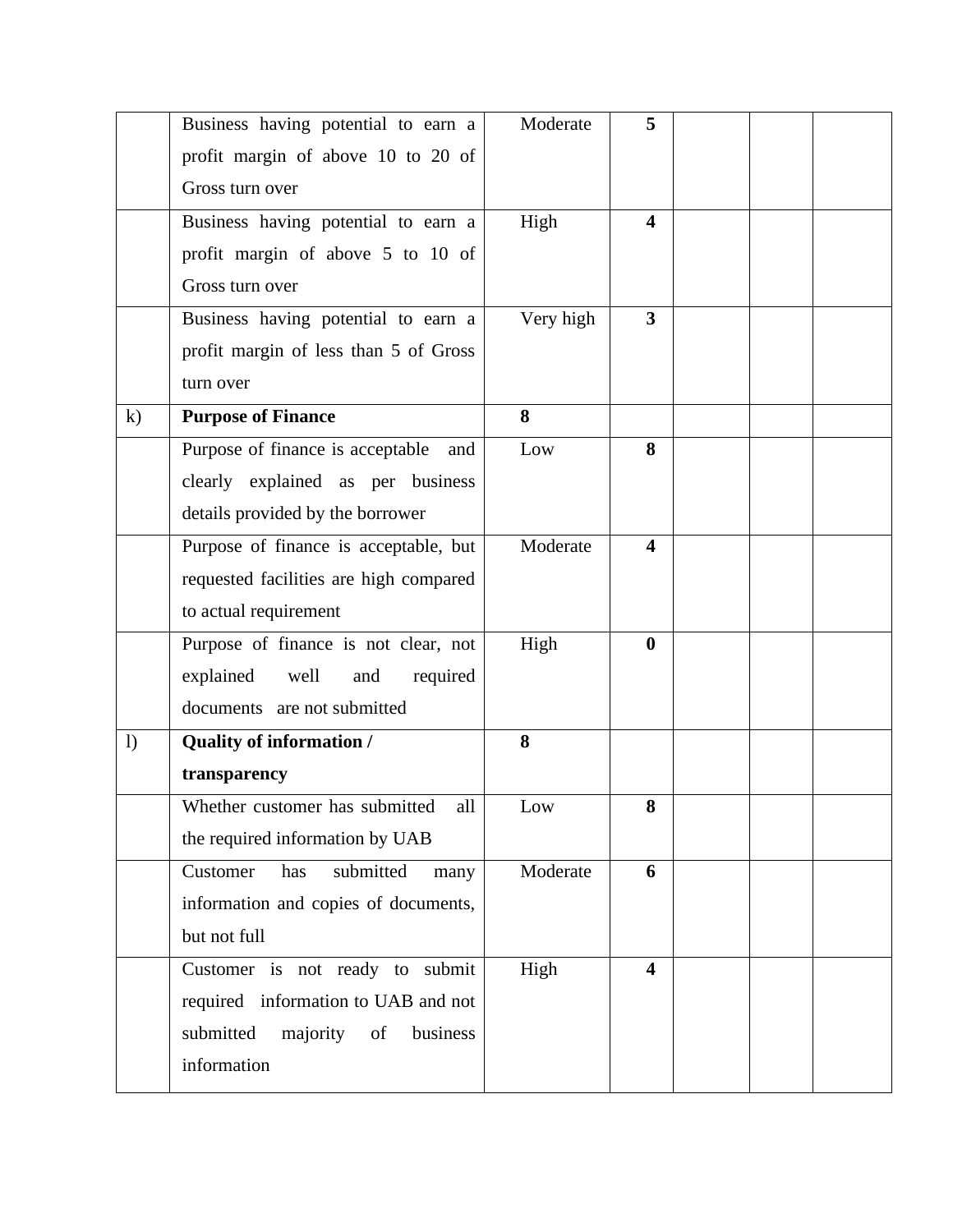| m)       | <b>Diversification of Business</b>       | 5         |                         |  |  |
|----------|------------------------------------------|-----------|-------------------------|--|--|
|          | Customer is engaged in more than 3       | Low       | 5                       |  |  |
|          | business activities and well diversified |           |                         |  |  |
|          | with good turn over in most of the       |           |                         |  |  |
|          | business                                 |           |                         |  |  |
|          | Customer is engaged in more than 1       | Moderate  | $\overline{\mathbf{4}}$ |  |  |
|          | business activities and reasonably       |           |                         |  |  |
|          | diversified, with medium turn over       |           |                         |  |  |
|          | from other business activities           |           |                         |  |  |
|          | Customer is not diversified into other   | High      | 3                       |  |  |
|          | business activities                      |           |                         |  |  |
| n)       | <b>Type of Major Facility</b>            | 6         |                         |  |  |
|          | LC/BG with minimum 20 Cash               |           | 6                       |  |  |
|          | STL for import/Export – Max 90 days      |           | 5                       |  |  |
|          | STL for Pledge/other self-liquidating    |           | 5                       |  |  |
|          | Term Loan with repayment M/Q             |           | 5                       |  |  |
|          | OD/TL with bullet payment                |           | $3^{\circ}$             |  |  |
| $\Omega$ | Value to UAB - Expected                  | 10        |                         |  |  |
|          | Expected business from the customer/     | Low       | 1                       |  |  |
|          | Group is high-sure business to UAB       |           | $\bf{0}$                |  |  |
|          | There are potential for high other       | Moderate  | 5                       |  |  |
|          | business from the customer/Group -       |           |                         |  |  |
|          | But not sure that UAB can get it         |           |                         |  |  |
|          | Less Potential for other business from   | High      | $\boldsymbol{4}$        |  |  |
|          | customer/Group                           |           |                         |  |  |
|          | No other business potential              | Very high | $\mathbf{3}$            |  |  |
|          | <b>Total marks to Customer rating</b>    |           |                         |  |  |
|          | <b>Rating of Borrower</b>                |           |                         |  |  |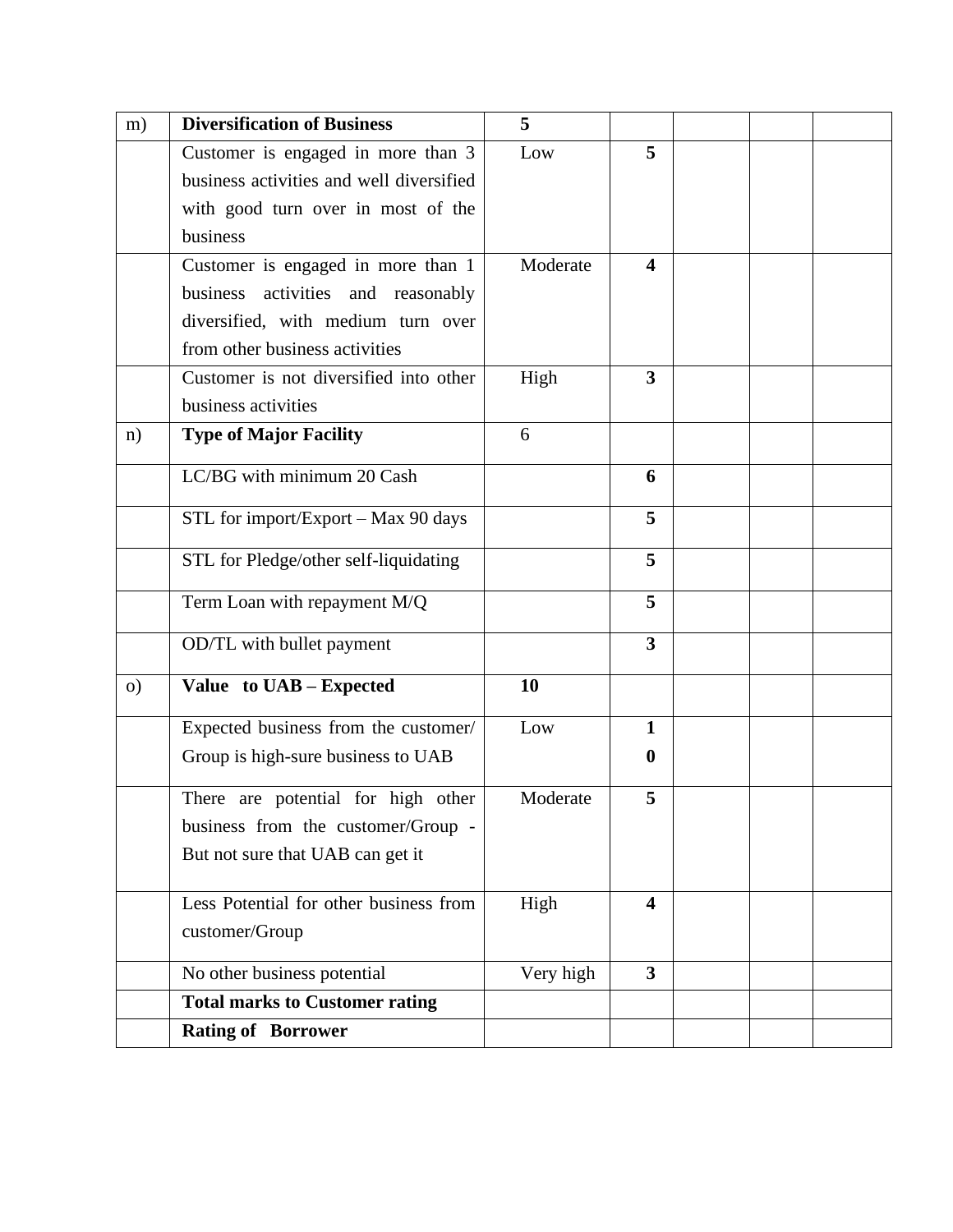| 2) | <b>RATING OF SECURITY - LOAN RISK</b>   |           |                  |  |  |
|----|-----------------------------------------|-----------|------------------|--|--|
| a) | <b>Primary Security</b>                 | 10        |                  |  |  |
|    | Hypothecation of stock/ Machinery/      | Low       | $\mathbf{1}$     |  |  |
|    | receivables etc are available to UAB    |           | $\boldsymbol{0}$ |  |  |
|    | with good margin and are realisable     |           |                  |  |  |
|    | easily                                  |           |                  |  |  |
|    | Hypothecation of stock/ Machinery/      | Moderate  | 5                |  |  |
|    | receivables etc are available to UAB    |           |                  |  |  |
|    | with good margin but difficult to       |           |                  |  |  |
|    | realise in reality                      |           |                  |  |  |
|    | No Primary security is available        | Very High | $\bf{0}$         |  |  |
| b) | <b>Collateral security</b>              | 30        |                  |  |  |
|    | Residential<br>Prime<br>properties/     | Low       | 3                |  |  |
|    | commercial properties at YGN/ MDY/      |           | $\theta$         |  |  |
|    | NPT available with margin of more       |           |                  |  |  |
|    | than 20 on FSV                          |           |                  |  |  |
|    | Prime<br>Residential<br>properties/     | Moderate  | $\overline{2}$   |  |  |
|    | commercial properties at YGN/ MDY       |           | $\overline{0}$   |  |  |
|    | /NPT available with margin of less      |           |                  |  |  |
|    | than 20 on FSV                          |           |                  |  |  |
|    | Residential<br>Prime<br>properties/     | High      | $\mathbf{1}$     |  |  |
|    | commercial properties at YGN/ MDY/      |           | 5                |  |  |
|    | NPT available. Loan amount is more      |           |                  |  |  |
|    | than 100 to less than 150 FSV           |           |                  |  |  |
|    | Industrial Lands / Other type of lands/ | Low       | $\overline{2}$   |  |  |
|    | other area lands with sufficient margin |           | 5                |  |  |
|    | (loan amount is less than 60 of FSV)    |           |                  |  |  |
|    | Industrial Lands/ Other type of lands/  | Moderate  | $\overline{2}$   |  |  |
|    | other area lands with sufficient margin |           | $\overline{0}$   |  |  |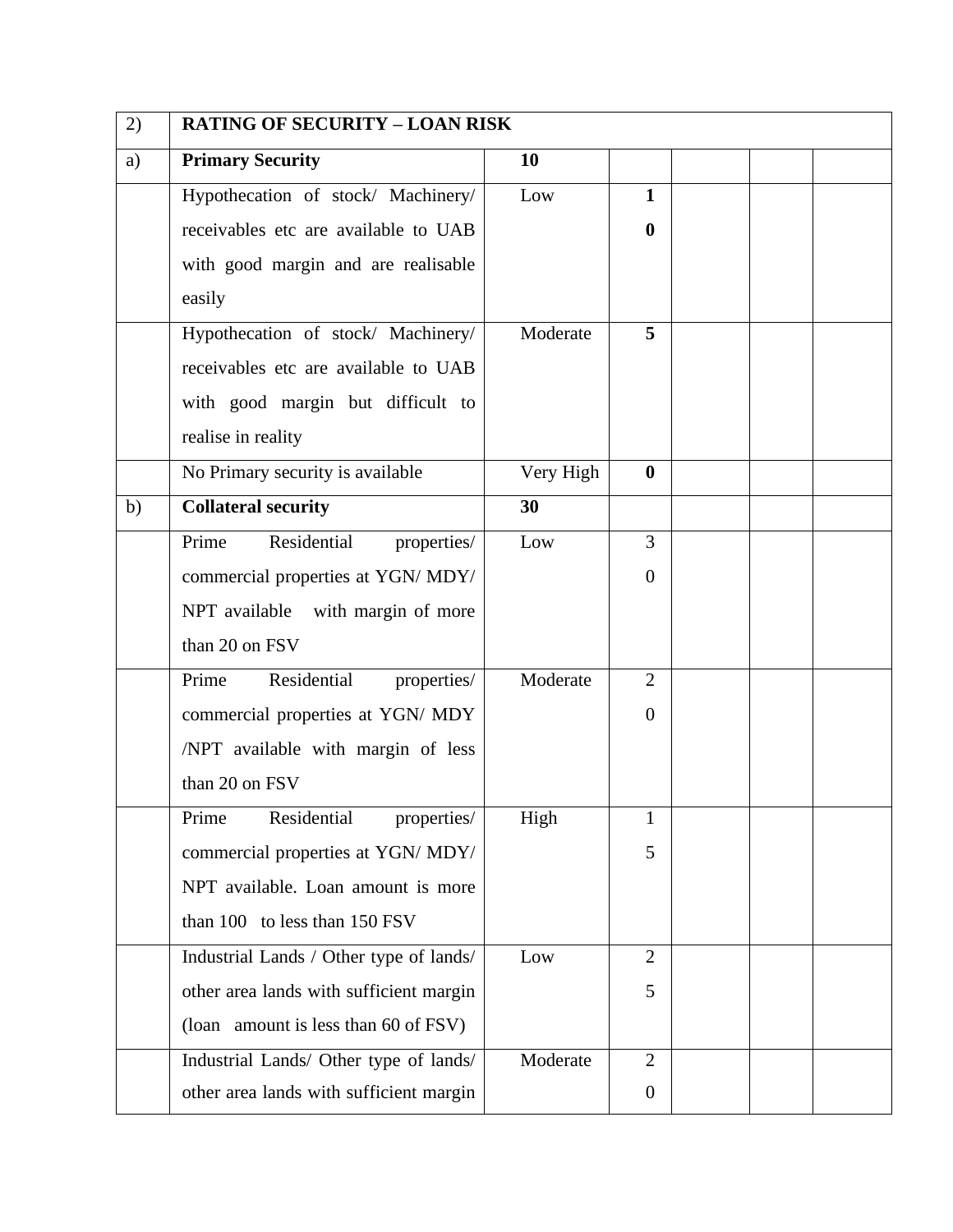|               | (loan amount is 60 - 80 of FSV)         |           |                  |  |  |
|---------------|-----------------------------------------|-----------|------------------|--|--|
|               | Industrial Lands/ Other type of lands / | High      | 1                |  |  |
|               | other area lands with sufficient margin |           | 5                |  |  |
|               | (loan amount is more than 80- 100 of    |           |                  |  |  |
|               | FSV)                                    |           |                  |  |  |
|               | Industrial Lands/ Other type of lands/  | High      | 1                |  |  |
|               | other area lands with sufficient margin |           | $\theta$         |  |  |
|               | (loan amount is more than 100 to 150)   |           |                  |  |  |
|               | of FSV)                                 |           |                  |  |  |
|               | Loan value more than 150 of FSV or      | Very high | $\overline{0}$   |  |  |
|               | no collateral                           |           |                  |  |  |
|               | Pledge of goods with loan amount less   | Low       | $\overline{2}$   |  |  |
|               | than 60 of value - Goods stored in      |           | 5                |  |  |
|               | Bank premises with full control of      |           |                  |  |  |
|               | movement of stock                       |           |                  |  |  |
|               | Pledge of goods with loan amount less   | High      | $\mathbf{1}$     |  |  |
|               | than 60 of value - Goods stored in      |           | 5                |  |  |
|               | customer premises with less control of  |           |                  |  |  |
|               | movement of stock                       |           |                  |  |  |
|               | Stand By LC, BG etc issued by other     | Low       | $\overline{3}$   |  |  |
|               | banks with rating BB- and above         |           | $\theta$         |  |  |
|               | Stand By LC, BG etc issued by other     | Moderate  | $\overline{2}$   |  |  |
|               | banks without rating.                   |           | $\overline{0}$   |  |  |
|               | BG issued by CBM/ Government of         | Low       | 3                |  |  |
|               | Myanmar etc                             |           | $\boldsymbol{0}$ |  |  |
| $\mathbf{c})$ | <b>Guarantee</b>                        | 10        |                  |  |  |
|               | Personal Guarantee of more than 2       | Low       | $\mathbf{1}$     |  |  |
|               | persons available with sufficient net   |           | $\bf{0}$         |  |  |
|               | worth.                                  |           |                  |  |  |
|               | Personal Guarantee of more than 2       | Moderate  | 6                |  |  |
|               |                                         |           |                  |  |  |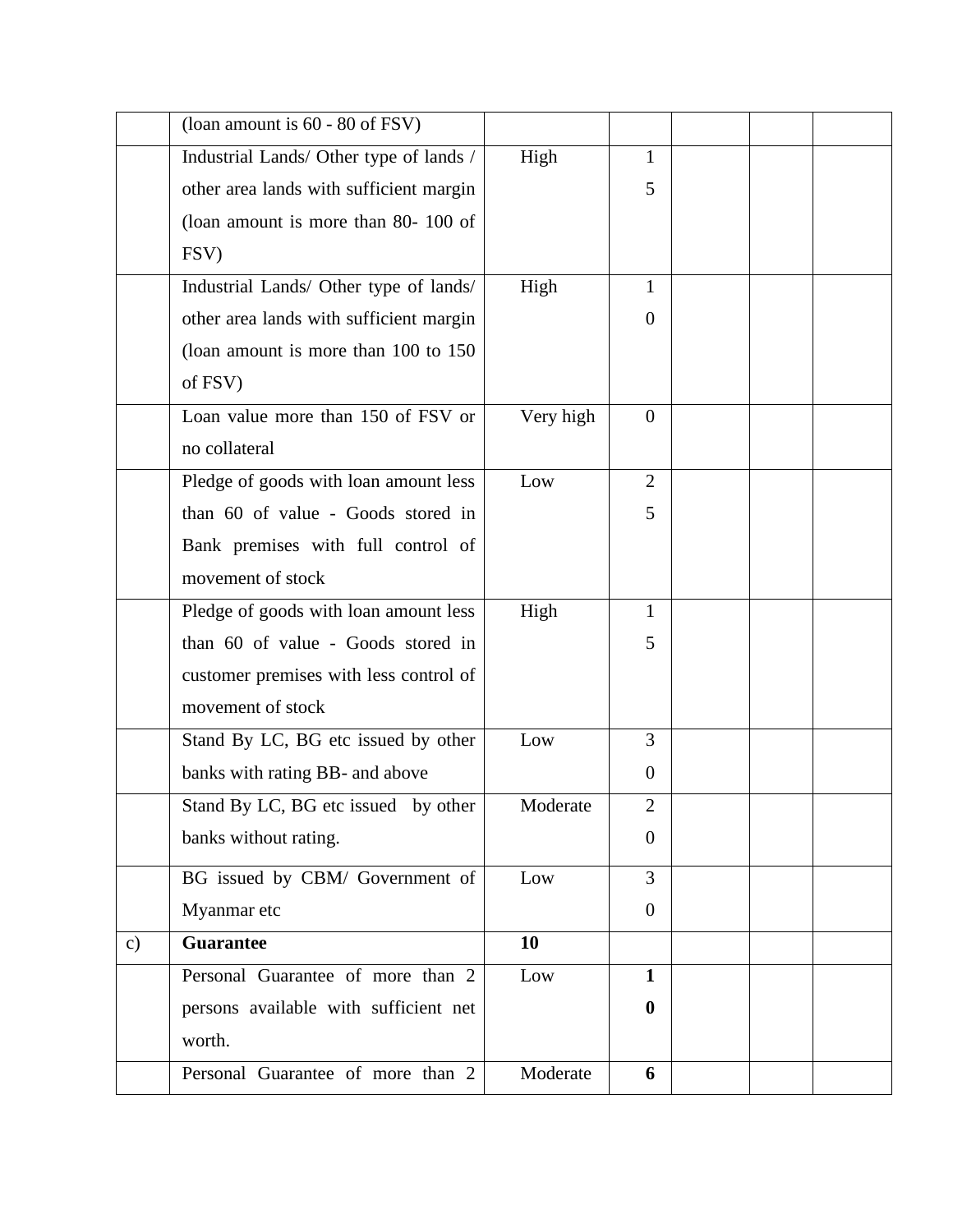| persons available, but no records to<br>prove their net worth.                |          |   |  |  |
|-------------------------------------------------------------------------------|----------|---|--|--|
| There are more than 2 borrowers, all<br>with sufficient net worth             | Low      |   |  |  |
| There are more than 2 borrowers, but<br>net worth of borrowers, are not known | Moderate | 6 |  |  |

### **UAB Rating Chart**

| No.            | <b>Percentage obtained</b> | <b>Rating</b> |
|----------------|----------------------------|---------------|
|                | $\geq 80$                  | $UAB-1$       |
| $\overline{2}$ | $\geq 70$                  | $UAB-2$       |
| 3              | $\geq 60$                  | $UAB-3$       |
| $\overline{4}$ | $\geq 50$                  | UAB-4         |
| 5              | $\geq 40$                  | $UAB-5$       |

(Source: UAB Bank 2019)